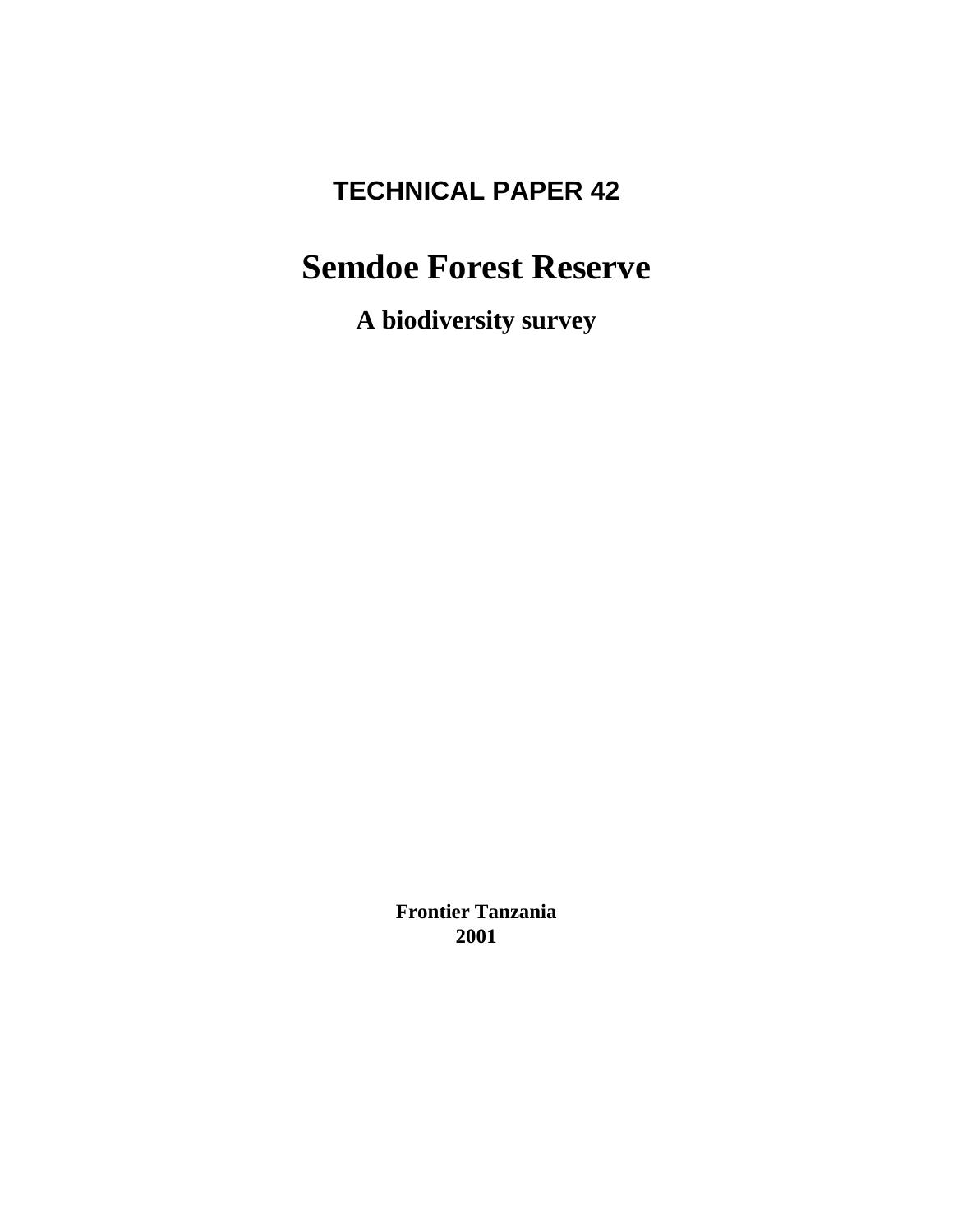# **East Usambara Conservation Area Management Programme**

**Technical Paper 42** 

# **Semdoe Forest Reserve**

**A biodiversity survey**

**Doggart, N. H., Doody, K. Z., Howell, K. M., and Fanning, E. F. (eds.)** 

 **Ministry of Natural Resources and Tourism, Tanzania Forestry and Beekeeping Division** 

**Department of International Development Co-operation, Finland Metsahallitus Consulting** 

**Frontier-Tanzania University of Dar es Salaam Society for Environmental Exploration**

**Tanga 2001**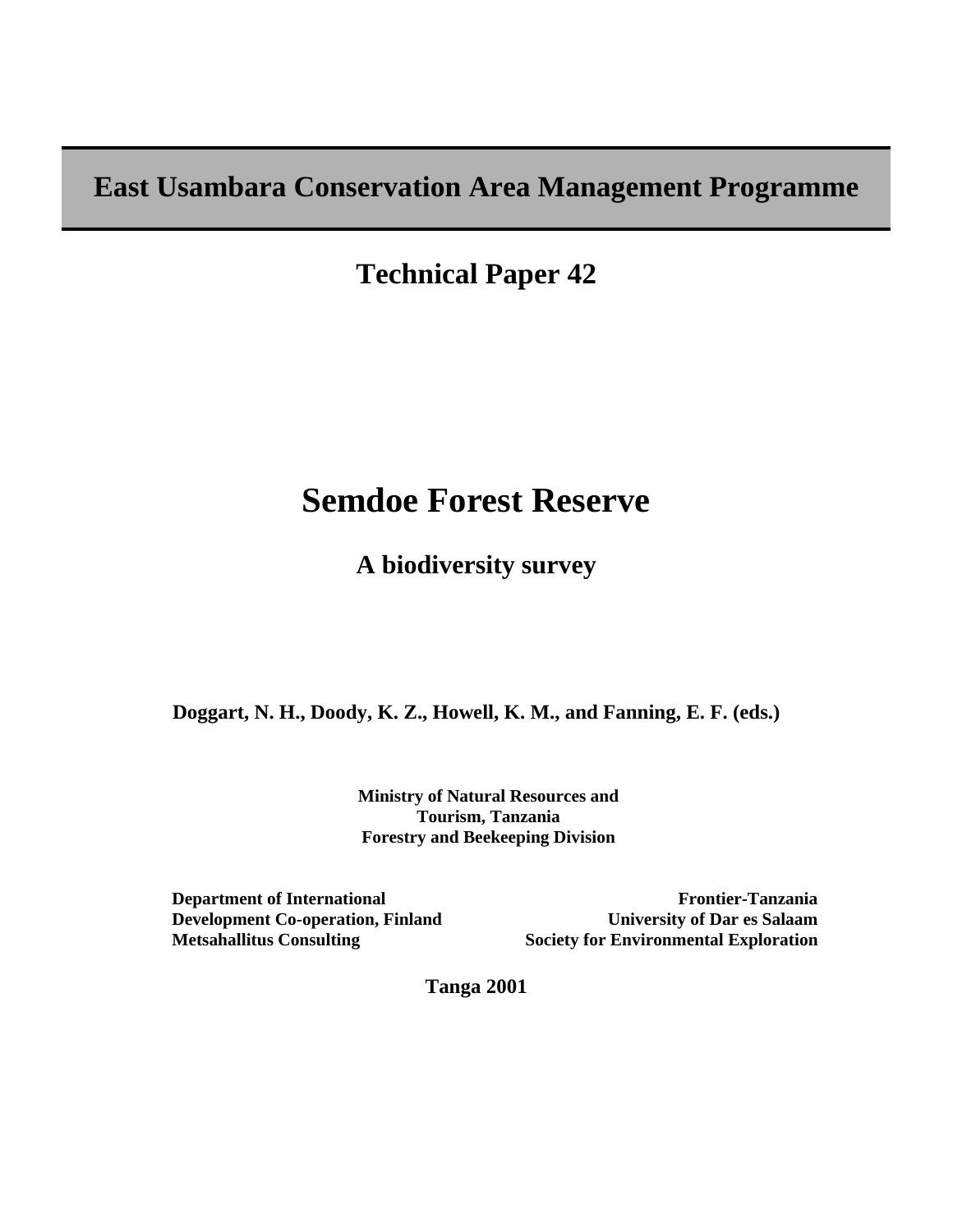# **© Metsähallitus - Forest and Park Service**

Cover painting: Jaffary Aussi (1995)

**ISSN 1236-620X ISBN 9987-646-05-0**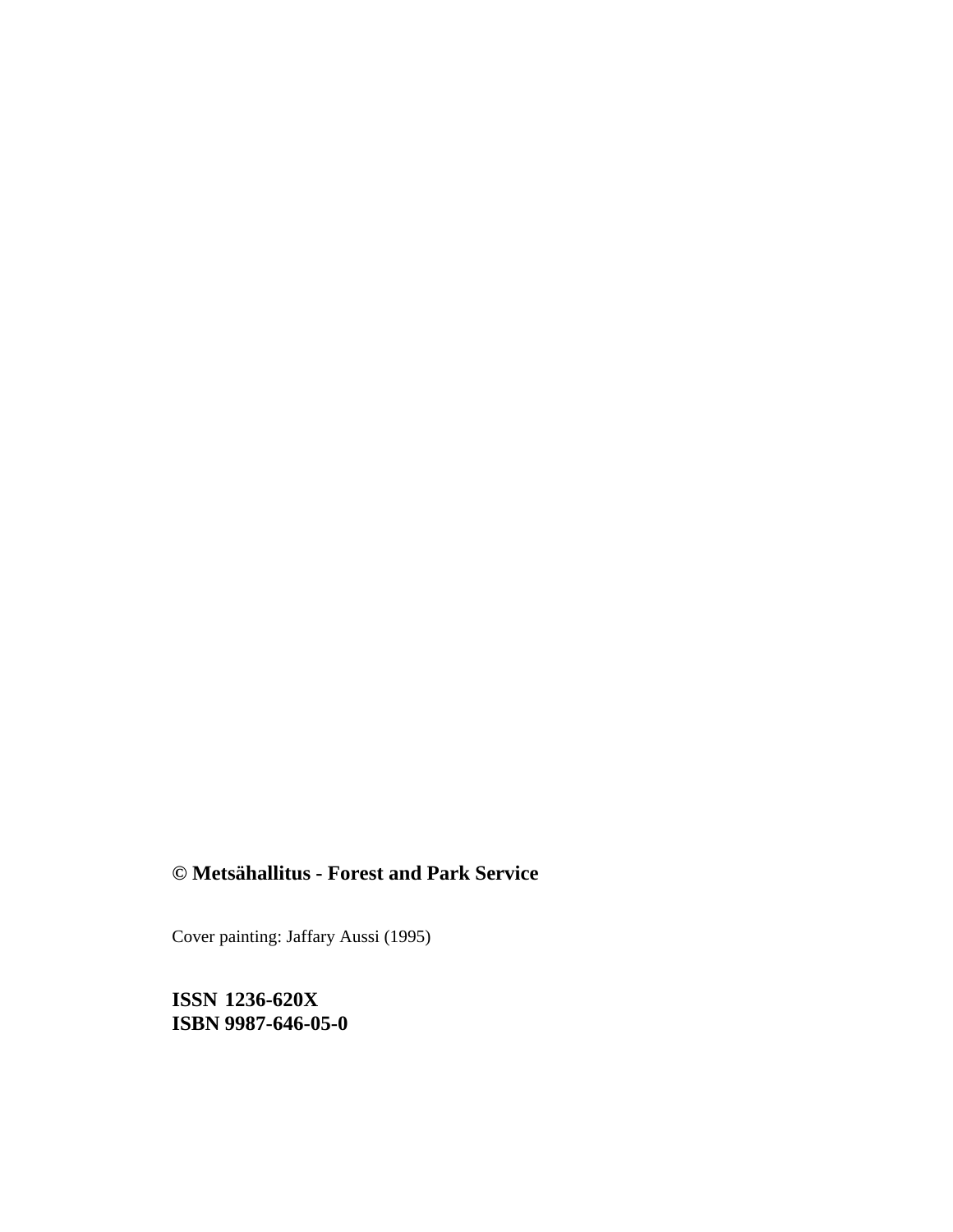#### **East Usambara Conservation Area Management Programme (EUCAMP)**

The East Usambara rain forests are one of the most valuable areas for biodiversity conservation in Africa. Several plant and animal species are found only in the East Usambara Mountains. The rain forests secure the water supply of 200,000 people and the local people in the mountains depend on these forests. The East Usambara Conservation Area Management Programme has established the Amani Nature Reserve and aims at protecting water sources; establishing and protecting Forest Reserves; sustaining villager's benefits from the forest; and rehabilitating the Amani Botanical Garden. The programme is implemented by the Forestry and Beekeeping Division of the Ministry of Natural Resources and Tourism with financial support from the Government of Finland, and implementation support from the Finnish Forest and Park Service. To monitor the impact of the project, both baseline biodiversity assessments and development of a monitoring system are needed. The present activity is aimed at establishing baseline information on biological diversity in selected East Usambara forests.

#### **The University of Dar es Salaam (UDSM)**

The University of Dar es Salaam was established in July 1970 as a centre for learning and research in the arts and the physical, natural, earth, marine, medical and human sciences. The University is surveying and mapping the flora and fauna of Tanzania and is conducting research into the maintenance and improvement of the environment and the sustainable exploitation of Tanzania's natural resources.

#### **The Society for Environmental Exploration (SEE)**

The Society is a non-profit making company limited by guarantee and was formed in 1989. The Society's objectives are to advance field research into environmental issues and implement practical projects contributing to the conservation of natural resources. Projects organised by The Society are joint initiatives developed in collaboration with national research agencies in co-operating countries.

#### **Frontier Tanzania Forest Research Programme (FT FRP)**

The Society for Environmental Exploration and the University of Dar es Salaam have been conducting collaborative research into environmental issues since July 1989 under the title of the Frontier Tanzania Forest Research Programme (FT FRP). Since July 1994, the FT FRP has been working in the forests of the East Usambara mountains in collaboration with the East Usambara Conservation Area Management Programme (EUCAMP). This survey of selected forests collects baseline biodiversity data and assists the EUCAMP in the management of the East Usambara forests.

#### **For more information:**

Forestry and Beekeeping Division P.O. Box 426, Dar es Salaam, Tanzania Tel: 255-22-2111 061/2/3/4 Fax: 255-22-2114 659 E-mail: misitu@twiga.com

East Usambara Conservation Area Management Programme P.O. Box 5869, Tanga, Tanzania Tel: 255-27-2643453, 2646907, 2643820 Fax: 255-27-2643820 E-mail: usambara@twiga.com Internet: www.usambara.com

Dept of Zoology / Dept of Botany University of Dar es Salaam P.O. Box 35064, Dar es Salaam, Tanzania Tel: 255-22-2410462 E-mail: zoology@udsm.ac.tz

Department for Development Co-operation Ministry for Foreign Affairs Katajanokanlaituri 3 FIN-00160 Helsinki, Finland Tel 358-9-134 161 Fax 358-9-1341 6293

Metsahallitus Consulting P.O. Box 94, FIN-01301 Vantaa, Finland Tel: 358-205-64100 Fax: 358-205-644401 E-mail: knowhow@metsa.fi

Society for Environmental Exploration 77 Leonard Street, London, U.K. Tel: +44 20 76 13 24 22 Fax: +44 20 76 13 29 92 E-mail: enquiries@frontierprojects.ac.uk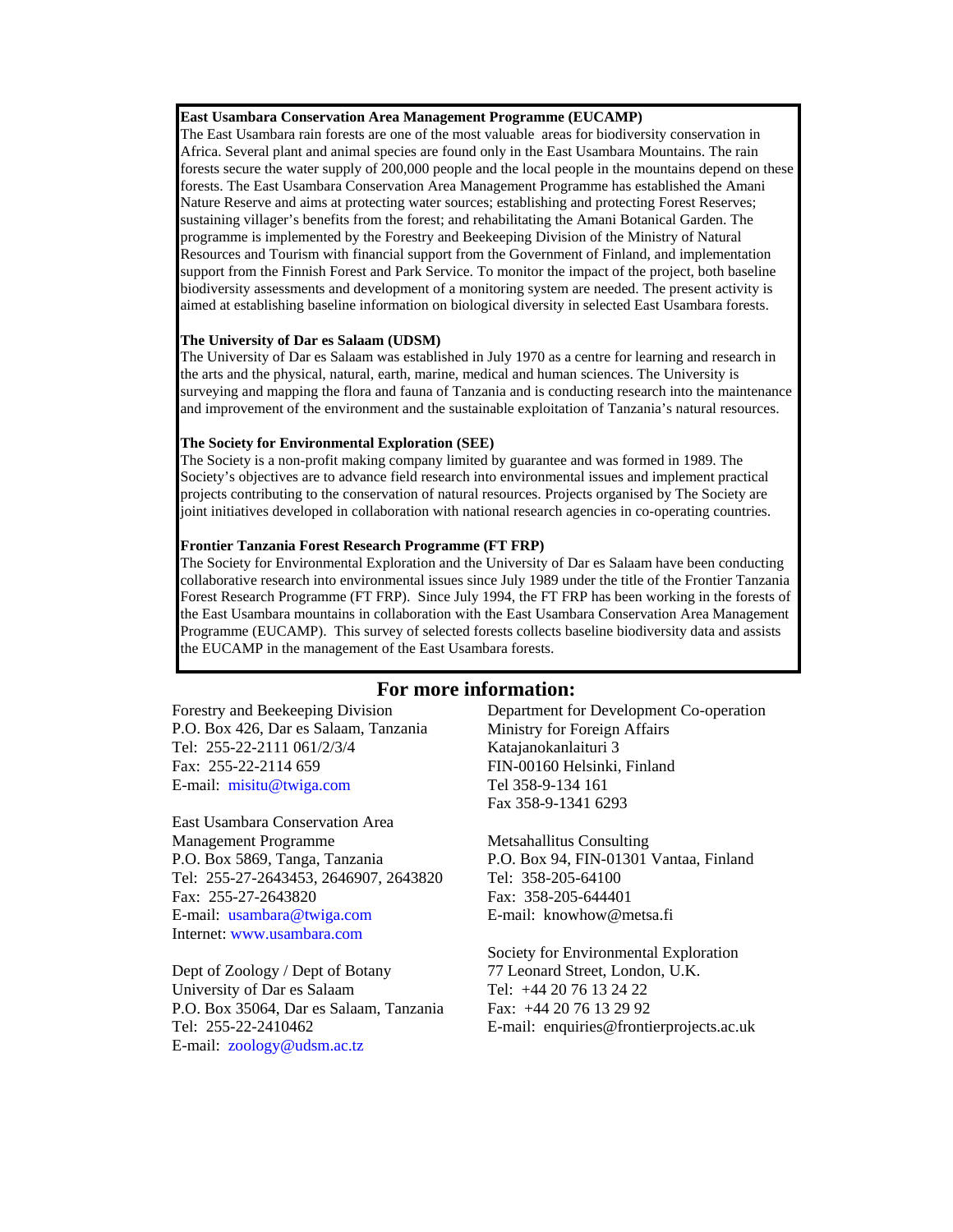# **TABLE OF CONTENTS**

| 1.0  |       |  |
|------|-------|--|
| 1.1  |       |  |
| 1.2  |       |  |
| 1.3  |       |  |
| 1.4  |       |  |
| 1.5  |       |  |
| 2.0  |       |  |
| 3.0  |       |  |
| 3.1  |       |  |
|      | 3.3.1 |  |
|      | 3.1.2 |  |
|      | 3.1.3 |  |
|      | 3.1.4 |  |
|      | 3.1.5 |  |
| 4.0  |       |  |
| 4.1  |       |  |
| 4.2. |       |  |
|      | 4.2.1 |  |
| 4.3  |       |  |
|      | 4.3.1 |  |
|      | 4.3.2 |  |
| 4.4  |       |  |
| 5.0  |       |  |
| 5.1  |       |  |
| 5.2  |       |  |
|      | 5.2.1 |  |
|      | 5.2.2 |  |
|      | 5.2.3 |  |
|      | 5.2.4 |  |
|      | 5.2.5 |  |
| 5.3  |       |  |
| 5.4  |       |  |
|      | 5.4.1 |  |
|      | 5.4.2 |  |
|      | 5.4.3 |  |
|      | 5.4.4 |  |
|      | 5.4.5 |  |
|      | 5.4.6 |  |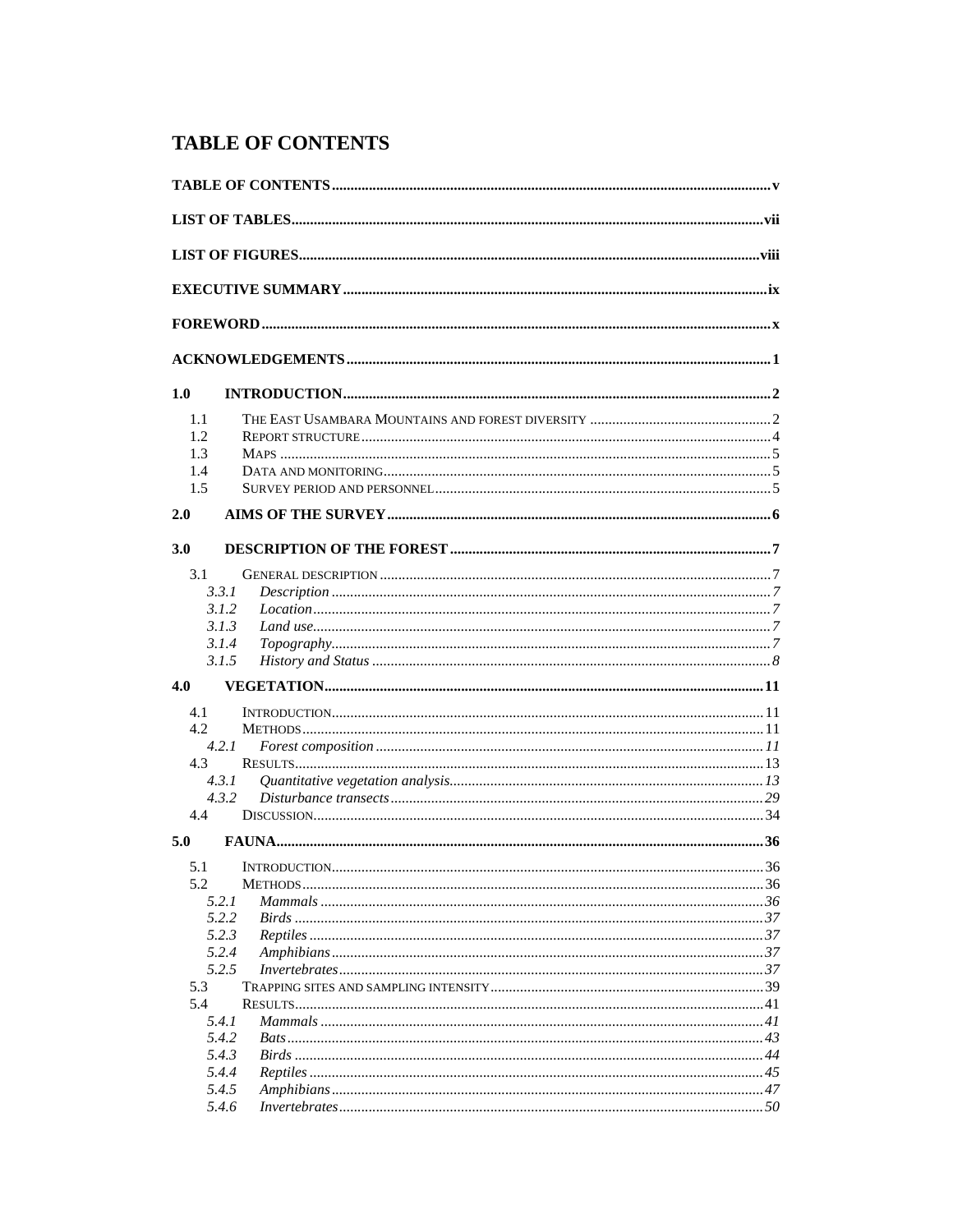|     | 55    |  |
|-----|-------|--|
|     | 5.5.1 |  |
|     | 5.5.2 |  |
|     | 5.5.3 |  |
|     |       |  |
| 6.0 |       |  |
|     |       |  |
| 6.0 |       |  |
|     |       |  |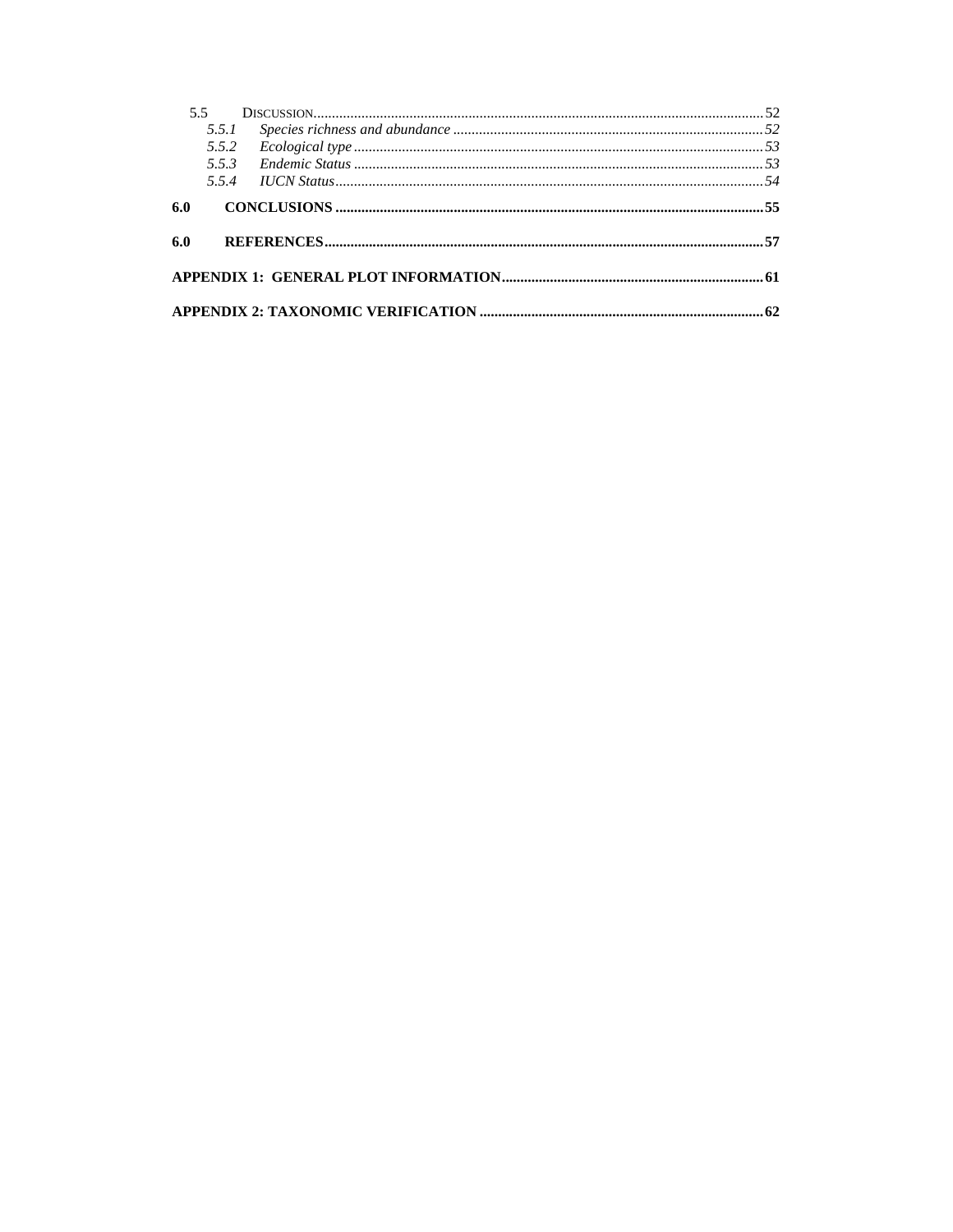# **LIST OF TABLES**

| <b>Table 1.</b> Summary of biodiversity of taxa surveyed.                                          | ix           |
|----------------------------------------------------------------------------------------------------|--------------|
| Table 2. Forest area in the East Usambaras (based on Johansson and Sandy 1996).                    | $\mathbf{3}$ |
| Table 3. Land use distribution (Johansson & Sandy, 1996).                                          | 7            |
| Table 4. Checklist of trees and shrubs.                                                            | 13           |
| Table 5. Species recorded exclusively in the regeneration layer.                                   | 16           |
| Table 6. Summary of opportunistic botanical records.                                               | 16           |
| Table 7. Tree and shrub species found outside their previously recorded range in the East Usambara |              |
| mountains.                                                                                         | 17           |
| Table 8. Summary of ecological type for tree and shrub species (based on Table 4).                 | 18           |
| Table 9. Summary of habitat for tree and shrub species (based on Table 4).                         | 18           |
| Table 10. Submontane species in lowland areas and the altitudes where they were recorded.          | 18           |
| Table 11. Summary of endemic status for tree and shrub species (based on Table 4).                 | 19           |
| Table 12. The abundance of selected timber species.                                                | 19           |
| Table 13. Disturbance transect results for pole counts in Semdoe Forest Reserve (1997).            | 29           |
| Table 14. Disturbance transect results for timber counts in Semdoe Forest Reserve (1997).          | 31           |
| Table 15. Summary descriptions of trapping sites.                                                  | 39           |
| Table 16. Sampling intensity by trap night (number of nights x number of traps).                   | 39           |
| Table 17. Summary of bat-netting sites.                                                            | 39           |
| Table 18. Summary of small mammals recorded in Semdoe Forest Reserve.                              | 41           |
| Table 19. Abundance of duiker, bushbuck and hyrax dung.                                            | 42           |
| <b>Table 20.</b> Summary of dung survey in Semdoe Forest Reserve.                                  | 42           |
| Table 21. Summary of mammal observations in Semdoe Forest Reserve.                                 | 43           |
| Table 22. Summary of bird species observed in Semdoe Forest Reserve.                               | 44           |
| Table 23. Summary of reptiles.                                                                     | 45           |
| Table 24. Summary of reptile observations.                                                         | 46           |
| Table 25. Ranges for near-endemic reptile species recorded.                                        | 46           |
| Table 26. Summary of amphibians.                                                                   | 47           |
| Table 27. Ranges for near-endemic amphibian species recorded.                                      | 48           |
| Table 28. Summary of butterflies.                                                                  | 50           |
| Table 29. Summary of faunal families and species.                                                  | 52           |
| Table 30. Summary of capture locations of faunal species by plot number.                           | 53           |
| Table 31. Summary of ecological type of mammal, bird, reptile, amphibian and butterfly species.    | 53           |
| Table 32. Summary of endemic status of mammal, bird, reptile and amphibian species.                | 54           |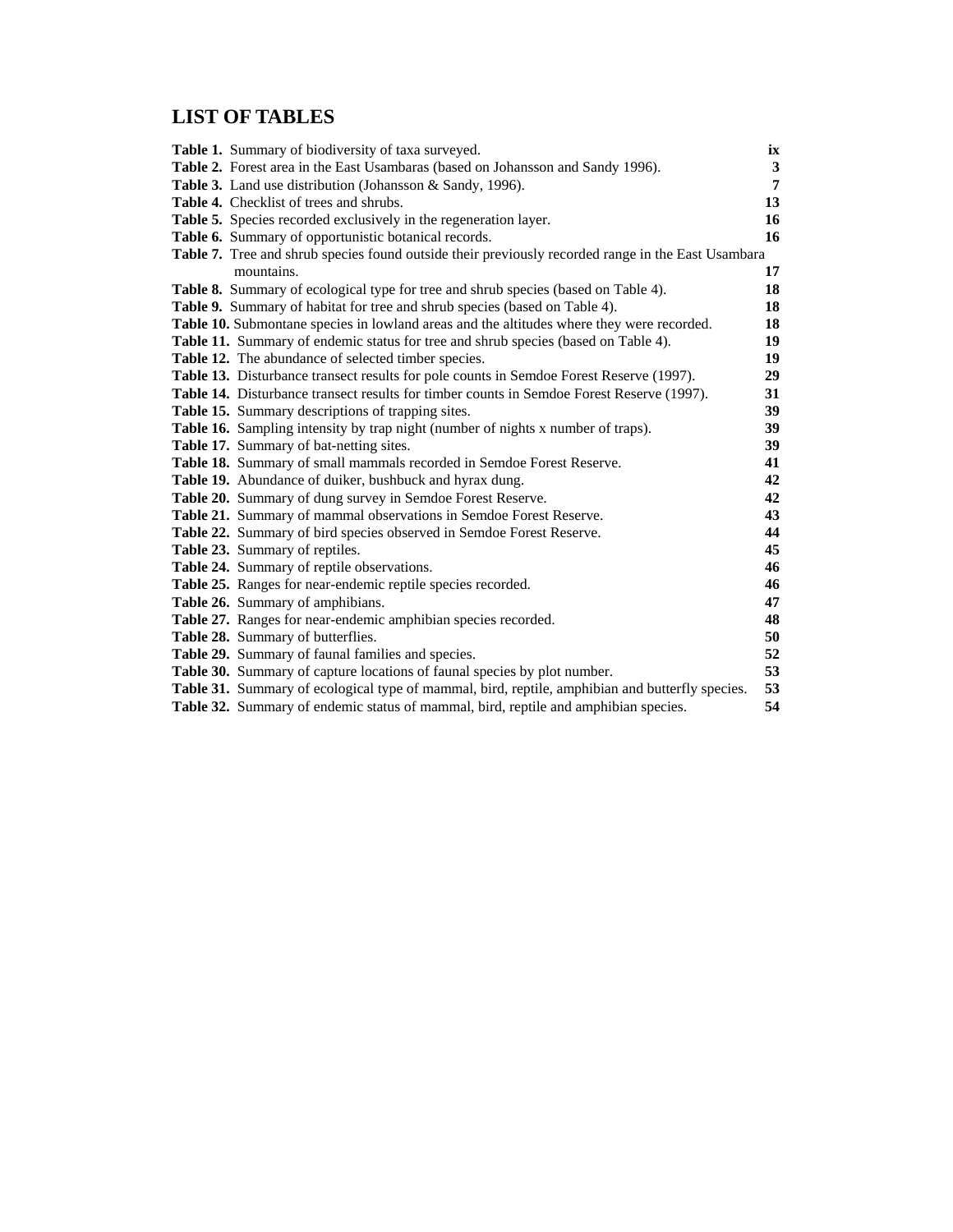# **LIST OF FIGURES**

| Figure 1 The location of Semdoe Forest Reserve in relation to other East Usambara forests.                  | 9  |
|-------------------------------------------------------------------------------------------------------------|----|
| <b>Figure 2</b> Topographical map.                                                                          | 10 |
| Figure 3 Location of vegetation plots and disturbance transects.                                            | 12 |
| Figure 4 Species accumulation rates of recorded species by vegetation plot.                                 | 17 |
| <b>Figure 5</b> Distribution of forest dependent tree and shrub individuals in Semdoe F.R.                  | 20 |
| <b>Figure 6</b> Distribution of forest dependent tree and shrub species in Semdoe F.R.                      | 21 |
| <b>Figure 7</b> Distribution of non-forest tree and shrub species in Semdoe F.R.                            | 22 |
| Figure 8 Distribution of submontane tree and shrub individuals in Semdoe F.R.                               | 23 |
| Figure 9 Distribution of submontane tree and shrub species in Semdoe F.R.                                   | 24 |
| <b>Figure 10</b> Distribution of near-endemic tree and shrub individuals in Semdoe F.R.                     | 25 |
| <b>Figure 11</b> Distribution of near-endemic tree and shrub species in Semdoe F.R.                         | 26 |
| Figure 12 Vegetation map of Semdoe forest reserve.                                                          | 27 |
| <b>Figure 13</b> Botanical species richness in Semdoe F.R.                                                  | 28 |
| <b>Figure 14</b> Cut and naturally fallen poles recorded by transect.                                       | 29 |
| <b>Figure 15</b> Distribution of pole cutting/hectare in Semdoe F.R.                                        | 30 |
| <b>Figure 16</b> The relative abundance of live, naturally dead and cut timber in Semdoe Forset Reserve. 31 |    |
| <b>Figure 17</b> Distribution of timber cutting/hectare in Semdoe F.R.                                      | 32 |
| <b>Figure 18</b> Areas of highest disturbance in relation to the distribution of tree and shrub individuals |    |
| that are both forest dependent and near-endemic in Semdoe Forest Reserve.                                   | 33 |
| Figure 19 Location of trapping sites in Semdoe F.R.                                                         | 40 |
| <b>Figure 20</b> Distribution of forest dependent and near-endemic amphibian species in Semdoe F.R.         | 49 |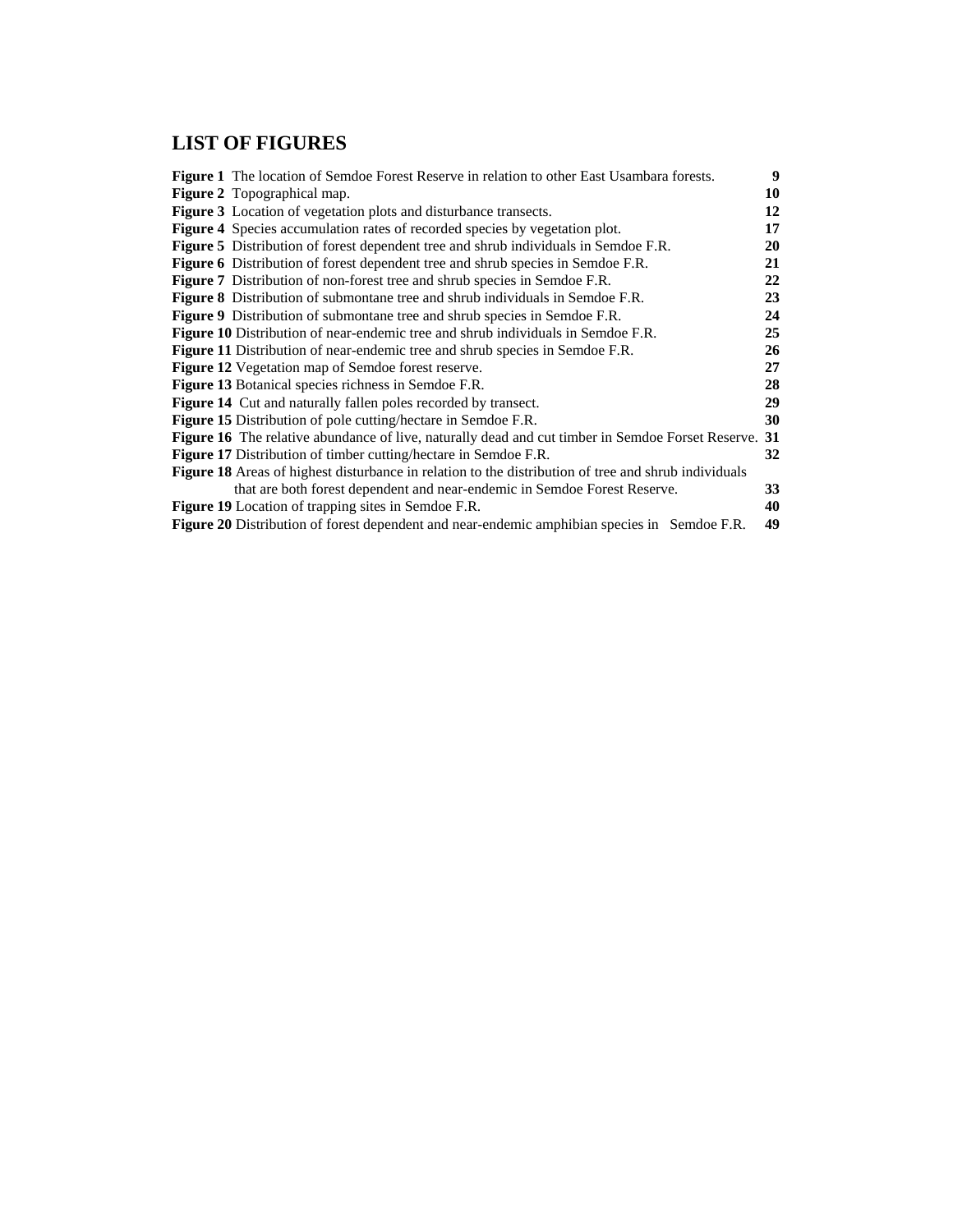# **EXECUTIVE SUMMARY**

Semdoe Forest Reserve, in the East Usambara Mountains in north-east Tanzania was gazetted in 1999. It is situated in Muheza District, Tanga Region and covers 950 ha between 160 – 520 m asl, encompassing lowland and riverine forest.

As part of the East Usambara Catchment Forest Project (from 1999 East Usambara Conservation Area Management Programme, EUCAMP), Frontier-Tanzania conducted a biological survey of Semdoe Forest Reserve in March 1996 and between August - December 1997, for a total of 70 research-days. All parts of the reserves were surveyed systematically at a 0.25% sampling intensity for the vegetation survey, the zoological survey focused on five trapping sites. This report provides an inventory of the trees, shrubs, herbs, mammals, reptiles, amphibians, birds and butterflies recorded during the survey. The report also describes patterns of human disturbance within the reserve. The species richness, endemism and ecological affinities of the taxa recorded are summarised as Table 1.

| Taxon              | Total no.<br>of<br>species | % forest<br>dependent | No. of<br>non-forest<br>species | No. of<br>endemics | No. of<br>near-<br>endemics | No. of forest<br>dependent<br>endemics and<br>near-endemics |
|--------------------|----------------------------|-----------------------|---------------------------------|--------------------|-----------------------------|-------------------------------------------------------------|
| Trees and shrubs   | 105                        | 22                    |                                 |                    | 26                          | 8                                                           |
| <b>Mammals</b>     | 17                         | 12                    |                                 |                    |                             | 0                                                           |
| <b>Birds</b>       | 14                         | 86                    | 0                               |                    | 3                           | 3                                                           |
| Reptiles           | 17                         | 8                     |                                 |                    |                             |                                                             |
| Amphibians         | 11                         | 36                    |                                 |                    |                             | 3                                                           |
| <b>Butterflies</b> | 68                         | 26                    | 6                               |                    |                             |                                                             |
| <b>Total</b>       | 229                        |                       |                                 |                    | 40                          | 19                                                          |

**Table 1.** Summary of biodiversity of taxa surveyed.

Semdoe Forest Reserve is significant in terms of conservation as a corridor between Kambai Forest Reserve and the Segoma forests. Semdoe is not as botanically species rich as other reserves surveyed and is dominated by *Diospyros natalensis*. One tree species endemic to the Usambara mountains was recorded, *Uvariodendron oligocarpum.*

In terms of fauna, the reserve is home to one endangered species and five vulnerable species according to IUCN categories. Relative to other forest reserves in the East Usambaras its species richness is below average for mammals, reptiles and amphibians but above average for butterflies.

Semdoe Forest Reserve has come under intense pressure from fire and from tree cutting. Pole and timber cutting were recorded on all transects and signs of fire were recorded in all plots. Trapping is also occurring within the reserve. Local people are concerned at the lack of agricultural land into which they can expand.

The information collected will be used for management planning by the EUCAMP. The survey results are also available as a baseline for monitoring. The data is stored on an Access database and is available on the Internet at the address: www.usambara.com.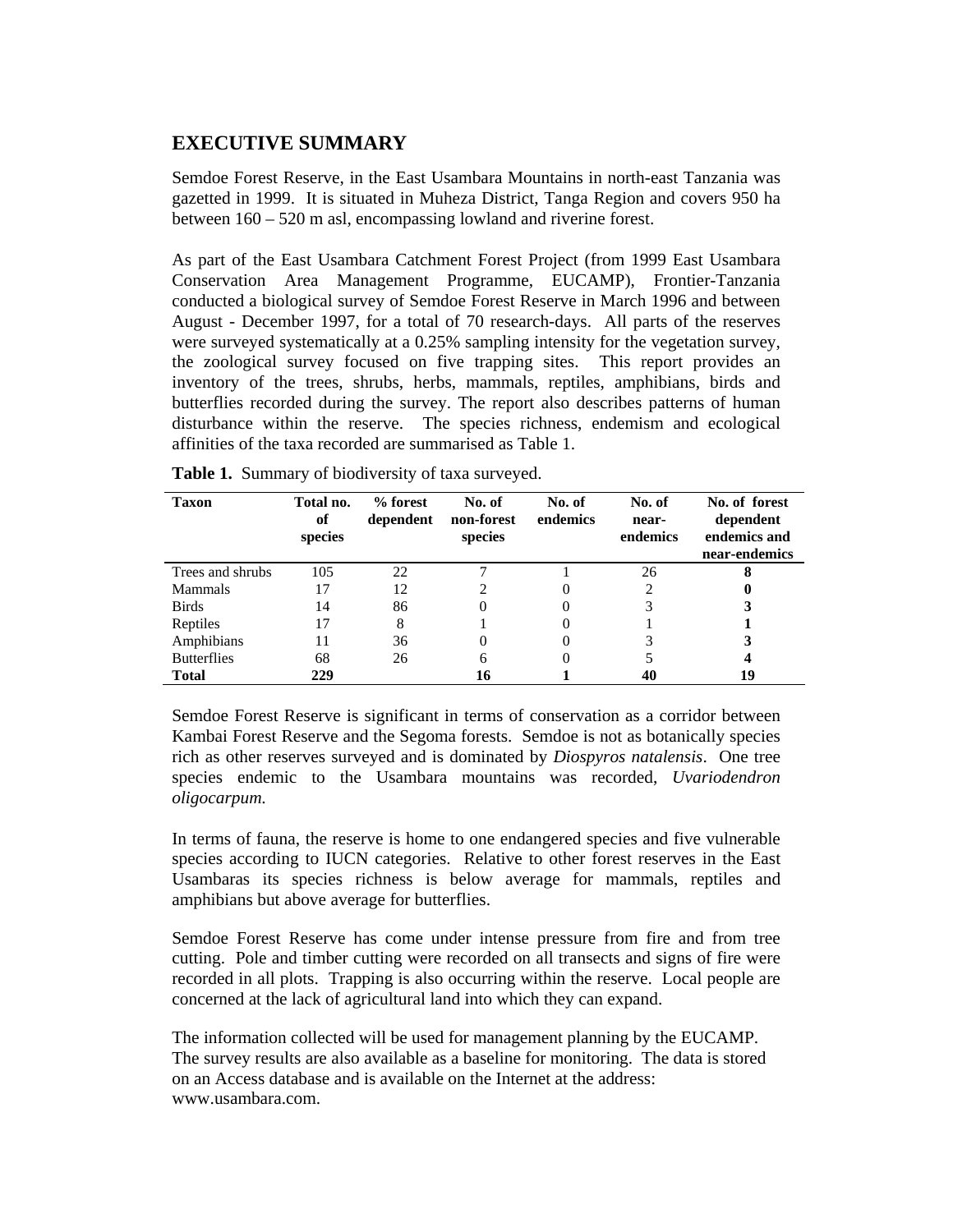# **FOREWORD**

The East Usambara forests in north-eastern Tanzania are part of the Eastern Arc mountains. More than one hundred years of biological interest and research have shown that these forests have a unique diversity of flora and fauna, and an exceptionally high degree of endemism. They have gained global recognision as being part of a Biodiversity Hotspot (Conservation International), an Endemic Bird Area (BirdLife), a Centre of Plant Diversity (WWF and IUCN) and a Globally Important Ecoregion (WWF). Since 1990, the East Usambara Conservation Area Management Programme (EUCAMP) (formerly known as the East Usambara Catchment Forest Project (EUCFP)) has worked in the East Usambara Mountains with the mission to protect these natural forests. The project is implemented by Forestry and Beekeeping Division (FBD) of the Ministry of Natural Resources and Tourism (MNRT) with financial support from the Government of Finland, and implementation support from the Metsahallitus Consulting .

Although a considerable amount of biological information exists from the East Usambaras much of this is restricted to the Amani area and systematic surveys are few. In order to get more comprehensive information on the forests, biodiversity surveys were initiated and contracted in July 1995. The surveys are conducted by Frontier Tanzania, a joint venture between the University of Dar es Salaam and the Society for Environmental Exploration, together with EUCAMP. The aim of the surveys is to provide systematic baseline information on the biological values of different forests as a basis for management planning and long-term monitoring, as well as training forestry staff in the use of biological inventory techniques. They will also help setting of priorities in the conservation of this valuable area.

The surveys have been carried out over ten-week field phases. The programme involves shortterm expatriate volunteer research assistants, permanent EUCAMP, Frontier-Tanzania, University of Dar es Salaam, and Tanzania Forestry Research Institute staff, as well as an international network of taxonomists and other experts. The surveys have become progressively more systematic and quantitative, and have already resulted in the discovery of several previously unknown taxa. This will further raise awareness of the unique conservation values of the East Usambaras. EUCAMP has also commissioned the development of a biodiversity database, work that also contributed the maps of these reports. All data collected during the surveys is entered into this database, which is linked to the national biodiversity database.

The reports are the result of the work of many people – too many to be listed here. We would like to thank all of them for their invaluable effort. We hope that the surveys will make yet another contribution to the long historic chain of efforts to study and understand these unique forests. Perhaps even more than that we hope that this information will contribute to a better management and conservation of the East Usambaras so that the beauty of the area will continue to amaze coming generations and that the light in the tunnel will become the bright future.

Evarast Nashanda Veli Pohjonen

Project Manager Chief Technical Adviser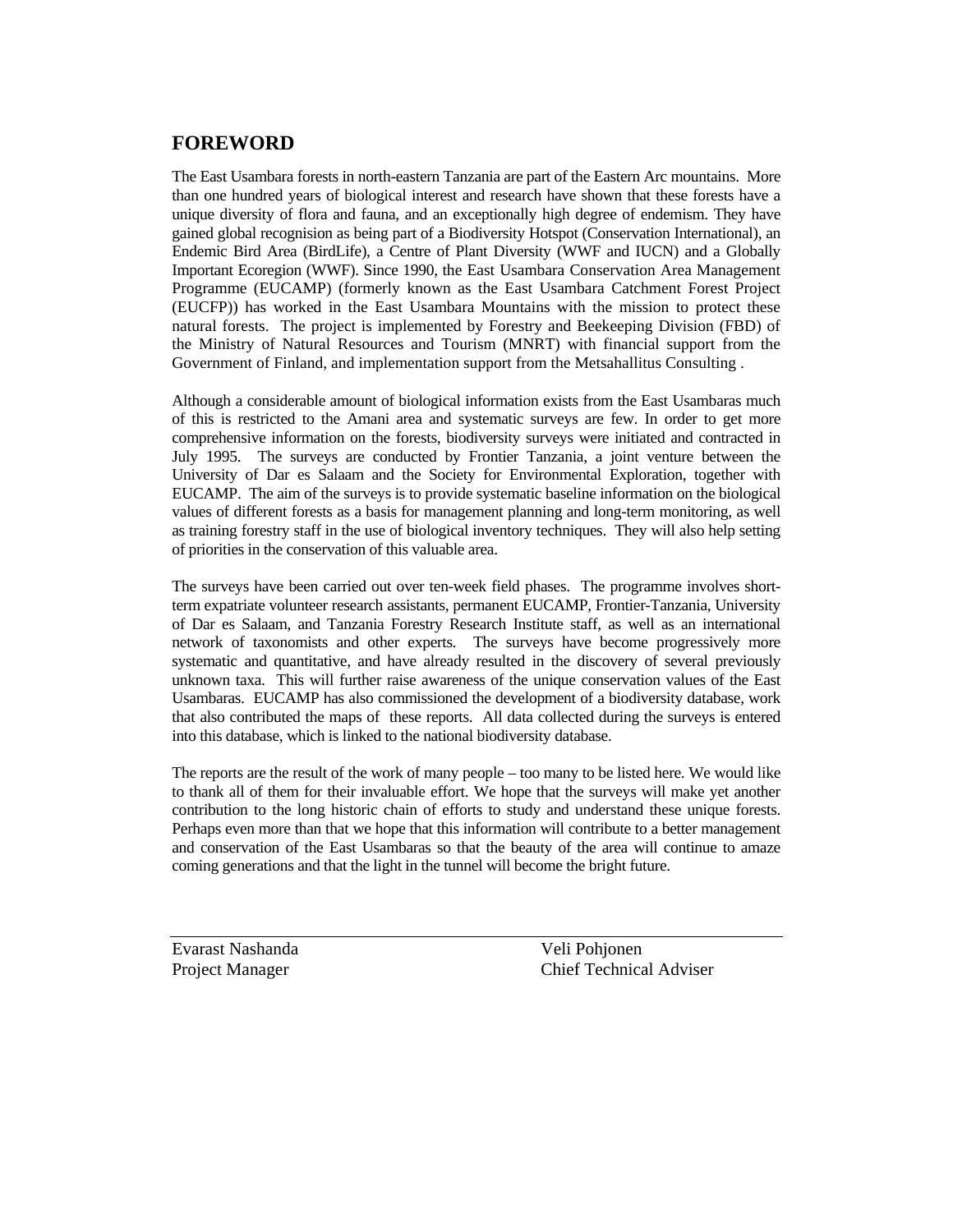# **ACKNOWLEDGEMENTS**

This report is the culmination of the advice, co-operation, hard work and expertise of many people. In particular we would like to thank the following people:

#### **MANAGEMENT**  FRONTIER-TANZANIA

| TRUNTIER-TANZANIA               |                                                            |  |  |  |
|---------------------------------|------------------------------------------------------------|--|--|--|
| Managing Director of SEE:       | Eibleis Fanning                                            |  |  |  |
| Director of Research:           | Leigh Stubblefield                                         |  |  |  |
| <b>UDSM</b> Co-ordinators:      | Professor Howell and Dr Muruke                             |  |  |  |
| Project Co-ordinators:          | Julian Bayliss and Pamela Cunneyworth                      |  |  |  |
| EUCAMP:                         |                                                            |  |  |  |
| <b>Chief Technical Advisor:</b> | Dr S. Johansson until 1998, now Dr V. Pohjonen since 1999. |  |  |  |
| Project Manager:                | Mr Katigula until 1997 (now deceased), now Mr E.           |  |  |  |
|                                 | Nashanda since 1998                                        |  |  |  |

### **FIELD RESEARCH**

| FRONTIER-TANZANIA                                                         |                                                                                                                                                                                                                                                                                                                                                                                                                                |
|---------------------------------------------------------------------------|--------------------------------------------------------------------------------------------------------------------------------------------------------------------------------------------------------------------------------------------------------------------------------------------------------------------------------------------------------------------------------------------------------------------------------|
| <b>Research Assistants:</b>                                               | David Albrecht, Katherine Ardouin, Allen Bayliss, Monica<br>Bayliss, Sarah Beaumont, Matthew Boardman, Elaine<br>Buckland, Andrew Cook, Sarah Covey-Crump, Hilary<br>Gamon, David Goddard, Roy J. Hinde, Lynn Hughes, Ian<br>Johnston, Lucy Kopanska, Marie Lewis, Paul Martin, Ben<br>Mooney, Nick Oodian, Clement Pickering, Thomas Savage,<br>Jane Stout, Benjamin Ticehurst, Vicky Venning and<br>Rebecca Sophie Wichmann. |
| <b>Research Co-ordinator:</b><br>Camp Co-ordinators:<br>Field Assistants: | Nike Doggart<br>Assistant Research Co-ordinator: Liana Joseph, Julia Lloyd and Diana Percy<br>James Davey and Ben Hayes<br>Hassani Abadi, Ramathan Rajabu and Zahara Rashidi.                                                                                                                                                                                                                                                  |
| EUCAMP:                                                                   | Raymond R. Kilenga, Albert Ntemi, Rashid Shughuli, Gerald<br>Boniface, Esther John, Maingu Kanyere Kelvin J. A.<br>Mndeme, Cosmas Ndakidemi, Aison Ndeonansio and Jared<br>E. Otieno.                                                                                                                                                                                                                                          |
| <b>TECHNICAL SUPPORT</b>                                                  |                                                                                                                                                                                                                                                                                                                                                                                                                                |
| We would also thank to thank the following technical staff:               |                                                                                                                                                                                                                                                                                                                                                                                                                                |
| UDSM:                                                                     | Professor Howell, Department of Zoology and Marine<br>Biology.                                                                                                                                                                                                                                                                                                                                                                 |

TAFORI: Ahmed Mndolwa and Iddi Rajabu, Botanists.

We are also grateful to all of the taxonomists listed in Appendix II for providing us with the identifications of the zoological specimens.

#### **REPORT WRITING**

| Authors:                   | Nike Doggart, Albert Ntemi, Raymond Kilenga, Liana       |  |  |
|----------------------------|----------------------------------------------------------|--|--|
|                            | Joseph and Kathryn Doody                                 |  |  |
| <b>Editorial Comments:</b> | Veli Pohjonen, Chief Technical Adviser for the East      |  |  |
|                            | Usambara Conservation Area Management Programme; Dr      |  |  |
|                            | D Stanwell-Smith, SEE; Prof. K Howell, University of Dar |  |  |
|                            | es Salaam and Neil Burgess, Technical Advisor for the    |  |  |
|                            | <b>Uluguru Mountains Conservation Project</b>            |  |  |
|                            |                                                          |  |  |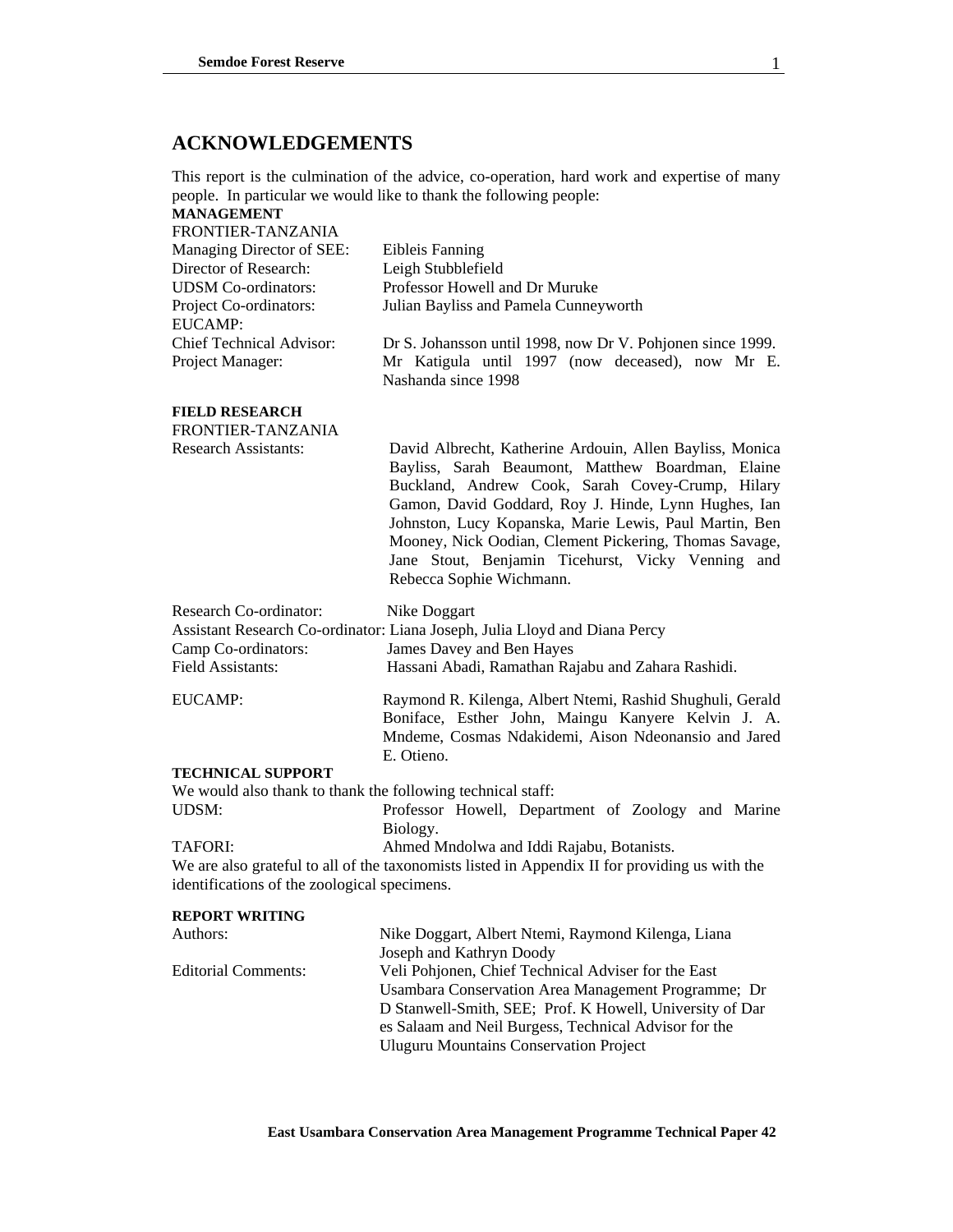# **1.0 INTRODUCTION**

### **1.1 The East Usambara Mountains and forest diversity**

The East Usambara Mountains support ancient and unique forests rich in endemic species (Hamilton, 1989). Their old age, isolation and role as condensers of the moisture from the Indian Ocean make them an important conservation resource. The mountains are situated in north-east Tanzania within 40 km of the coastal town of Tanga between  $4^{\circ}48'$ -5 $^{\circ}13'$ S and  $38^{\circ}32'$ -38 $^{\circ}48'$ E. These mountains form part of a chain known as the Eastern Arc that stretches down the coast of East Africa from southern Kenya to southern Tanzania. This is a chain of isolated mountains composed of Precambrian rock exposed by block faulting and slow uprising (Griffiths, 1993). Being adjacent to the Indian Ocean, considerable orographic rainfall occurs in this area. The rainfall distribution is bi-modal, peaking between March and May and between September and December. The dry seasons are from June to August and January to March. However precipitation occurs in all months. Rainfall is greatest at higher altitudes and in the south-east of the mountains, increasing from 1,200 mm annually in the foothills to over 2,200 mm at higher altitudes. Because of the topographical and climatic interactions, the west-facing slopes of the mountains are drier compared to the east-facing slopes.

Research in the East Usambara Mountains began in the late 1890s with substantial botanical collections being undertaken. Later, in 1928, surveys were undertaken on amphibians and by the 1930s detailed ornithological work had begun. Since these early studies biological research in the mountains has steadily increased. Recently, work in the area has also included an attempt to understand the drainage and catchment value of the mountain's forests (Bruen, 1989; Litterick, 1989).

The East Usambara forests have been likened to the African equivalent of the Galapagos Islands in terms of their endemism and biodiversity (Rodgers & Homewood, 1982; Howell, 1989). They are considered to be one of the most important forest blocks in Africa, if not the most important (Tye, 1994). Currently, at least 3450 species of vascular plants have been recorded in the Usambaras of which it is suggested that over one quarter are endemic or near-endemic (Iversen, 1991a). Many are threatened (Rodgers, 1996).

The forests of the East Usambaras are not only important for their biodiversity, they also play an important role in maintaining the hydrological cycle which feeds the Sigi River. The Sigi River is a vital water source for the local communities as well as supplying water for the large coastal town of Tanga. Deforestation in the area will lead to increased soil erosion particularly from the steeper slopes. Soil erosion is liable to result in more irregular run off and in a deterioration in water quality due to siltation.

The latest survey of the East Usambaras, shows that approximately 45,137 ha of the East Usambaras remain as natural forest Johansson & Sandy (1996). This can be divided into two types: submontane rain forest and lowland forest. Altitude is the factor differentiating these two forest types (Hamilton, 1989), with submontane forest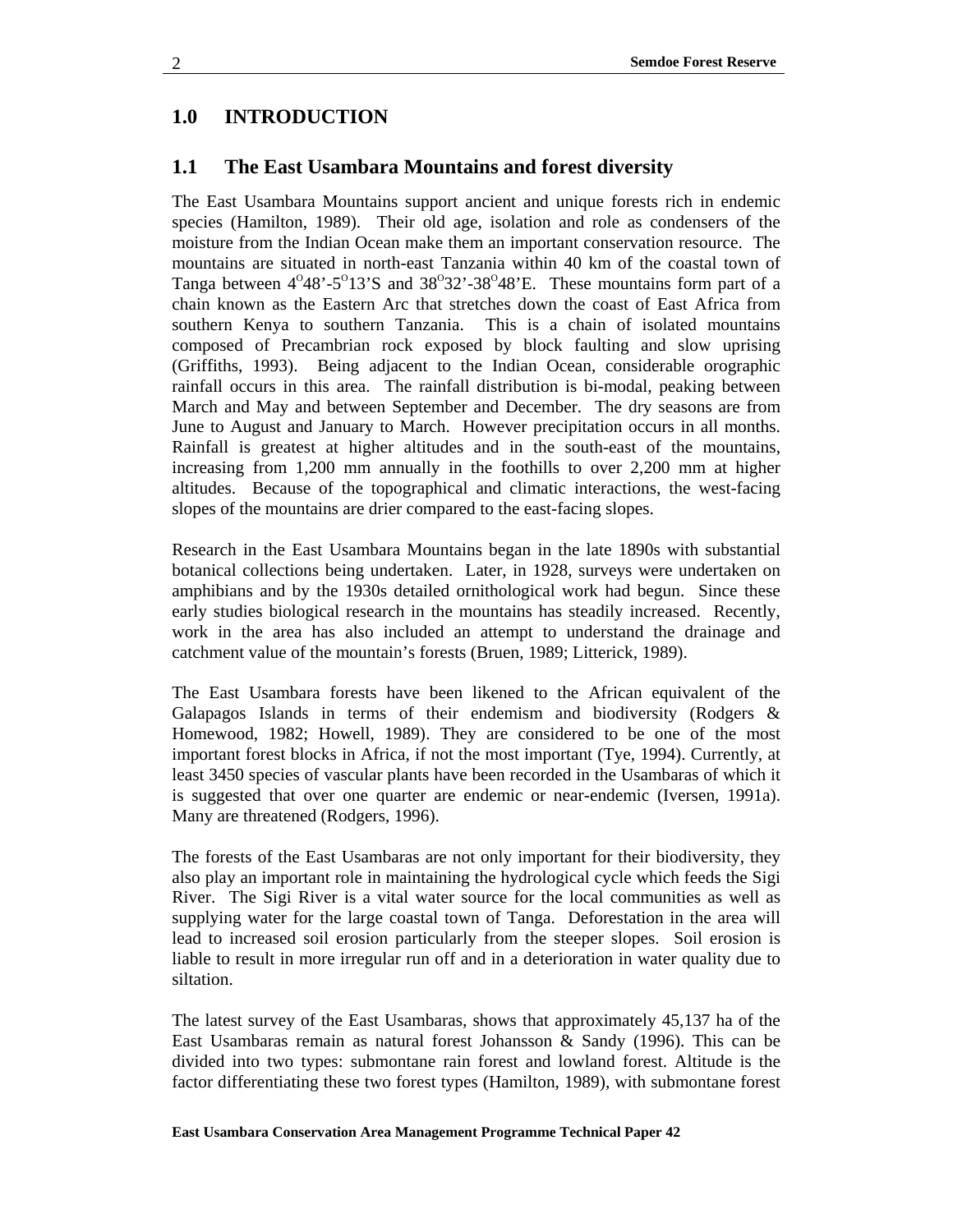generally occurring above 850 m. The area recorded as forest in the East Usambaras according to these categories is described in Table 2.

| <b>Forest type</b> | Area    | % of area |
|--------------------|---------|-----------|
| Lowland forest     | 29497.4 | 62.9      |
| Submontane forest  | 12916.6 | 30.6      |
| Forest plantation  | 2723.6  | 6.5       |
| TOTAL              | 45137.6 |           |

**Table 2** Forest area in the East Usambaras (based on Johansson and Sandy 1996).

The mammals of the East Usambaras show limited endemism (Kingdon and Howell 1993). However, there are several species of special interest. These include: the restricted Zanj elephant shrew, *Rhynchocyon petersi,* which is common in the Usambaras (Collar & Stuart, 1987) yet listed as globally 'Endangered' by IUCN due to a decline in habitat extent and quality; Eastern tree hyrax, *Dendrohyrax validus*, listed as 'Vulnerable' by IUCN (1996) and the Lesser Pouched Rat, *Beamys hindei*  which is considered 'Vulnerable by IUCN (1996).

There are at least 11 species of reptiles and amphibians endemic to the East and West Usambaras (Howell, 1993). The East Usambara Biodiversity Surveys provide further information on new species and species' range extensions. A new species of snake, *Prosymna semifasciata,* was recently found in Kwamgumi Forest Reserve (Broadley, 1995) and an recently descrcibed species of *Stephopaedes usambarae* sp. nov. (Poynton & Clarke, 1999) has been recorded by the surveys in Mtai and Kwamgumi Forest Reserves.

The forest avifauna of the East Usambaras has a high diversity with at least 110 species (Stuart, 1989). Six species occurring in the lowland forests are considered 'Vulnerable' to global extinction: Sokoke Scops Owl, *Otus ireneae*; the endemic Usambara Eagle Owl, *Bubo vosseleri*; Swynnerton's Robin, *Swynnertonia swynnertoni*; East Coast Akalat, *Sheppardia gunningi*; Amani Sunbird, *Anthreptes pallidigaster* and the Banded Green Sunbird, *Anthreptes rubritorques* (IUCN*,* 1996).

The East Usambaras are essentially forest 'islands' (Lovett, 1989). There has been natural forest in the area for several million years. The Usambaras harbour many species that have been geographically separated from their closest relatives for long periods. They also serve as a refuge for formerly widespread flora and fauna that have become extinct over much of their former area (Iversen, 1991).

These forests have been under continuous exploitative human pressure for at least 2,000 years (Schmidt, 1989). Until recently, especially before the past 50 years, (Kikula, 1989), this pressure was sustainable. However, the growing human population in the area is leading to increased pressure on the remaining natural forest, and represents the main threat to their survival.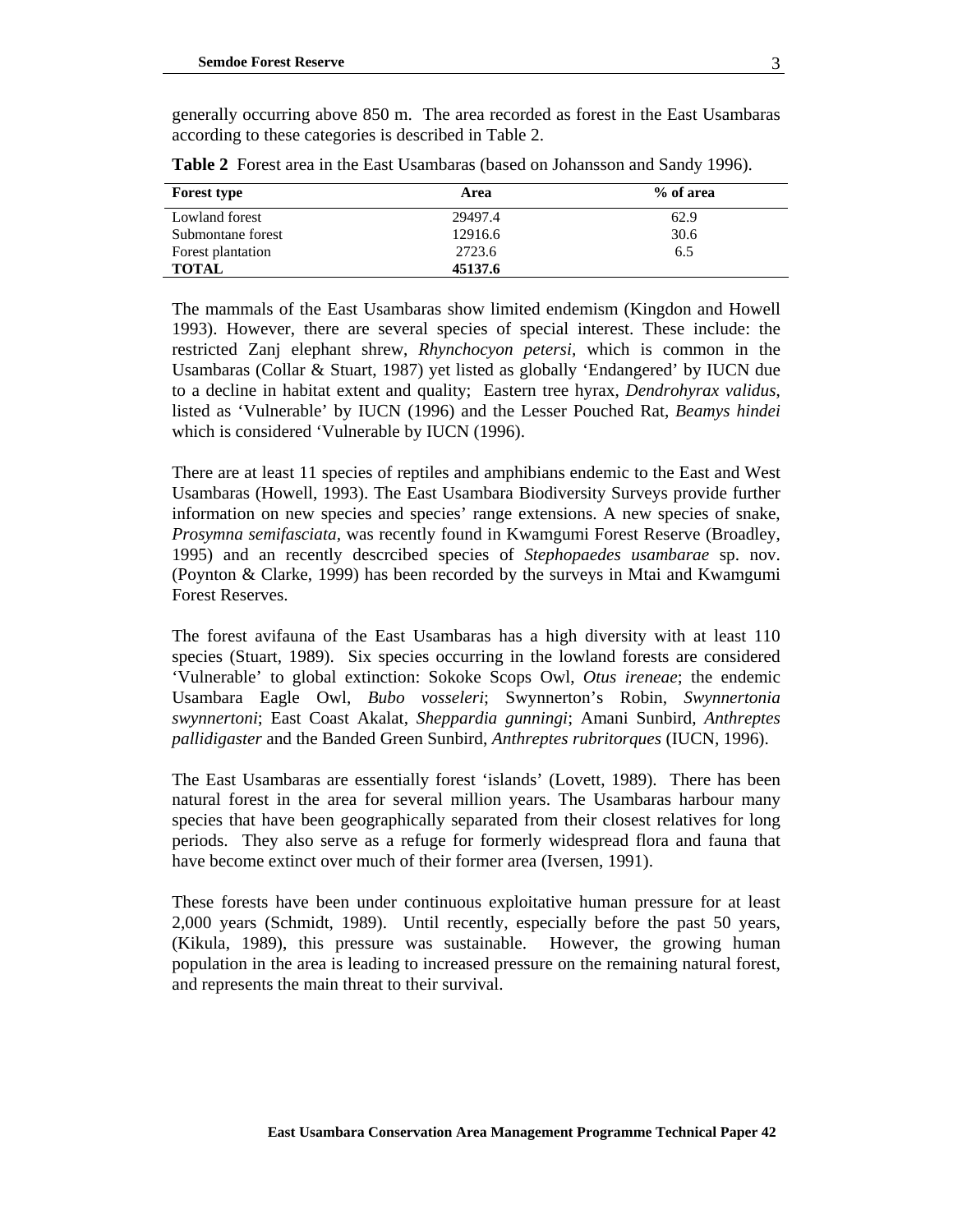# **1.2 Report structure**

This report provides a floral and faunal inventory of Semdoe Forest Reserve. Each species is described in terms of its ecological requirements and its endemic status.

Ecological requirements are defined in terms of:

- **Forest dependent species (F)**: Species dependent on primary forest only. It does not include forest edge or secondary forest species;
- **Forest non-dependent species (f)**: Forest dwelling but not dependent on primary forest: species occurring in primary forest as defined above as well as other vegetation types. It should be emphasised that many of these species are still dependent on a forest habitat albeit forest edge or disturbed forest. Most species in this category will still be adversely affected by forest destruction.
- **Non-forest species (O)**: These are species that do not normally occur in primary or secondary forest or forest edge.

Levels of endemism are defined in terms of:

- **Endemic (E):** Occurring only in the Usambara Mountains;
- **Near-endemic (N):** Species with ranges restricted to the Eastern Arc Mountains and / or the East African lowland forests;
- **Widespread (W):** Species with ranges extending beyond the Eastern Arc and East African lowland forests.

The typical habitat association of plant species is categorised as either:

- Lowland (L): Species occurring at altitudes of  $<850$  m.
- **Submontane (S):** Species occurring at altitudes of >850 m.

This refers to the habitat in which they are typically found in East Africa rather than to where they have been recorded in the reserve. These three criteria are used to analyse the uniqueness of the biodiversity of the reserve and its vulnerability to disturbance.

The categories are based on information from various sources. For plants the ecological type and endemic status are primarily based on Iversen (1991a). Forest dependent species refers to those species listed as being exclusively associated with Iversen's categories 1a (wet evergreen forest), 1b (dry evergreen forest) and / or 1c (riverine forest). Species defined as forest dwelling also occur in other habitats.

Definitions of habitat type are based on Hamilton (1989). For those species not listed by Iversen or Hamilton, the information is taken from the Flora of Tropical East Africa.

|              | For the animals, the following references were used (in order of priority): |
|--------------|-----------------------------------------------------------------------------|
| Mammals:     | Kingdon (1997), Kingdon (1989) and Kingdon (1974)                           |
| Birds:       | Zimmerman et al. (1996)                                                     |
| Reptiles:    | Howell (1993) and Broadley and Howell (1991).                               |
| Amphibians:  | Howell (1993)                                                               |
| Butterflies: | Kielland (1990) and Larsen (1996)                                           |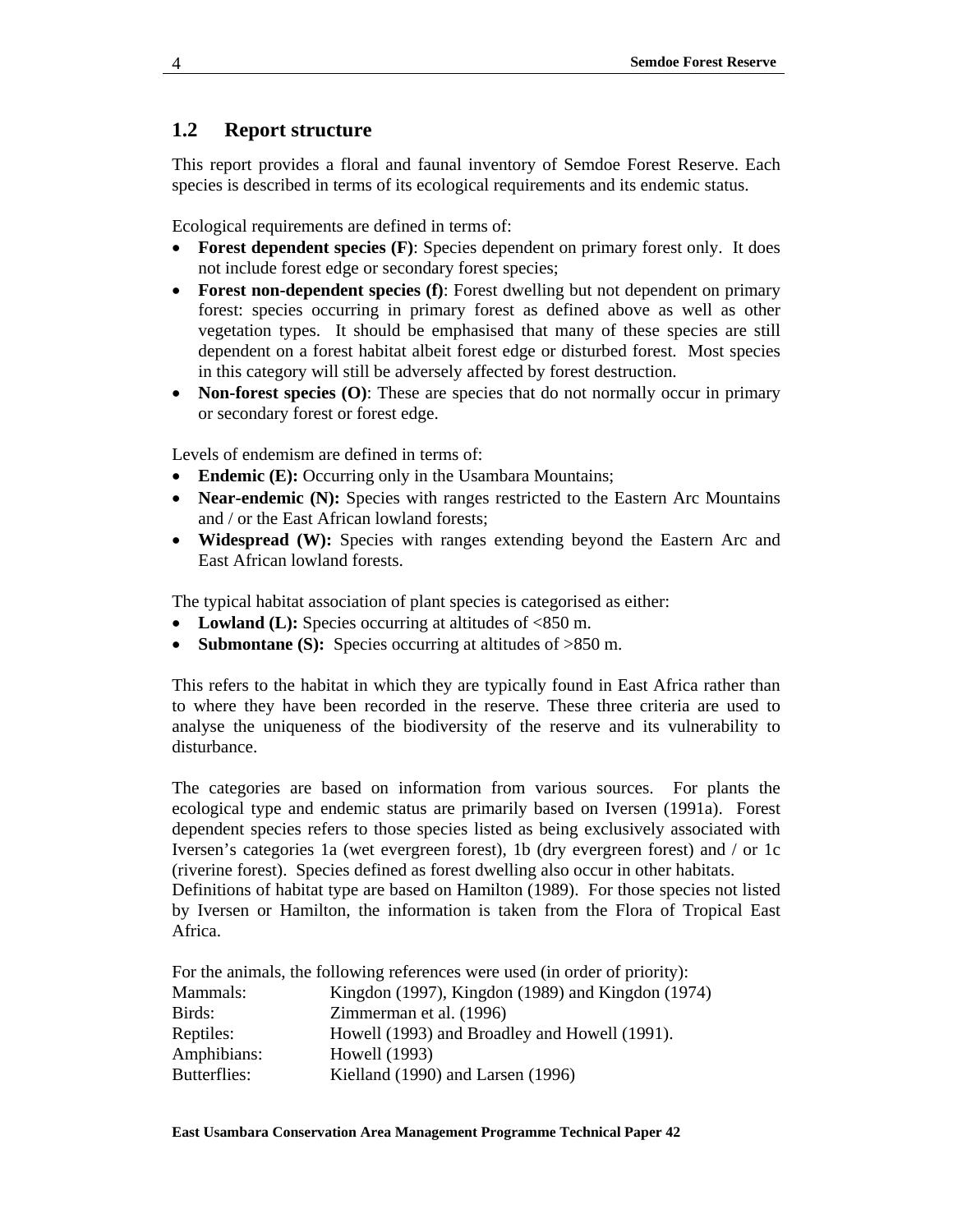The IUCN category of threat is cited for those animals listed in the 1996 IUCN red data books. However many Tanzanian species are not included in the 1996 IUCN red data book as insufficient data was available at the time of its publication. The IUCN status listed for the amphibians and reptiles is based on the Tanzanian National Biodiversity Database (1996). The status of these species is undergoing national and international evaluation.

# **1.3 Maps**

The distribution of species within the reserve is presented as a series of maps. These are thematic maps where the size of each spot is directly proportional to the value which they represent. In those plots where no spot is shown, the relevant taxa was not surveyed or did not occur.

# **1.4 Data and monitoring**

Data are stored in a Microsoft Access database currently held at the East Usambara Conservation Area Management Programme, Frontier-Tanzania and at the University of Dar es Salaam. The database is available on the Internet at www.usambara.com Zoological data is also stored on the National Biodiversity Database at the University of Dar es Salaam. This is also a Microsoft Access database. The data are geographically referenced and so can be used as a baseline for biodiversity monitoring.

# **1.5 Survey period and personnel**

The survey of Semdoe Forest Reserve was conducted in March 1996 and between August and December 1997 for a total of 70 research-days. The survey was conducted by Frontier-Tanzania staff, Catchment Forest Officers, volunteers and local people from Maramba and Semdoe.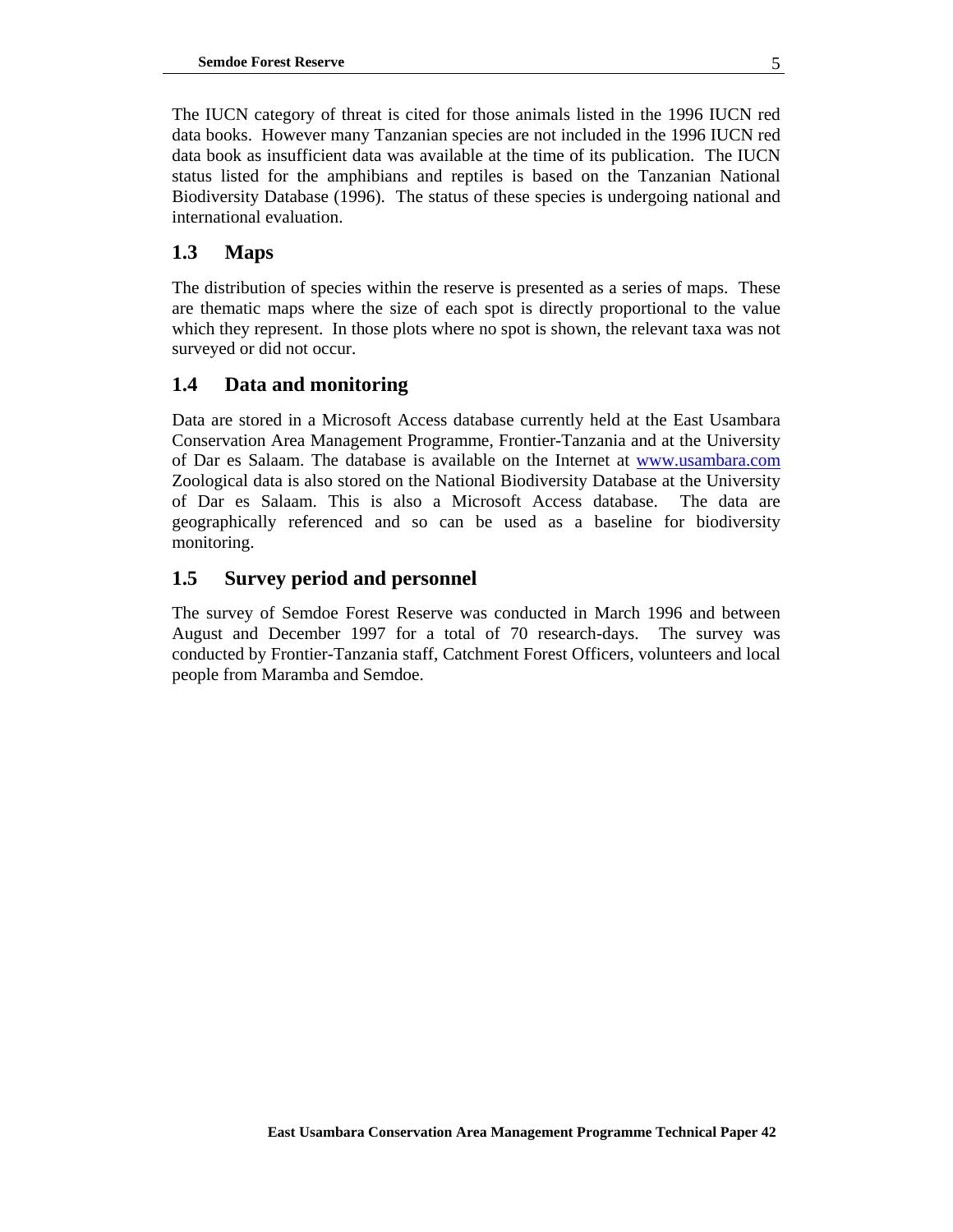## **2.0 AIMS OF THE SURVEY**

The specific aims of the survey as outlined in the Terms of Reference between the Frontier Tanzania Forest Research Programme and the East Usambara Conservation Area Management Programme are:

- to conduct biological baseline surveys in selected gazetted forests and in forests which are proposed for gazettement;
- to provide information on the biological value and importance of these forests in order to assist in the development of management plans and practices for these forests;
- to develop a system for monitoring aspects of forest biodiversity, both on a general as well as a forest-specific level.

Furthermore, the aims of the survey methods applied are:

- to sample the vegetation and tree species composition of six forests of the East Usambaras using systematic sampling techniques along systematically located vegetation transects, which sample approximately 0.25% of the area of each forest reserve;
- to assess levels of disturbance by systematically sampling the incidence of tree cutting, animal trapping and other illegal activities along the vegetation transects;
- to use standardised and repeatable methods to record biodiversity values of the forest in terms of small mammal, reptile, amphibian, and invertebrate species;
- to collect opportunistic data on all other groups of vertebrate and invertebrates. Species lists resulting from this will be compared against IUCN categories of threat and other conservation criteria in order to assess the overall biodiversity values of each forest;
- to undertake a socio-economic appraisal of the impact of resource-use activities by human communities in the vicinity of each forest and produce a brief assessment of how these activities affect the integrity of the forests.

By using standardised and repeatable methods these surveys provide an assessment of the biodiversity value of the forests enabling their importance to be determined and their biodiversity value to be monitored in future.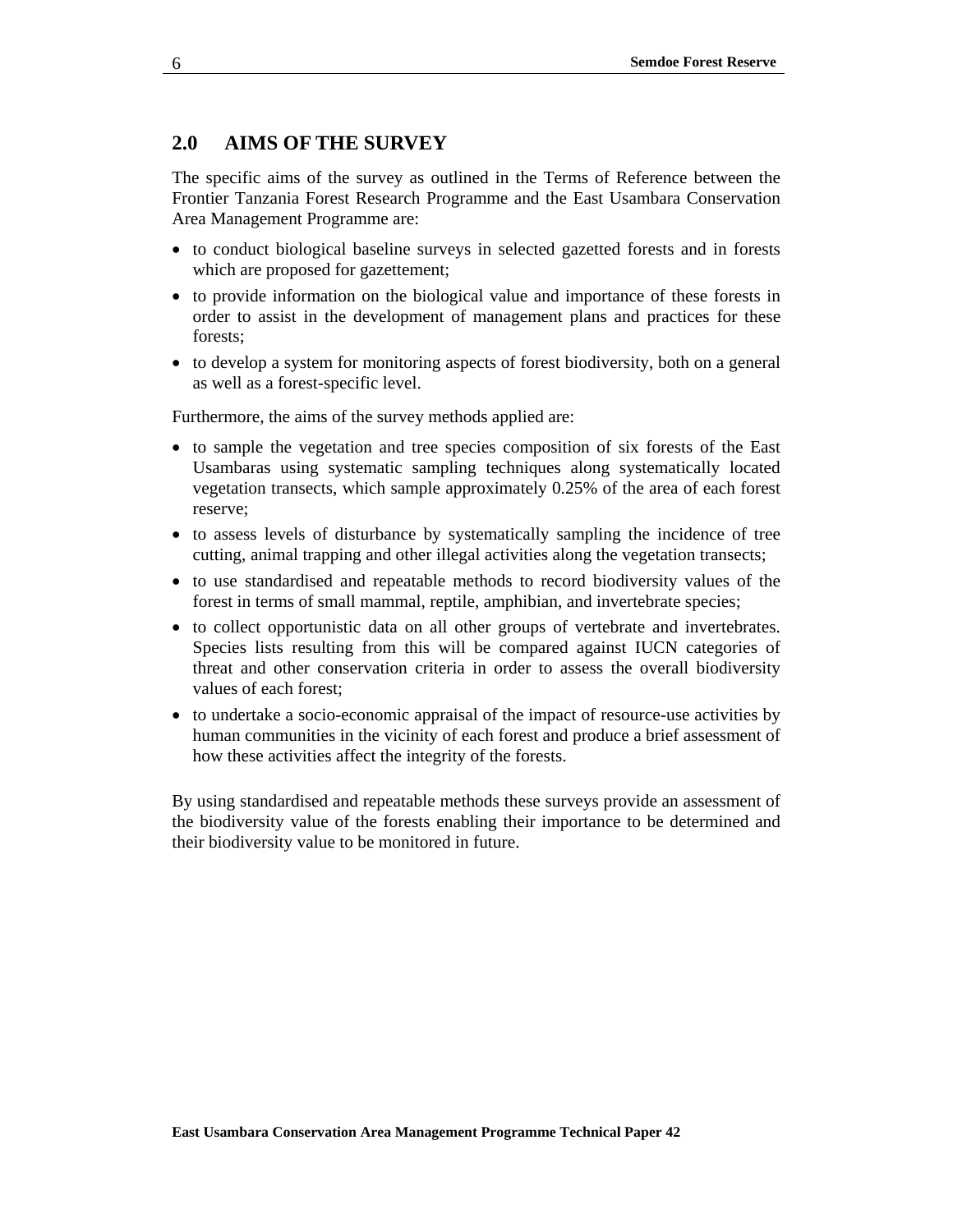# **3.0 DESCRIPTION OF THE FOREST**

# **3.1 General description**

### **3.3.1 Description**

| Name:   | Semdoe Forest Reserve<br>Muheza District, Tanga Region, Tanzania.             |
|---------|-------------------------------------------------------------------------------|
| Area:   | 980 ha;                                                                       |
| Status: | Central Area Forest Reserve<br>Gazetted 1999<br>Gazettement Notice 547 (1999) |
| Maps:   | Ordnance Survey topographic maps Y742 (DOS 422)<br>Sheet 110/3 'Hemagoma'.    |
|         | Forest Division map: JB.2261                                                  |

### **3.1.2 Location**

Grid reference: 38°41'E - 38°43'E, 4°56' - 4°58' S

Elevation  $95 - 520$  m a.s.l.

Semdoe Forest Reserve is situated in the north of the East Usambaras (Figure 1). Semdoe Forest Reserve is contiguous on its western border with Kambai Forest Reserve. In the east the reserve is divided from Segoma Forest Reserve by a narrow strip of public land around the Muzi River. The northern border of the reserve is the Semdoe River. To the south there is agricultural land. The southern border was poorly marked at the time of the survey.

### **3.1.3 Land use**

The latest survey of the area was carried out by Hyytiäinen (1995), and updated by Johansson & Sandy (1996). The results for Semdoe Forest Reserve are summarised in Table 3 below. Semdoe Forest Reserve was described as entirely consisting of cultivation under lowland forest. However this was not the finding of the current survey and many areas appear to be lowland forest without cultivation.

**Table 3.** Land use distribution (Johansson & Sandy, 1996).

| <b>Semdoe Forest Reserve</b>     | Area (ha) | Percent $(\% )$ |
|----------------------------------|-----------|-----------------|
| Cultivation under lowland forest | 970       | 100             |
| Total for the reserve:           | 970       | 100.0           |

### **3.1.4 Topography**

Semdoe Forest Reserve lies in the Sigi-Muzi river valley. Three tributaries of the Muzi River flow through the reserve. Along the northern border flows the Semdoe river, further south the Mazingara river runs north-eastwards and the most southerly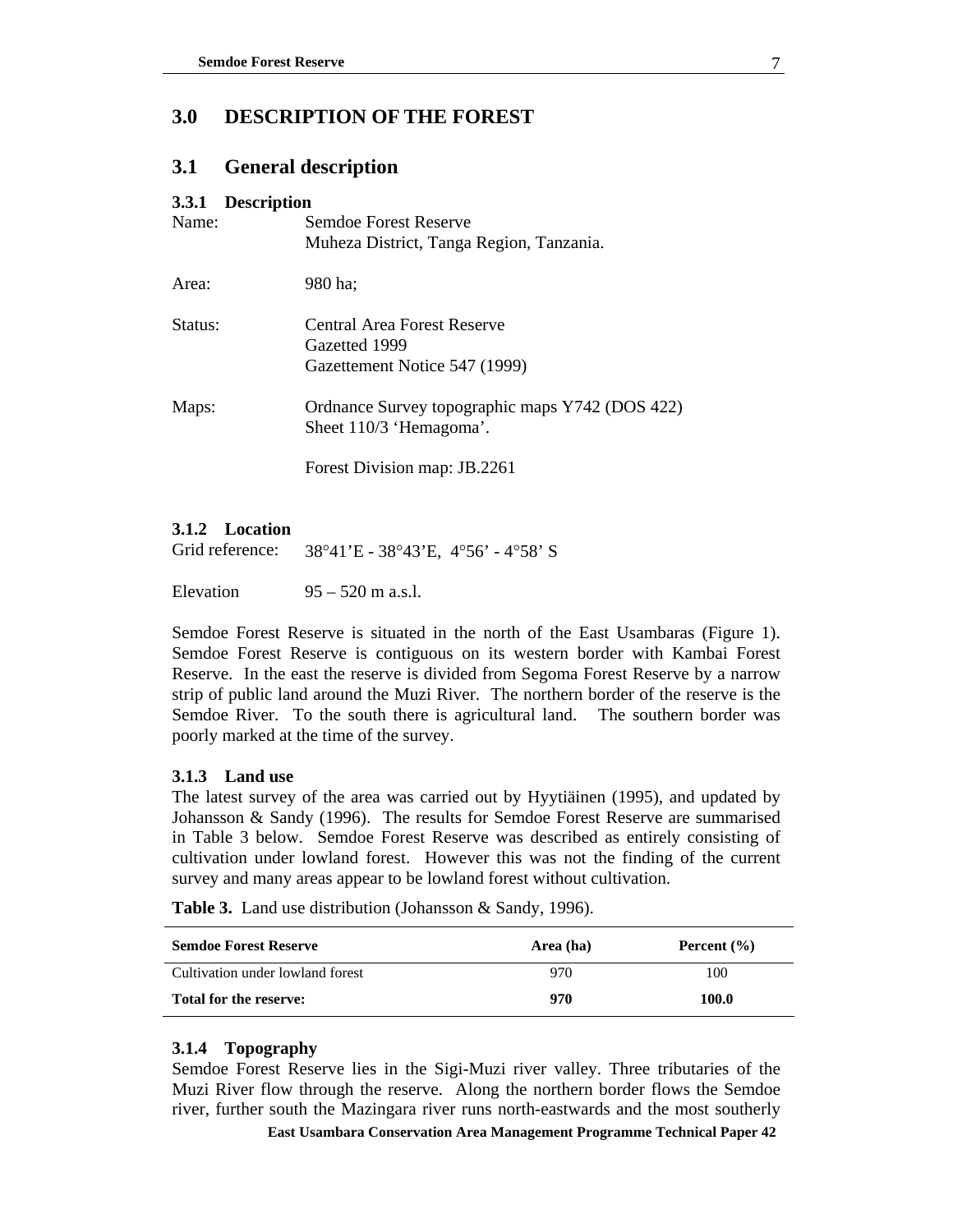tributary flows parallel to the Mazingara. The elevation of the reserve rises gently from east to west, the steepest slopes being along the western border. The highest point, at Semdoe Peak in the north-west of the reserve rises to 520m asl.

#### **3.1.5 History and Status**

It was first proposed to gazette Semdoe as a Catchment Forest in 1994. Prior to this, the area was a part of the Kambai Public Lands. It was recognised by the EUCAMP that Semdoe is an important corridor between the Kwamgumi-Segoma forest block and the forests further west such as Kambai. The forest was therefore gazetted during the second phase of the EUCAMP.

As public land, the forest was highly disturbed primarily for fuel collection. A small area under cultivation was incorporated into the reserve and the family relocated.

Formerly a road passed through the reserve allowing access between Kwamtili and Kambai. This road was passable until 1996. It is now overgrown and impassable by vehicle having deteriorated significantly during the heavy rains of 1997.

Other research conducted in the reserve includes a visit by the Cambridge-Tanzania Rainforest Project (1994).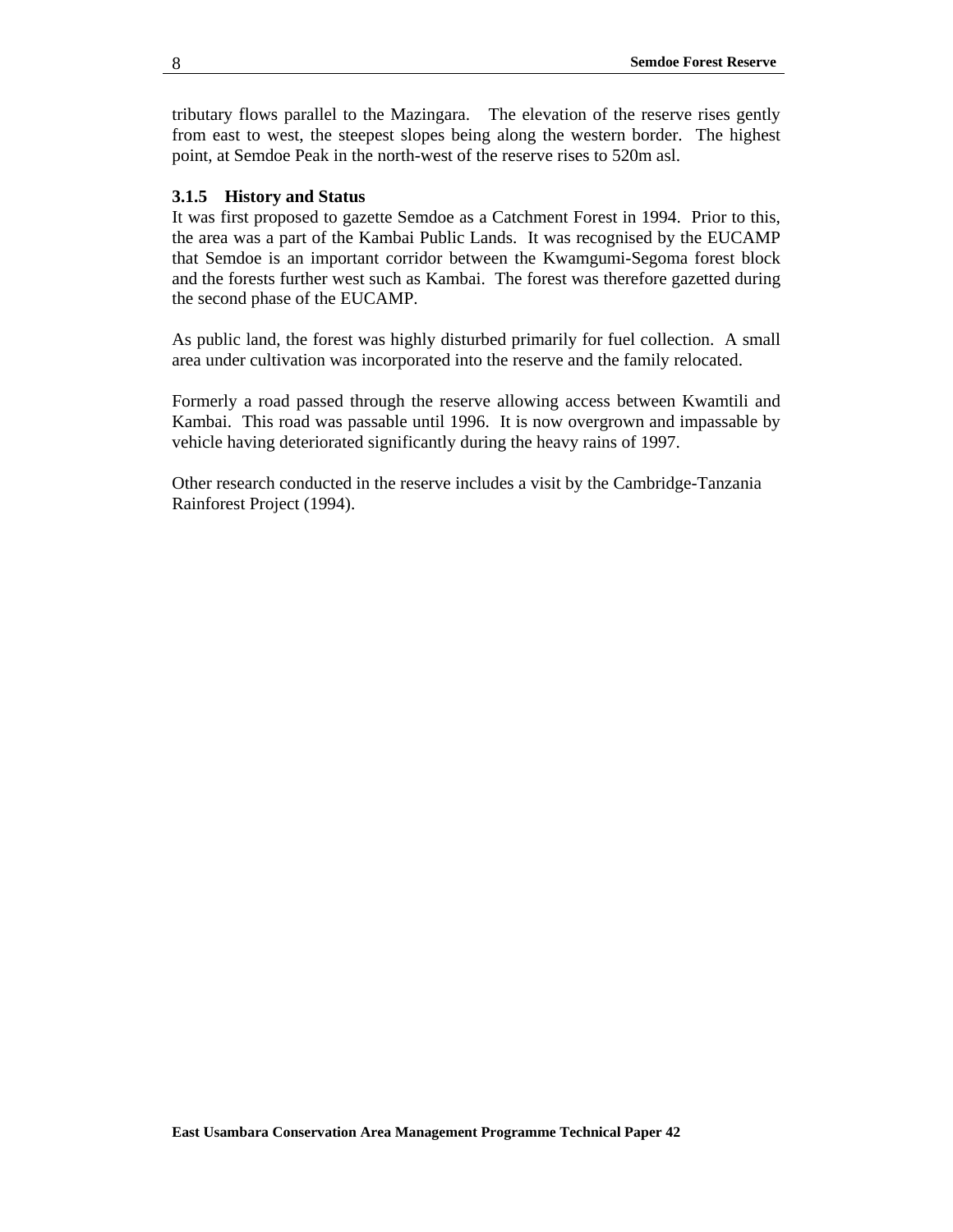

**Figure 1** The location of Semdoe Forest Reserve in relation to other East Usambara forests.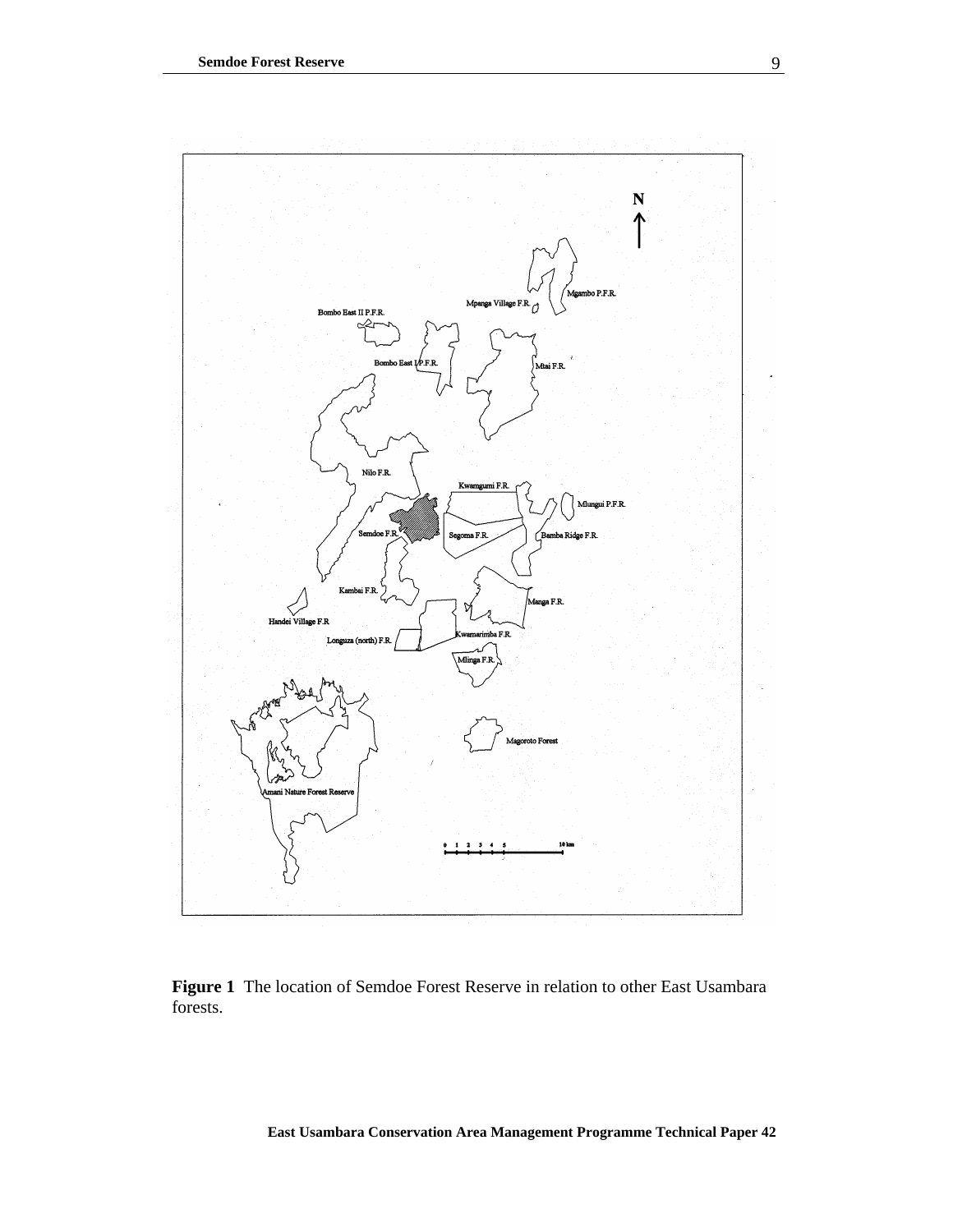

**Figure 2** Topographical map.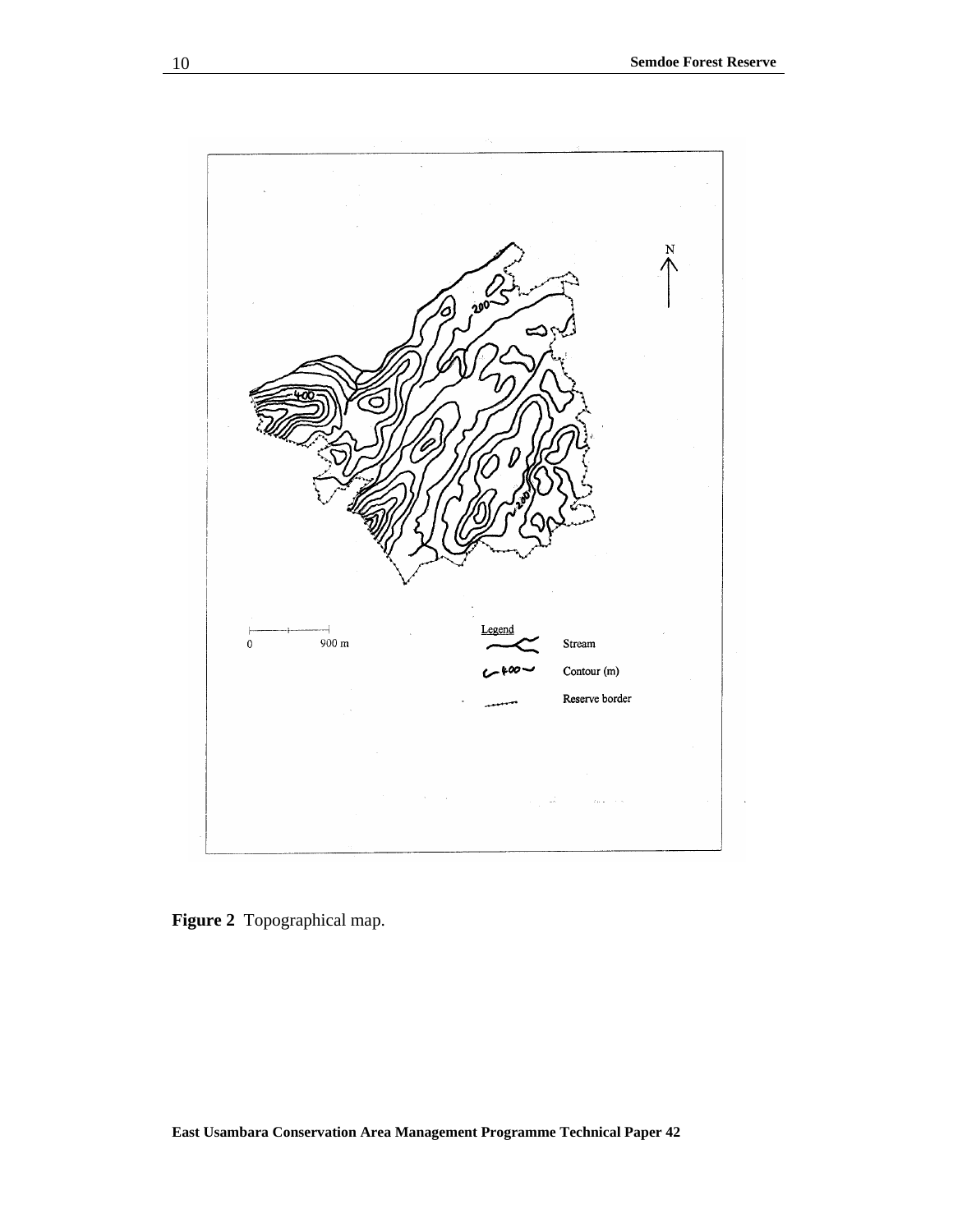# **4.0 VEGETATION**

By Nike Doggart, Albert Ntemi, Raymond Kilenga and Kathryn Doody.

# **4.1 Introduction**

An inventory was conducted of the trees and shrubs found within the reserve. Simple, quantitative and repeatable methods were employed and the results are comparable with other forest surveys undertaken by FT FRP. Human disturbance within the forest was also documented. Botanical and disturbance data collected by this survey have been entered onto the EUCAMP database.

# **4.2 Methods**

The forest block is divided into a grid of numbered rectangles marked in the field by tagged transects. All methods are based on this grid system and are detailed in the FT FRP methodologies report (SEE, 1998). A brief description is presented below. The location of vegetation plots and disturbance transects are illustrated in Figure 3.

# **4.2.1 Forest composition**

Three methods were used to analyse forest composition: (1) quantitative vegetation analysis, (2) opportunistic observations and (3) disturbance transects.

## *4.2.1.1 Quantitative vegetation analysis*

The botanical survey was based on a 450 m x 900 m grid marked in the field using tagged transect lines. One plot 50 m x 20 m was sampled in each grid square, giving an approximate sampling intensity of 0.25%. Within each sample plot, every tree with a dbh (diameter at breast height) of 10 cm and over was recorded, labelled and identified. Botanists from the Tanzanian Forestry Research Institute (TAFORI) and from the UDSM provided the field identification of plant species.

### *4.2.1.2 Disturbance transects*

Disturbance transects were used to record the intensity of pole cutting and logging in a forest block. The disturbance transects were based on the 450 m x 900 m grid prepared for the vegetation plots. Each transect running north-south was sampled from border to border. Disturbance was recorded by 50 m section along the transect.

Every self-standing tree and sapling (i.e. not lianas or creepers) above 5 cm dbh was measured within an area 5 m either side of each transect line. Each plant was recorded under one of three categories: live, cut or naturally fallen. Within these categories a distinction is made between poles and timbers. Poles are classified as having a dbh between 5 and 15 cm and a minimum of 2 m relatively straight trunk. Timber is classified as having a dbh  $> 15$  cm with a minimum 3 m relatively straight trunk. These divisions are based on differences in use. Data is presented as a total and as an average per hectare.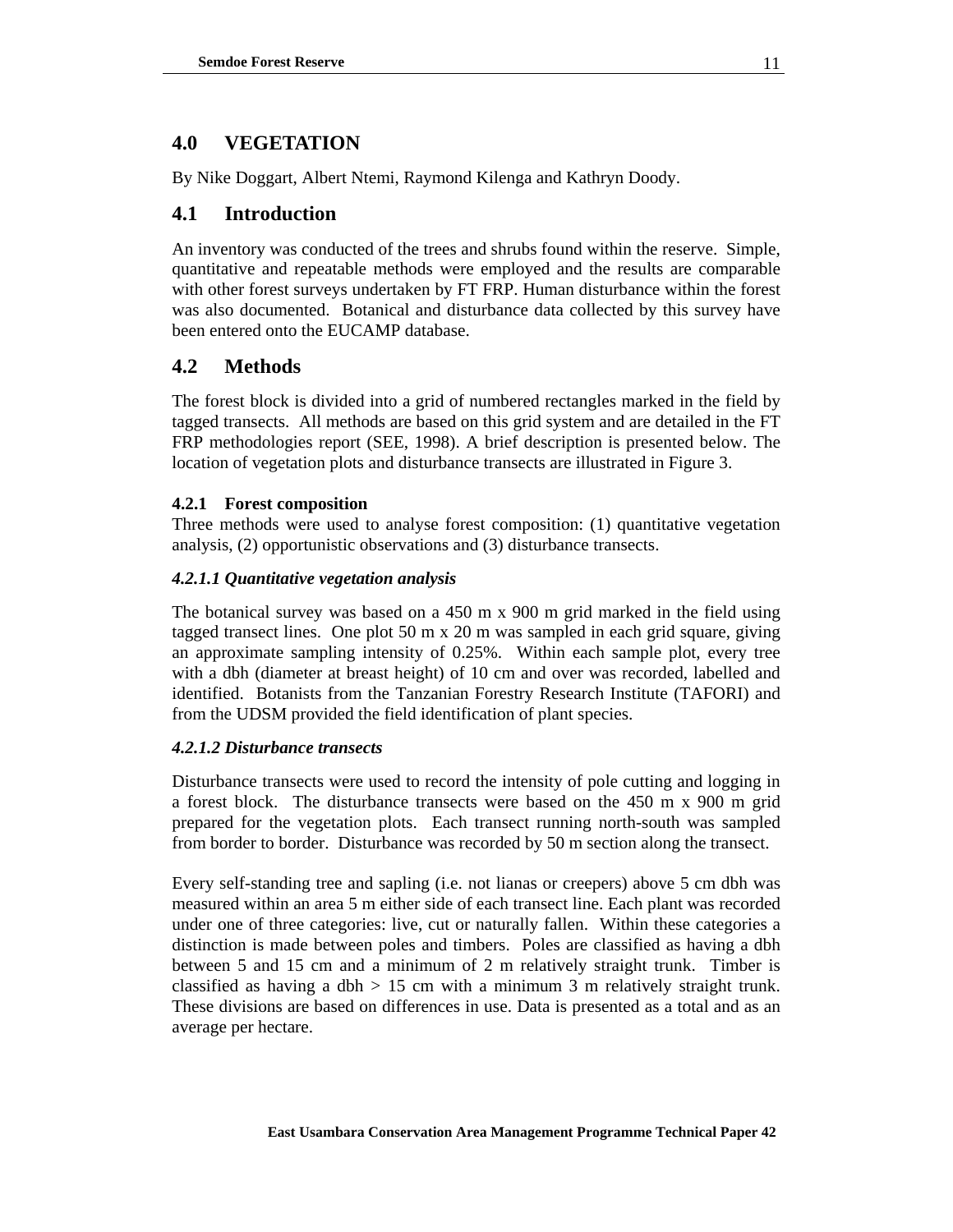

**Figure 3** Location of vegetation plots and disturbance transects.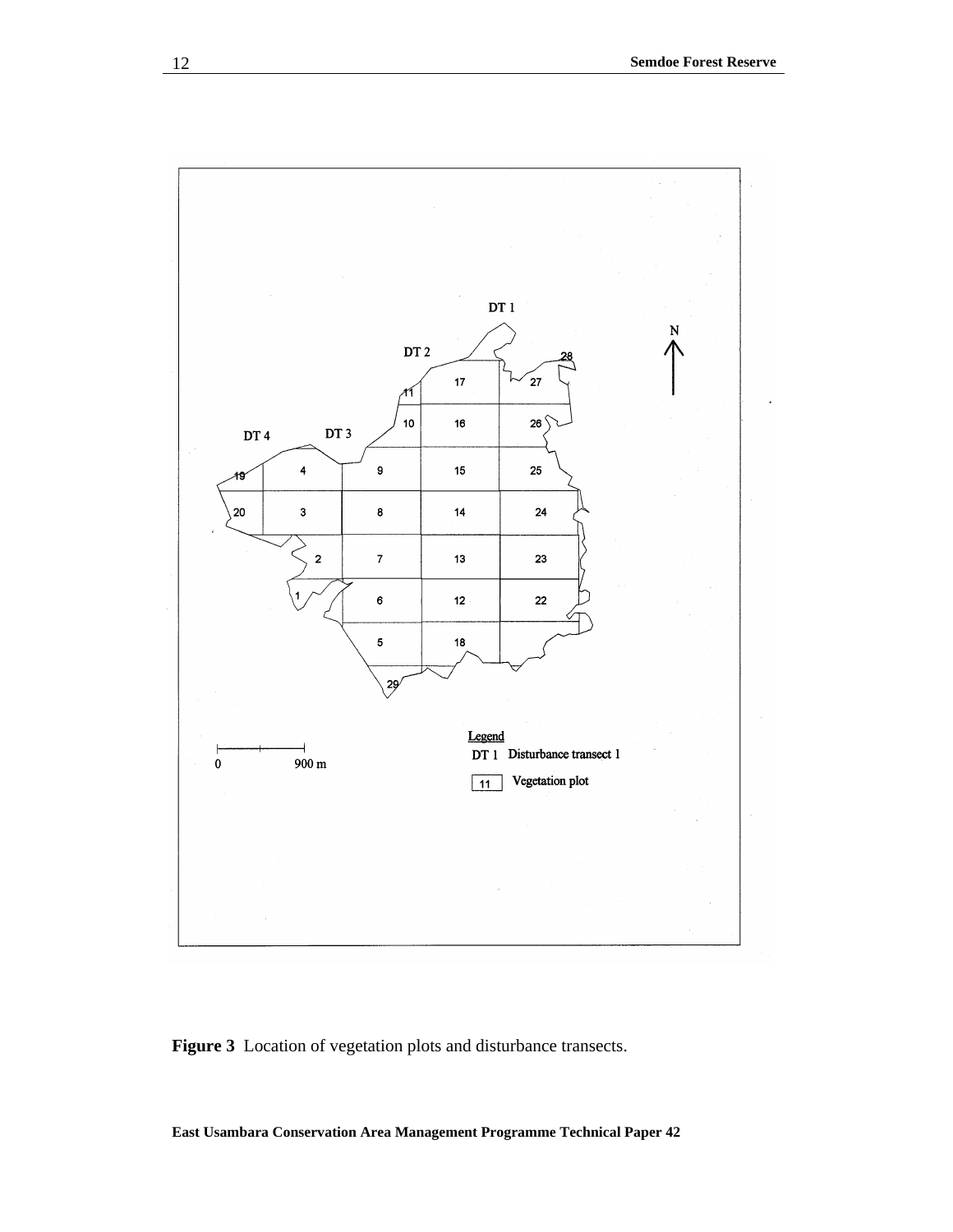# **4.3 Results**

### **4.3.1 Quantitative vegetation analysis**

Table 4 presents a checklist of the tree and shrub species recorded in the 20 m x 50 m vegetation plots. Species are described, where adequate information exists, in terms of their ecological type, their habitat and their endemic status. Nomenclature follows Iversen (1991a) and the Flora of Tropical East Africa.

**Table 4.** Checklist of trees and shrubs.

| <b>Species</b>                        | Ecological                | Habitat <sup>2</sup> | <b>Endemic</b> |
|---------------------------------------|---------------------------|----------------------|----------------|
|                                       | type                      |                      | <b>Status</b>  |
| <b>ANACARDIACEAE</b>                  |                           |                      |                |
| Lannea welwitschii                    | $\boldsymbol{\mathrm{F}}$ | L                    | $\overline{N}$ |
| *Sorindeia madagascariensis           | $\mathbf f$               | S&L                  | W(N)           |
| <b>ANNONACEAE</b>                     |                           |                      |                |
| Lettowianthus stellatus <sup>1</sup>  | $\mathbf f$               | L&S                  | N              |
| Monodora grandidieri                  | f                         | L&S                  | N              |
| *Xylopia parviflora                   | f                         | L                    | W              |
| <b>APOCYNACEAE</b>                    |                           |                      |                |
| Holarrhena pubescens                  | $\Omega$                  | L                    | W              |
| <b>ARALIACEAE</b>                     |                           |                      |                |
| Cussonia zimmermannii                 | $\mathbf f$               | L                    | N              |
| <b>BIGNONIACEAE</b>                   |                           |                      |                |
| Fernandoa magnifica                   | $\mathbf f$               | L                    | N              |
| *Markhamia lutea                      | f                         | L&S                  | W              |
| <b>BOMBACACEAE</b>                    |                           |                      |                |
| Bombax rhodognaphalon                 | $\mathbf f$               | L                    | N              |
| Ceiba pentandra                       | F                         | S                    | W              |
| <b>BUSERACEAE</b>                     |                           |                      |                |
| Commiphora eminii zimmermannii        | f                         | L                    | W              |
| <b>CELASTRACEAE</b>                   |                           |                      |                |
| Maytenus undata                       | f                         | S                    | W              |
| <b>COMBRETACEAE</b>                   |                           |                      |                |
| Combretum schumannii                  | $\mathbf f$               | L                    | N              |
| *Terminalia sambesiaca                | f                         | L                    | W              |
| <b>DRACAENACEAE</b>                   |                           |                      |                |
| Dracaena steudneri <sup>1</sup>       | $\boldsymbol{\mathrm{F}}$ | S                    | W              |
| <b>EBENACEAE</b>                      |                           |                      |                |
| Diospyros kabuyeana                   | f                         | $\mathbf S$          | N              |
| Diospyros mespiliformis               | f                         | $\mathbf{L}$         | W              |
| *Diospyros natalensis                 | f                         | L                    | W              |
| Diospyros squarrosa <sup>1</sup>      | $\mathbf f$               | L                    | W              |
| <b>EUPHORBIACEAE</b>                  |                           |                      |                |
| Bridelia micrantha                    | $\mathbf f$               | L&S                  | W              |
| Drypetes usambarica                   | f                         | S                    | N              |
| Margaritaria discoidea var. fagifolia | $\mathbf f$               | $\mathbf S$          | W              |
| *Mildbraedia carpinifolia             | f                         | L&S                  | N              |
| Neoboutonia macrocalyx                | $\mathbf f$               | S                    | W              |
| *Ricinodendron heudelotii             | f                         | L                    | W              |
| Sapium ellipticum                     | $\mathbf f$               | L&S                  | W              |
| LEGUMINOSAE: CAESALPINIACEAE          |                           |                      |                |
| Afzelia quanzensis                    | f                         | L                    | W              |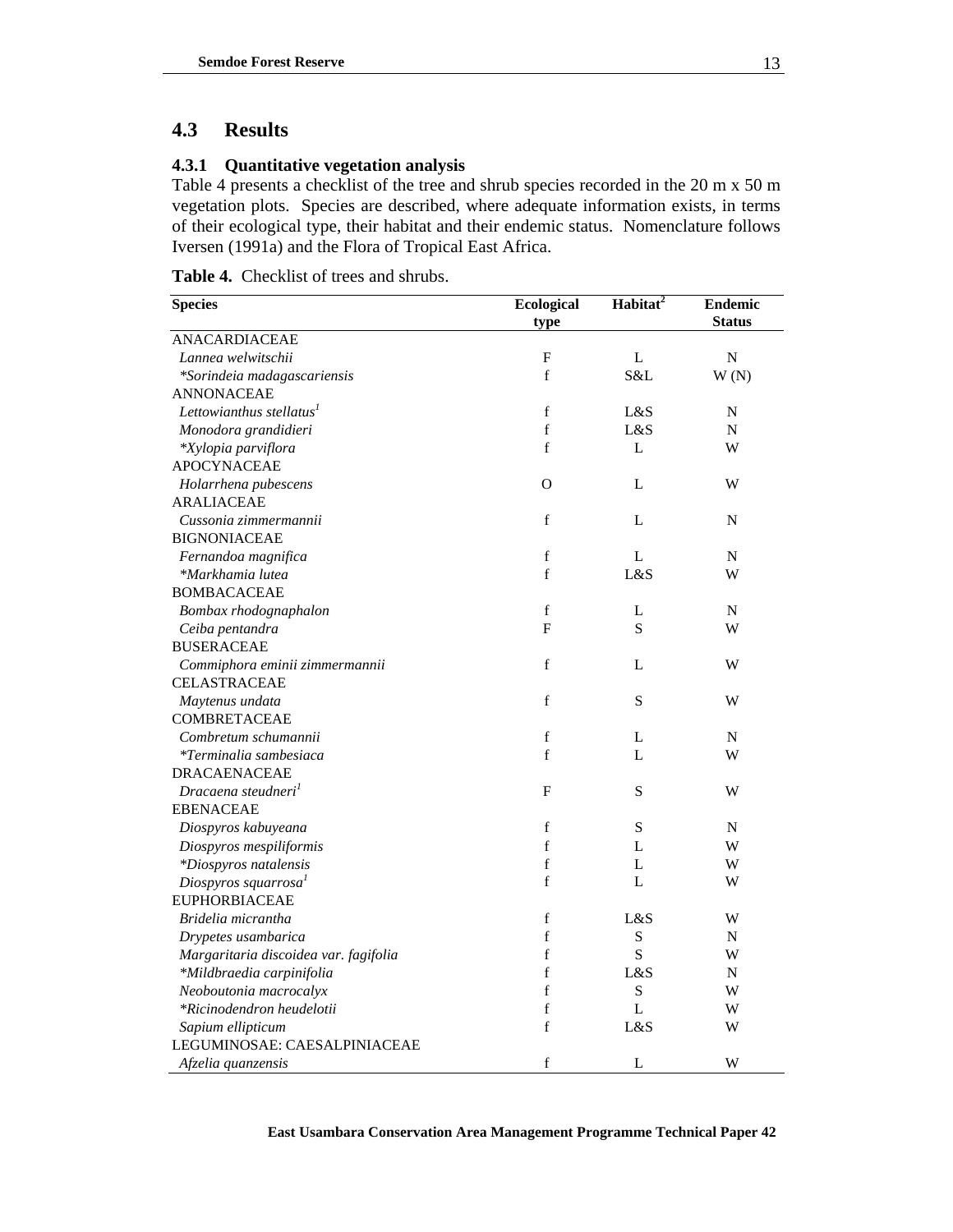| Table 4. cont. |  |
|----------------|--|
|----------------|--|

<u> 1989 - Johann Barbara, martxa amerikan p</u>

| <b>Species</b>                       | <b>Ecological</b>        | Habitat <sup>2</sup>     | <b>Endemic</b>           |
|--------------------------------------|--------------------------|--------------------------|--------------------------|
|                                      | type                     |                          | <b>Status</b>            |
| *Dialium holtzii                     | f                        | L                        | N                        |
| Julbernardia magnistipulata          | f                        | L                        | $\mathbf N$              |
| *Scorodophloeus fischeri             | $f_{\rm}$                | L                        | N                        |
| LEGUMINOSAE: MIMOSOIDEAE             |                          |                          |                          |
| Acacia mellifera <sup>1</sup>        | $\mathbf{O}$             | ${\bf S}$                | W                        |
| Albizia glaberrima                   | $\mathbf f$              | L                        | W                        |
| Albizia gummifera                    | $f_{\rm}$                | S&L                      | W                        |
| Albizia zimmermannii                 | $f_{\rm}$                | L                        | W                        |
| Newtonia paucijuga                   | $\mathbf F$              | L                        | N                        |
| LEGUMINOSAE: PAPILIONOIDEAE          |                          |                          |                          |
| Angylocalyx braunii                  | $\mathbf{F}$             | L                        | N                        |
| Erythrina caffra <sup>1</sup>        | O                        | S                        | W                        |
| Lonchocarpus bussei                  | $\mathbf{O}$             | L&S                      | W                        |
| Millettia oblata intermedia          | $\mathbf{F}$             | ${\bf S}$                | N                        |
| Millettia sacleuxii                  | $f_{\rm}$                | L                        | N                        |
| *Millettia usaramensis               | $\mathbf f$              | L&S                      | W                        |
| Pterocarpus mildbraedii              | $\mathbf{F}$             | L                        | N                        |
| Pterocarpus tinctorius               | $\mathbf{F}$             | S&L                      | W                        |
| <b>MORACEAE</b>                      |                          |                          |                          |
| Antiaris toxicaria                   | $\mathbf f$              | L&S                      | W                        |
| Ficus exasperata                     | $\mathbf f$              | L&S                      | W                        |
|                                      | $\overline{\cdot}$       | $\overline{\cdot}$       | $\overline{\mathcal{L}}$ |
| Ficus sp.                            | $f_{\rm}$                |                          |                          |
| <i>*Ficus sycomorus</i> <sup>1</sup> |                          | L                        | W                        |
| Ficus vallis-choudae                 | $f_{\rm}$                | L                        | W                        |
| Milicia excelsa                      | f                        | L&S                      | W                        |
| *Trilepisium madagascariensis        | $\rm f$                  | L&S                      | W                        |
| <b>OCHNACEAE</b>                     |                          |                          |                          |
| Ouratea sacleusii <sup>1</sup>       | $\overline{\mathcal{L}}$ | ?                        | $\overline{\cdot}$       |
| <b>RUBIACEAE</b>                     |                          |                          |                          |
| Leptactina platyphylla               | $\mathbf f$              | S                        | W                        |
| Rothmannia manganjae                 | $\mathbf{F}$             | L&S                      | W                        |
| Tarenna nigrenscens                  | $\mathbf f$              | L                        | W                        |
| Tarenna pavettoides                  | $\mathbf F$              | L&S                      | W                        |
| Tricalysia anomala                   | $\mathbf F$              | S                        | N                        |
| <b>RUTACEAE</b>                      |                          |                          |                          |
| Teclea nobilis                       | $\mathbf f$              | ${\bf S}$                | W                        |
| <b>SAPINDACEAE</b>                   |                          |                          |                          |
| Allophylus callophylus <sup>1</sup>  | $\mathbf f$              | $(L&)$ S                 | W                        |
| Allophylus sp.                       | $\overline{\cdot}$       | ?                        | $\overline{?}$           |
| *Lecaniodiscus fraxinifolius         | $f_{\rm}$                | L&S                      | W                        |
| Melanodiscus oblongus <sup>1</sup>   | $\mathbf f$              | L&S                      | W                        |
| Zanha golungensis                    | $\mathbf F$              | L&S                      | W                        |
| SAPOTACEAE                           |                          |                          |                          |
| Malacantha alnifolia                 | $\mathbf f$              | L                        | W                        |
| Manilkara obovata                    | $\mathbf f$              | S                        | W                        |
| *Manilkara sulcata                   | f                        | L                        | W                        |
| Mimusops kummel                      | $\mathbf f$              | L                        | W                        |
| Mimusops sp.                         | $\overline{\cdot}$       | $\gamma$                 | $\overline{\mathcal{L}}$ |
| Synsepalum msolo                     | $\mathbf{F}$             | L&S                      | W                        |
| <b>STERCULIACEAE</b>                 |                          |                          |                          |
| <i>*Cola clavata</i> <sup>1</sup>    | F                        | L                        | W                        |
| Cola greenwayi                       | $\mathbf F$              | ${\bf S}$                | W                        |
| Pterygota mildbraedii <sup>1</sup>   | $\overline{?}$           | $\overline{\mathcal{L}}$ | $\overline{\mathcal{L}}$ |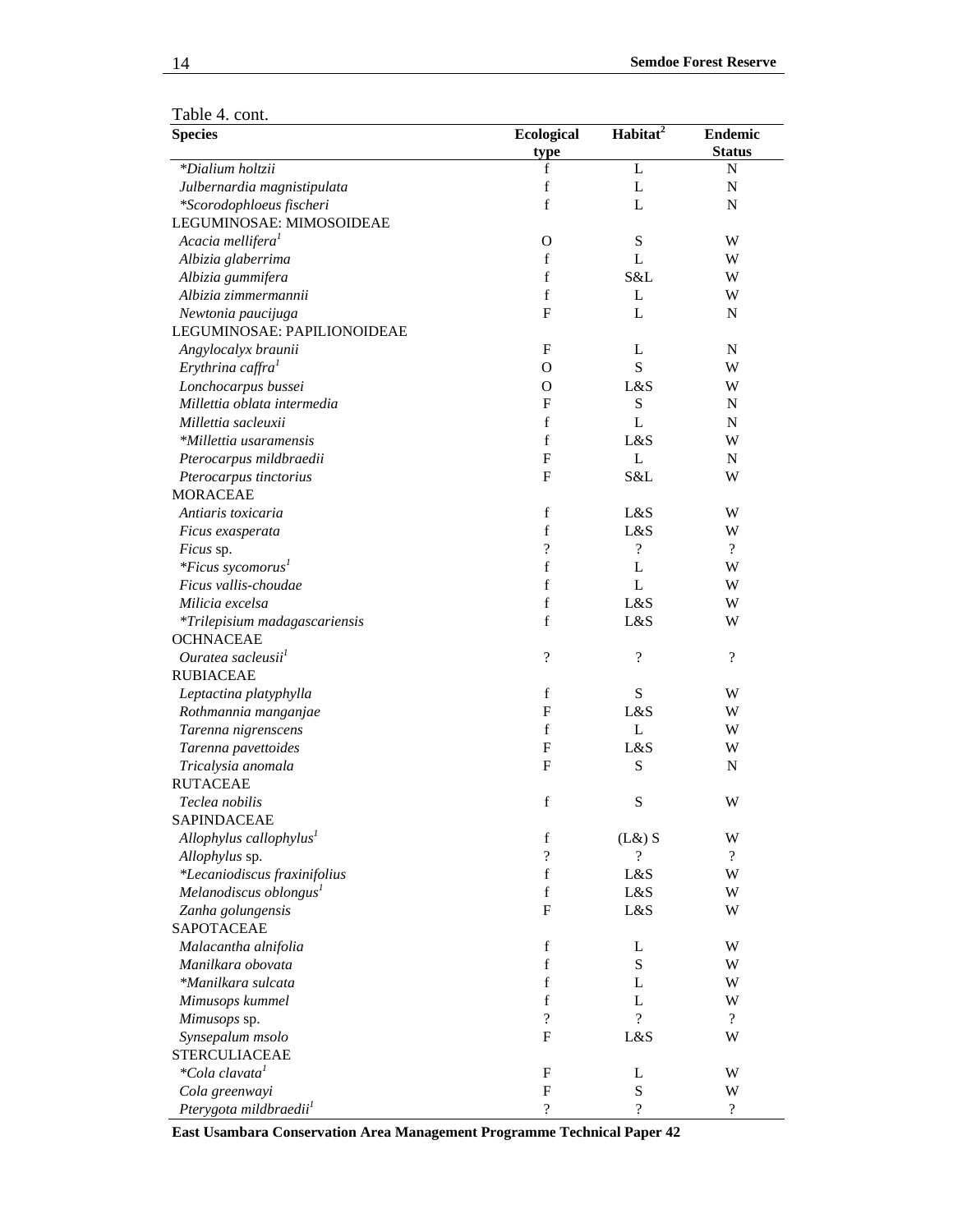| Table 4. cont. |  |  |
|----------------|--|--|
|----------------|--|--|

| <b>Species</b>                     | <b>Ecological</b> | Habitat $\overline{t^2}$ | <b>Endemic</b> |
|------------------------------------|-------------------|--------------------------|----------------|
|                                    | type              |                          | status         |
| <b>STERCULIACEAE</b>               |                   |                          |                |
| Sterculia appendiculata            | F                 | L                        | W              |
| <b>TILIACEAE</b>                   |                   |                          |                |
| Grewia goetzeana                   | f                 | L                        | N              |
| Grewia holstii                     | f                 | 9                        | N              |
| Nersogordonia holstii <sup>1</sup> | ?                 | L&S                      | N              |
| <b>ULMACEAE</b>                    |                   |                          |                |
| Celtis africana                    | F                 |                          | W              |
| Celtis mildbraedii                 | F                 | L&S                      | W              |
| Celtis phillipensis                | f                 | L&S                      | W              |
| <b>VERBENACEAE</b>                 |                   |                          |                |
| Vitex amaniensis                   | f                 | S&L                      | N              |
| <b>VIOLACEAE</b>                   |                   |                          |                |
| Rinorea ferruginea                 | F                 | S                        | W              |

<sup>1</sup> Species which do not appear in Iversen (1991b). Summary information is based on Ruffo *et al.* (1989), Lovett (1993) or the *Flora of Tropical East Africa*.

<sup>2</sup> Information is based on Ruffo *et al.* (1989).

#### KEY TO ABBREVIATIONS FOR TABLE 4

Ecological type: (based on Iversen, 1991b)

- F Forest dependent species: This is defined as primary forest only. It does not include forest edge or secondary forest;
- f Forest dwelling but not forest dependent: Species occurring in primary forest as defined above as well as other vegetation types. Thus these are not forest-dependent species; and
- O Non-forest species: These are species that do not occur in primary or secondary forest or forest edge.

Habitat: (based on Hamilton, 1989)

- L Lowland: Species occurring at altitudes of <850 m;
- S Submontane: Species occurring at altitudes of >850 m.

In the case where species occur in both lowland and submontane habitats, the most common habitat will be listed first and only this habitat will be counted in the summary statistics. If a species is common in forest gaps, rather than in the forest proper, this will also be noted.

Endemic status: (based on Iversen, 1991b):

- E Endemic: Occurring only in the Usambara mountains;
- N Near endemic: Species with limited ranges in the Eastern Arc mountains and/or the East African lowland forests;
- W Widespread distribution.

EU - Range limited to the East Usambaras; WU - Range limited to the West Usambaras ? Insufficient data

Regeneration Layer

*\*Manilkara sulcata:* species recorded in the regeneration layer are marked with an asterisk.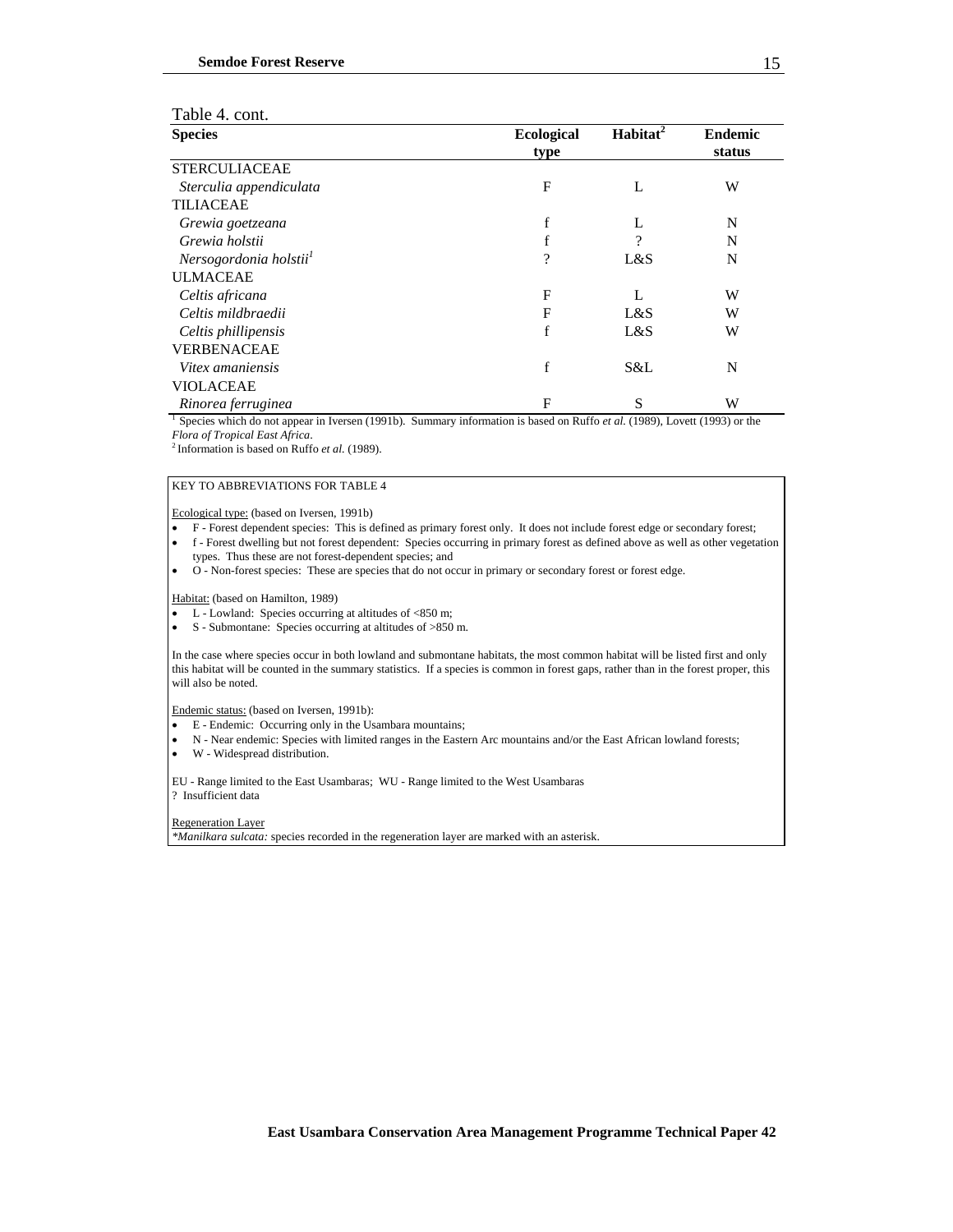In Table 5, six species are listed which were recorded in the regeneration layer but not in the larger vegetation plots.

| <b>Species</b>        | <b>Ecological type</b> | <b>Habitat</b> | <b>Endemic status</b> |
|-----------------------|------------------------|----------------|-----------------------|
| ANACARDIACEAE         |                        |                |                       |
| Lannea schweinfurthii | f                      | L&S            | W                     |
| <b>MORACEAE</b>       |                        |                |                       |
| Milicia excelsa       | f                      | L & S          | W                     |
| <b>OCHNACEAE</b>      |                        |                |                       |
| Ochna sp.             | ?                      | ?              | ?                     |
| <b>RUBIACEAE</b>      |                        |                |                       |
| Tarrena sp.           | 9                      | ?              | ?                     |
| <b>SAPINDACEAE</b>    |                        |                |                       |
| Blighia unijugata     | F                      | L&S            | W                     |
| <b>ULMACEAE</b>       |                        |                |                       |
| Trema orientalis      | f                      | L&S            | W                     |

**Table 5.** Species recorded exclusively in the regeneration layer.

|--|

| <b>Species</b>               | <b>Ecological type</b> | Habitat      | <b>Endemic status</b> |
|------------------------------|------------------------|--------------|-----------------------|
| <b>ANNONACEAE</b>            |                        |              |                       |
| Uvariodendron oligocarpum    | F                      | S            | $E(EU\&WU)$           |
| <b>APOCYNACEAE</b>           |                        |              |                       |
| Funtumia africana            | $\mathbf{F}$           | L&S          | W                     |
| <b>BIGNONIACEAE</b>          |                        |              |                       |
| Markhamia obtusifolia        | $\Omega$               |              | W                     |
| <b>BORAGINACEAE</b>          |                        |              |                       |
| Ehretia cymosa               | f                      | $(L)$ &S     | W                     |
| <b>COMBRETACEAE</b>          |                        |              |                       |
| Pteleopsis myritifolia       | f                      | L            | W                     |
| <b>EUPHORBIACEAE</b>         |                        |              |                       |
| Bridelia cathartica          | f                      | L&S          | W                     |
| Croton sylvaticus            | $\mathbf f$            | L            | W                     |
| Suregada zanzibarense        | $\mathbf f$            | $\mathbf{L}$ | W                     |
| <b>LECYTHIDACEAE</b>         |                        |              |                       |
| Barringtonia racemosa        | $\mathbf f$            | $\mathbf{L}$ | W                     |
| LEGUMINOSEAE: PAPILIONOIDEAE |                        |              |                       |
| Millettia stuhlmannii        | $\Omega$               | L&S          | W                     |
| <b>MELIACEAE</b>             |                        |              |                       |
| Khaya anthotheica            | $\mathbf{F}$           | L&S          | W                     |
| <b>OCHNACEAE</b>             |                        |              |                       |
| Ochna macrocalyx             | $\Omega$               |              | W                     |
| <b>RUBIACEAE</b>             |                        |              |                       |
| Galiniera saxifraga          | F                      | S            | W                     |
| <b>RUTACEAE</b>              |                        |              |                       |
| Citris aurantium             | $\mathcal{O}$          |              | W                     |
| Teclea simplicifolia         | f                      | S            | W                     |
| <b>SAPOTACEAE</b>            |                        |              |                       |
| Englerophytum natalense      | $\mathbf f$            | L&S          | W                     |
| Chrysophyllum sp.            |                        |              |                       |
| <b>STERCULIACEAE</b>         |                        |              |                       |
| Nesogordonia holtzii         |                        | L            | N                     |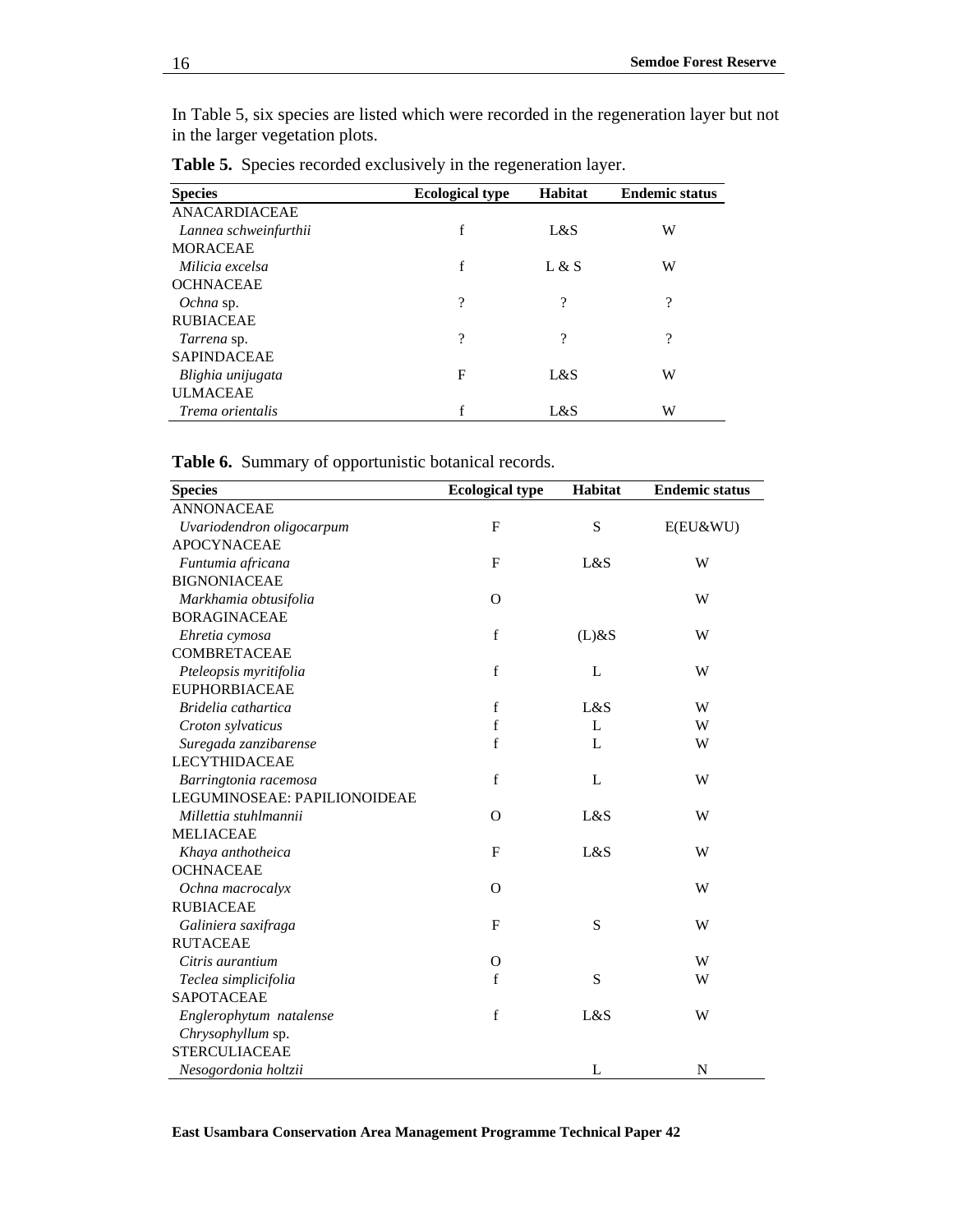Species accumulation rates:



**Figure 4** Species accumulation rates of recorded species by vegetation plot.

In 1986 - 1987 a botanical survey was conducted in the East Usambaras (Ruffo et al. 1989). Twenty-six species recorded in Semdoe by the current survey were not recorded by Ruffo *et al*. in Semdoe although they were recorded elsewhere in the Usambaras. These are listed in Table 7.

| <b>Species</b>                     | Location as previously recorded <sup>1</sup>                      |
|------------------------------------|-------------------------------------------------------------------|
| Afzelia quanzensis                 | Longuza Forest Reserve                                            |
| Albizia zimmermannii               | Mhinduro and Mtai                                                 |
| Angylocalyx braunii                | Mhinduro, Mtai and southern part of main range                    |
| Celtis phillipensis syn C. wightii | Longuza F.R., Mhinduro, Mtai and southern part of main<br>range   |
| Cola clavata1                      | Marimba F.R. and Mhinduro                                         |
| Cussonia zimmermannii              | Mhinduro and Mtai                                                 |
| Dialium holtzii                    | Lonnguza F.R., Mhinduro, Mtai and southern part of main<br>range  |
| Diospyros mespiliformis            | Mhinduro and southern part of main range                          |
| Diospyros natalensis               | Mhinduro and Mtai                                                 |
| Fernandoa magnifica                | Marimba F.R., Mlinga, Mhinduro and southern part of main<br>range |
| Ficus sycomorus <sup>1</sup>       | Mhinduro, Mtai and southern part of main range                    |
| Ficus vallis-choudae               | Mlinga and southern part of main range                            |
| Grewia holstii                     | Longuza F.R.                                                      |
| Julbernardia magnistipulata        | Longuza F.R. and southern part of main range                      |
| Leptactina platyphylla             | Southern part of main range                                       |
| Lettowianthus stellatus $1$        | Magunga Estate                                                    |
| Manilkara obovata                  | Kwamkoro F.R.                                                     |
| Mildbraedia fallax                 | Marimba F.R.                                                      |
| Mimusops kummel                    | Kwamgumi F.R.                                                     |
| Monodora grandidieri               | Zigi valley area                                                  |
| Ouratea sacleusii <sup>1</sup>     | Longuza F.R.                                                      |

**Table 7** Tree and shrub species found outside their previously recorded range in the East Usambara mountains.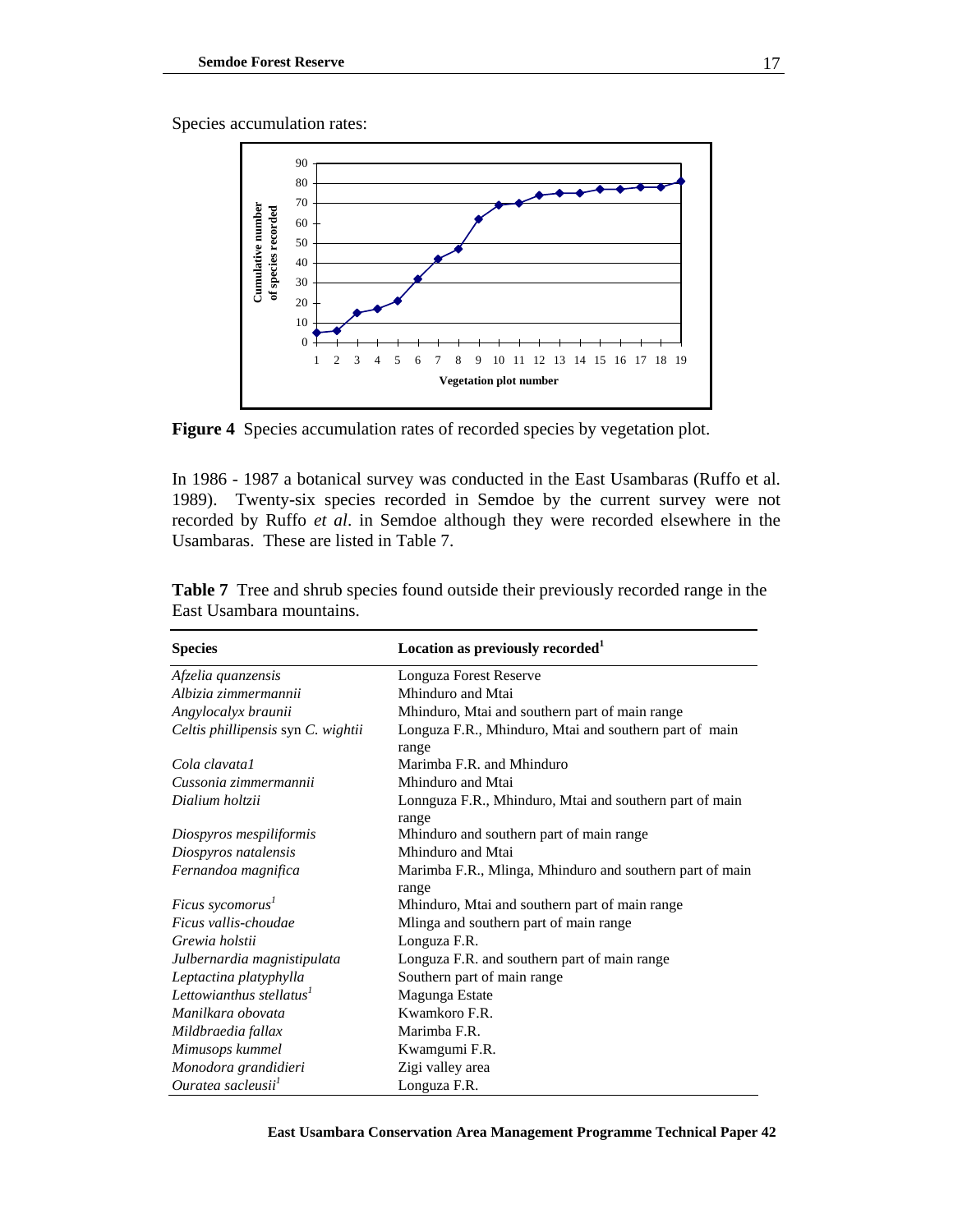| <b>Species</b>          | Location as previously recorded <sup>1</sup>           |
|-------------------------|--------------------------------------------------------|
| Pterocarpus mildbraedii | Longuza F.R., Mhinduro and southern part of main range |
| Teclea nobilis          | Mhinduro and southern part of main range               |
| Tricalysia anomala      | Southern part of main range                            |
| Vitex amaniensis        | Mhinduro and southern part of main range               |
| Xylopia parviflora      | Longuza F.R., Mhinduro and southern part of main range |

|  | Table 7. Cont. |  |  |
|--|----------------|--|--|
|--|----------------|--|--|

 $\frac{1}{1}$ Information is based on Ruffo *et al.* (1989).

### **Ecological type** (refer to figures 5,6 and 7)**:**

| <b>Ecological type</b>           | Number of<br>species | % of total<br>number of<br>species | Number if<br><i>individuals</i> | % of total<br>number of<br>individuals |
|----------------------------------|----------------------|------------------------------------|---------------------------------|----------------------------------------|
| (F) Forest dependent species     | 19                   | 23.5                               | 96                              | 14.1                                   |
| (f) Non-forest dependent species | 52                   | 64.2                               | 573                             | 84.3                                   |
| (O) Non-forest species           | 4                    | 4.9                                | 4                               | 0.6                                    |
| Unknown                          | 6                    | 7.4                                | 7                               | 1.0                                    |
| Total:                           | 81                   | 100.0                              | 680                             | 100.0                                  |

**Table 8.** Summary of ecological type for tree and shrub species (based on Table 4).

#### **Habitat** (refer to Figures 8 and 9)**:**

**Table 9.** Summary of habitat for tree and shrub species (based on Table 4).

| Habitat                | <b>Number</b><br>of species | % of total<br>number of<br>species | Number of<br>individuals | % of total<br>number of<br>individuals |
|------------------------|-----------------------------|------------------------------------|--------------------------|----------------------------------------|
| (L) Lowland species    | 56                          | 69.1                               | 594                      | 87.4                                   |
| (S) Submontane species | 20                          | 24.7                               | 75                       | 11.0                                   |
| Unknown                | 5                           | 6.2                                | 11                       | 1.6                                    |
| Total:                 | 81                          | 100.0                              | 680                      | 100.0                                  |

Table 10. Submontane species occurring in lowland areas and the altitudes where they were recorded.

| <b>Species</b>                                   | <b>Lowest Recorded Altitude (metres)</b> |
|--------------------------------------------------|------------------------------------------|
| Acacia mellifera <sup>1</sup>                    | 180                                      |
| Albizia gummifera                                | 140                                      |
| Ceiba pentandra                                  | 140                                      |
| Cola greenwayi                                   | 140                                      |
| Diospyros kabuyeana                              | 140                                      |
| Dracaena steudneri <sup>1</sup>                  | 140                                      |
| Drypetes usambarica                              | 140                                      |
| Erythrina caffra syn. E. lysistemon <sup>1</sup> | 240                                      |
| Leptactina platyphylla                           | 350                                      |
| Manilkara obovata                                | 270                                      |
| Margaritaria discoidea var. fagifolia            | 155                                      |
| Maytenus undata                                  | 135                                      |
| Millettia oblata intermedia                      | 140                                      |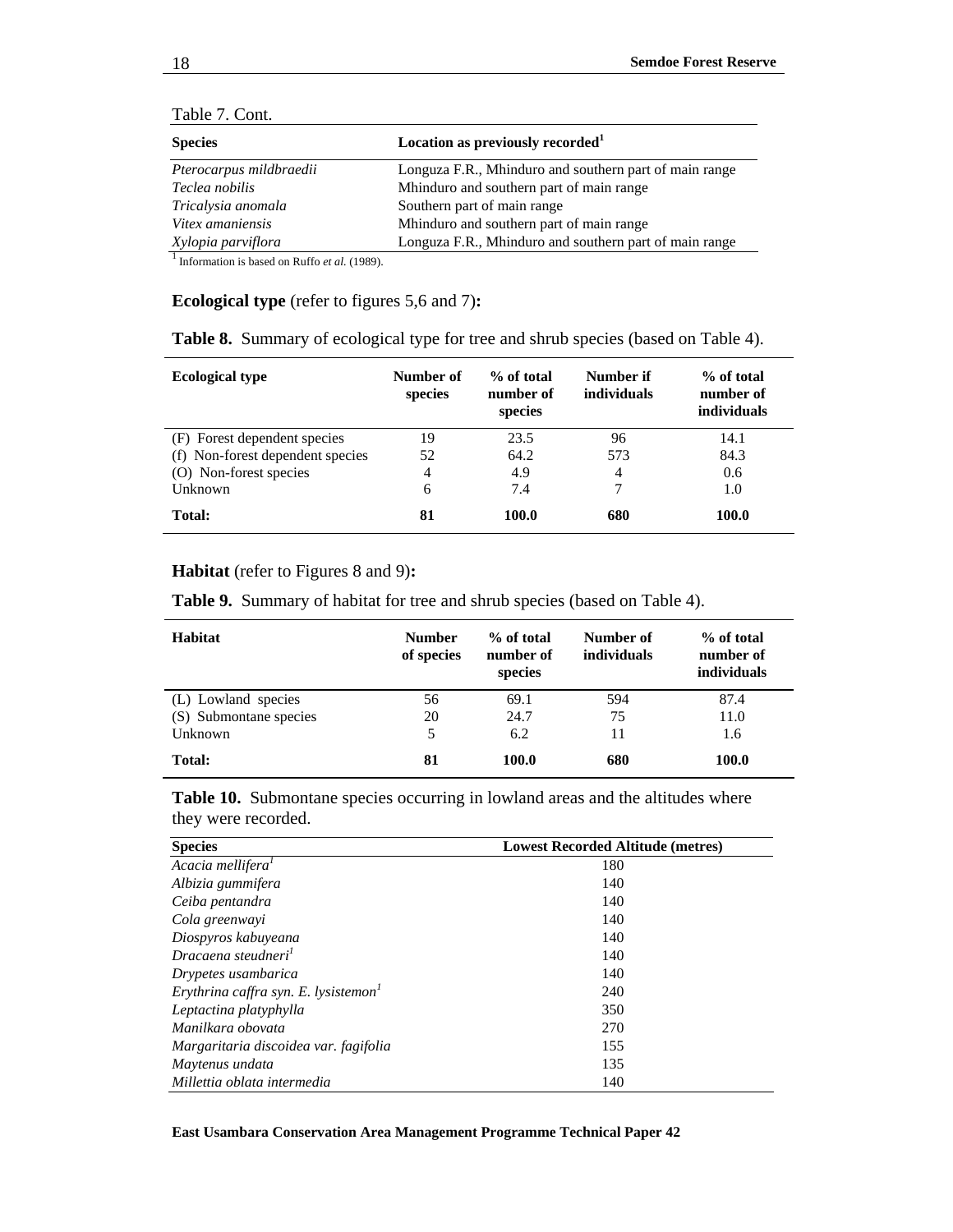| <b>Lowest Recorded Altitude (metres)</b> |  |  |
|------------------------------------------|--|--|
| 140                                      |  |  |
| 145                                      |  |  |
| 140                                      |  |  |
| 135                                      |  |  |
| 155                                      |  |  |
| 155                                      |  |  |
| 230                                      |  |  |
|                                          |  |  |

### Table 10 Cont.

### **Endemic status** (refer to figures 10, 11)**:**

|  |  |  | <b>Table 11.</b> Summary of endemic status for tree and shrub species (based on Table 4). |  |  |  |
|--|--|--|-------------------------------------------------------------------------------------------|--|--|--|
|--|--|--|-------------------------------------------------------------------------------------------|--|--|--|

| <b>Endemic status</b> | Number of<br>species | % of total<br>number of<br>species | Number of<br>individuals | % of total<br>number of<br>species |
|-----------------------|----------------------|------------------------------------|--------------------------|------------------------------------|
| (E) Endemic           | 0                    | 0.0                                | $\theta$                 | 0.0                                |
| (N) Near Endemic      | 25                   | 30.9                               | 138                      | 20.3                               |
| (W) Widespread        | 52                   | 64.2                               | 538                      | 79.1                               |
| Unknown               | $\overline{4}$       | 4.9                                | 4                        | 0.6                                |
| Total:                | 81                   | 100.0                              | 680                      | 100.0                              |

#### **Timber value**

l,

Formerly logging was permitted in Semdoe Forest Reserve. Table 12 lists the most commonly extracted trees (Ruffo, 1989) to give an indication of the recovery of the remaining populations of these species.

**Table 12.** The abundance of selected timber species.

| <b>Species</b>          | Number of plots in | % of plots in | <b>Total</b> | % of all stems |
|-------------------------|--------------------|---------------|--------------|----------------|
|                         | which present      | which present | individuals  |                |
| Afzelia quanzensis      |                    |               |              | 0.1            |
| Albizia glaberrima      |                    |               |              | 0.1            |
| Albizia gummifera       |                    |               |              | 0.7            |
| Albizia zimmermanii     |                    | 11            |              | 0.3            |
| Bombax rhodognaphalon   |                    | 16            |              | 0.4            |
| Diospyros mespiliformis |                    |               |              | 0.1            |
| Khaya anthotheica       |                    |               |              | 0.0            |
| Milicia excelsa         |                    | 21            | 14           | 2.0            |
| Nersogodonia holstii    |                    | 11            |              | 0.3            |
| Newtonia buchananii     |                    |               |              | 0.0            |
| Newtonia paucijuga      |                    |               |              | 0.1            |
| Pterocarpus mildbraedii |                    |               |              | 0.4            |
| Pterocarpus tinctorius  |                    | 11            |              | 0.4            |
| Terminalia sambesiaca   | h                  | 32            | 11           | 1.6            |
| Zanha golungensis       |                    | 5             |              | 0.1            |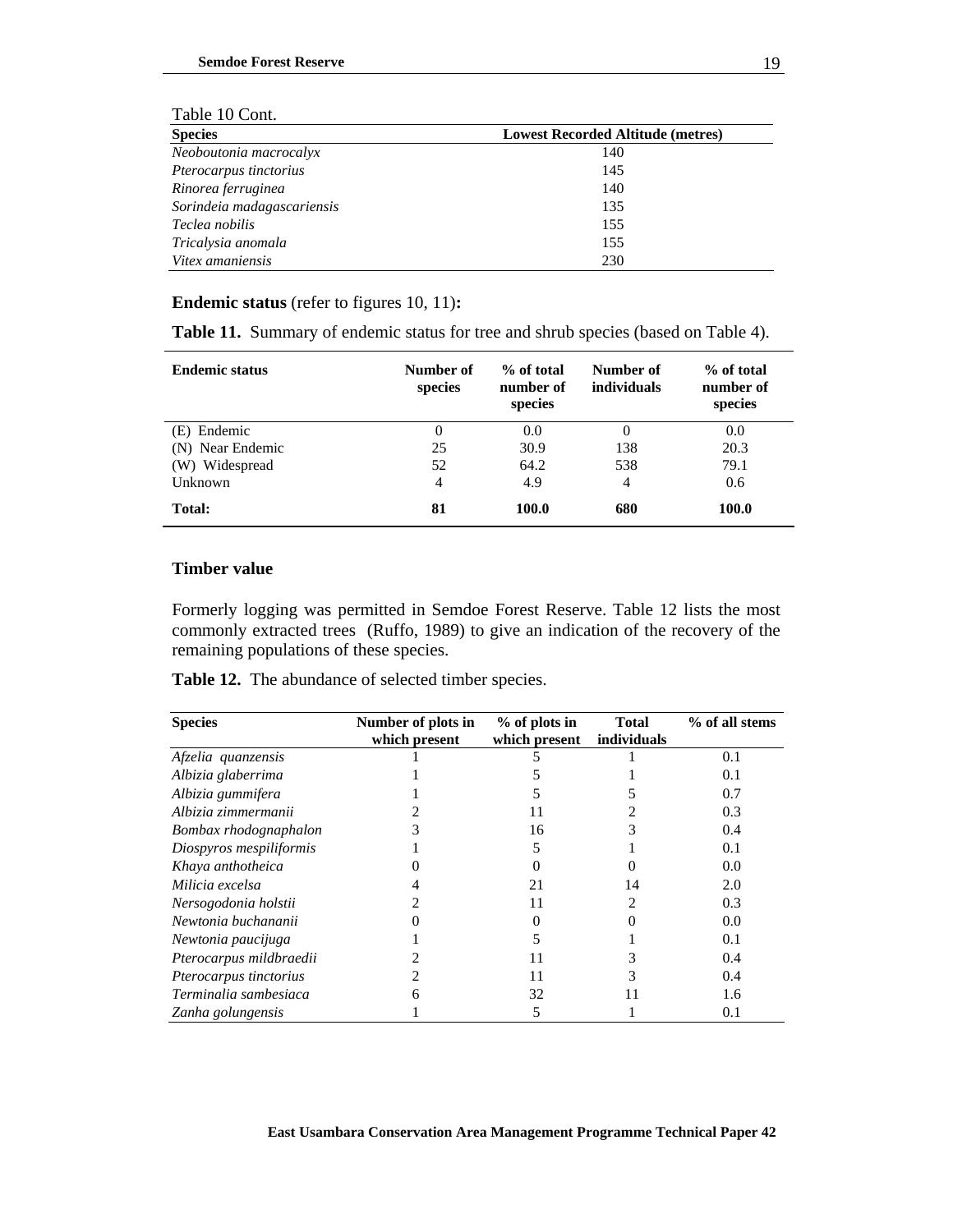

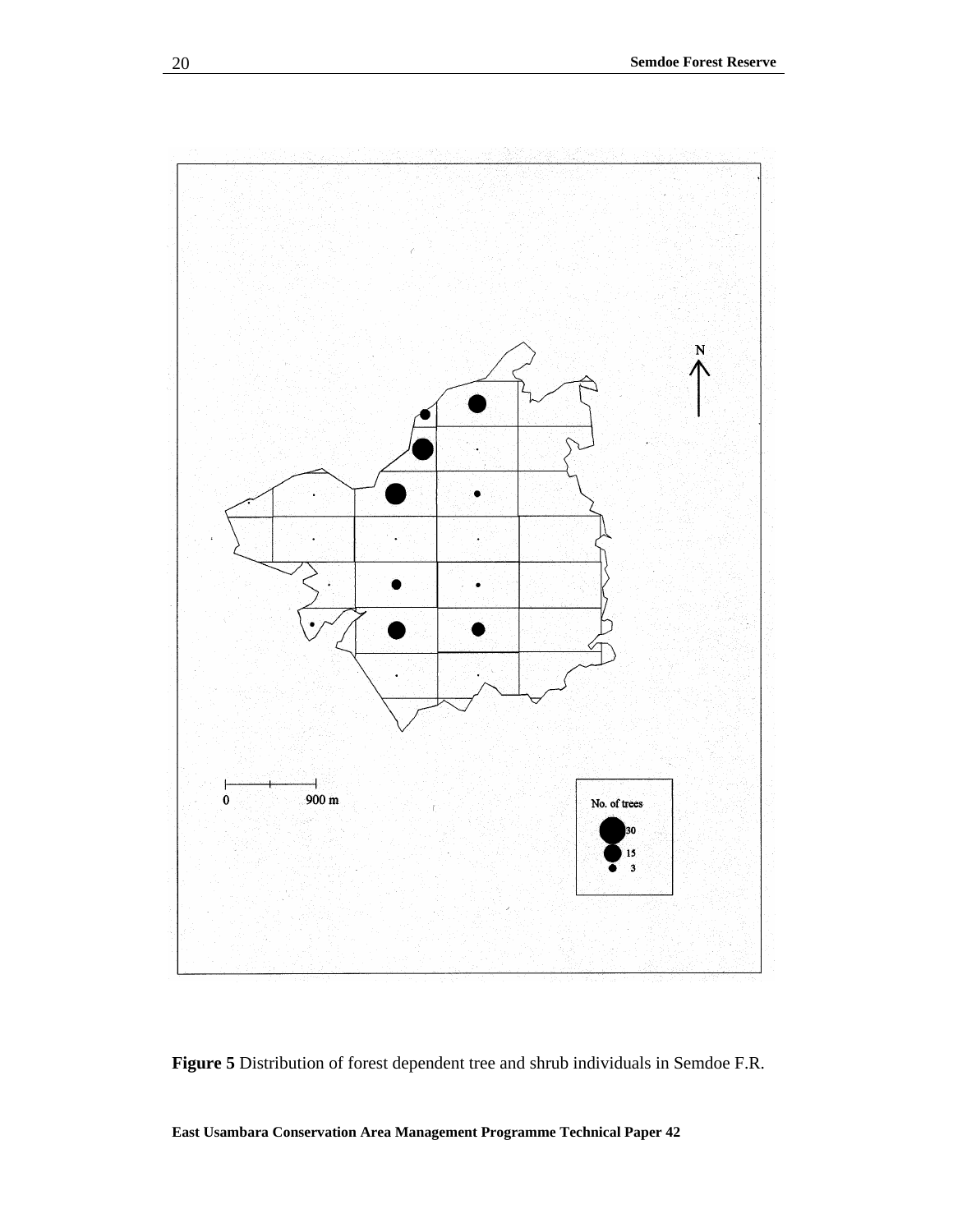

**Figure 6** Distribution of forest dependent tree and shrub species in Semdoe F.R.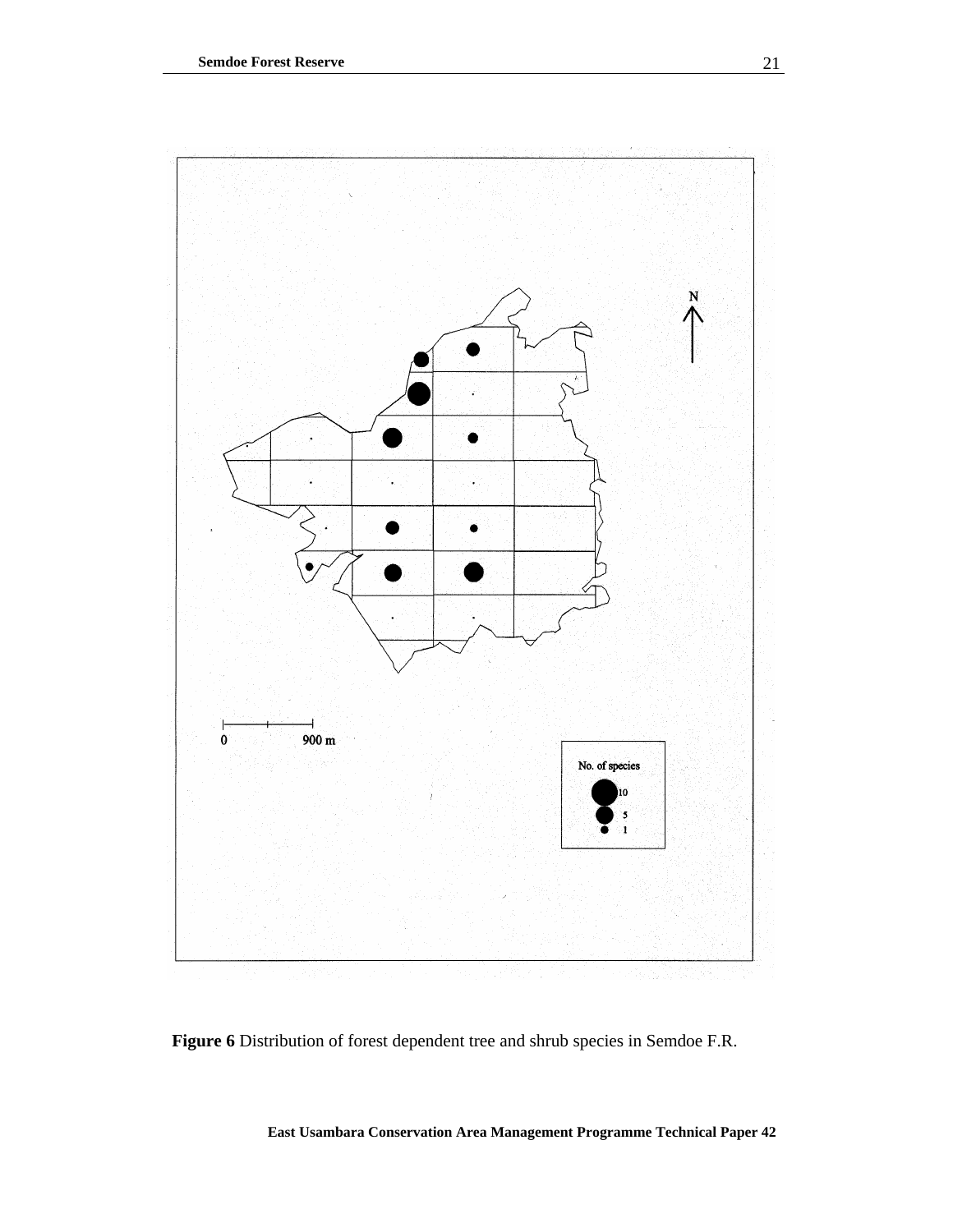

**Figure 7** Distribution of non-forest tree and shrub species in Semdoe F.R.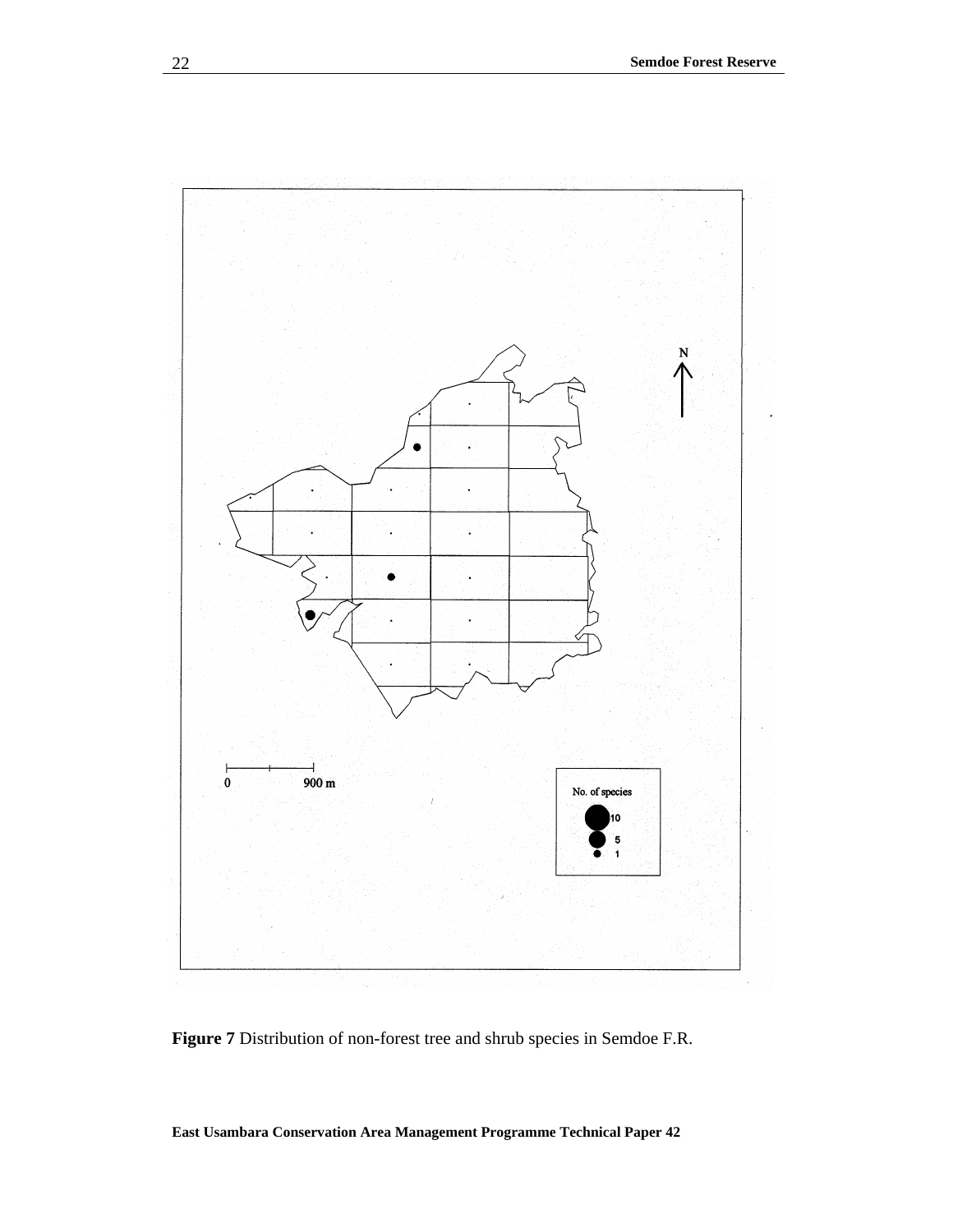

**Figure 8** Distribution of submontane tree and shrub individuals in Semdoe F.R.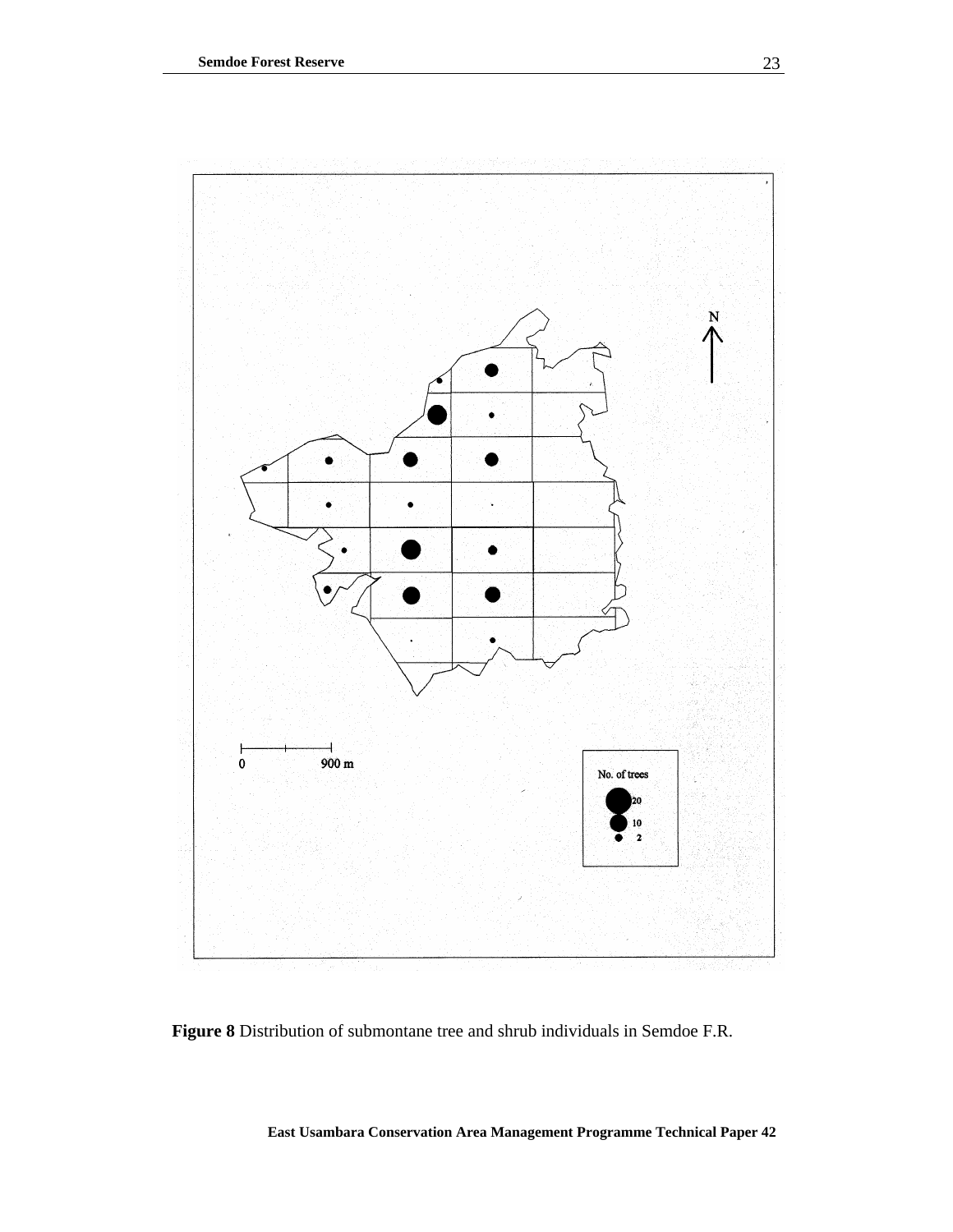

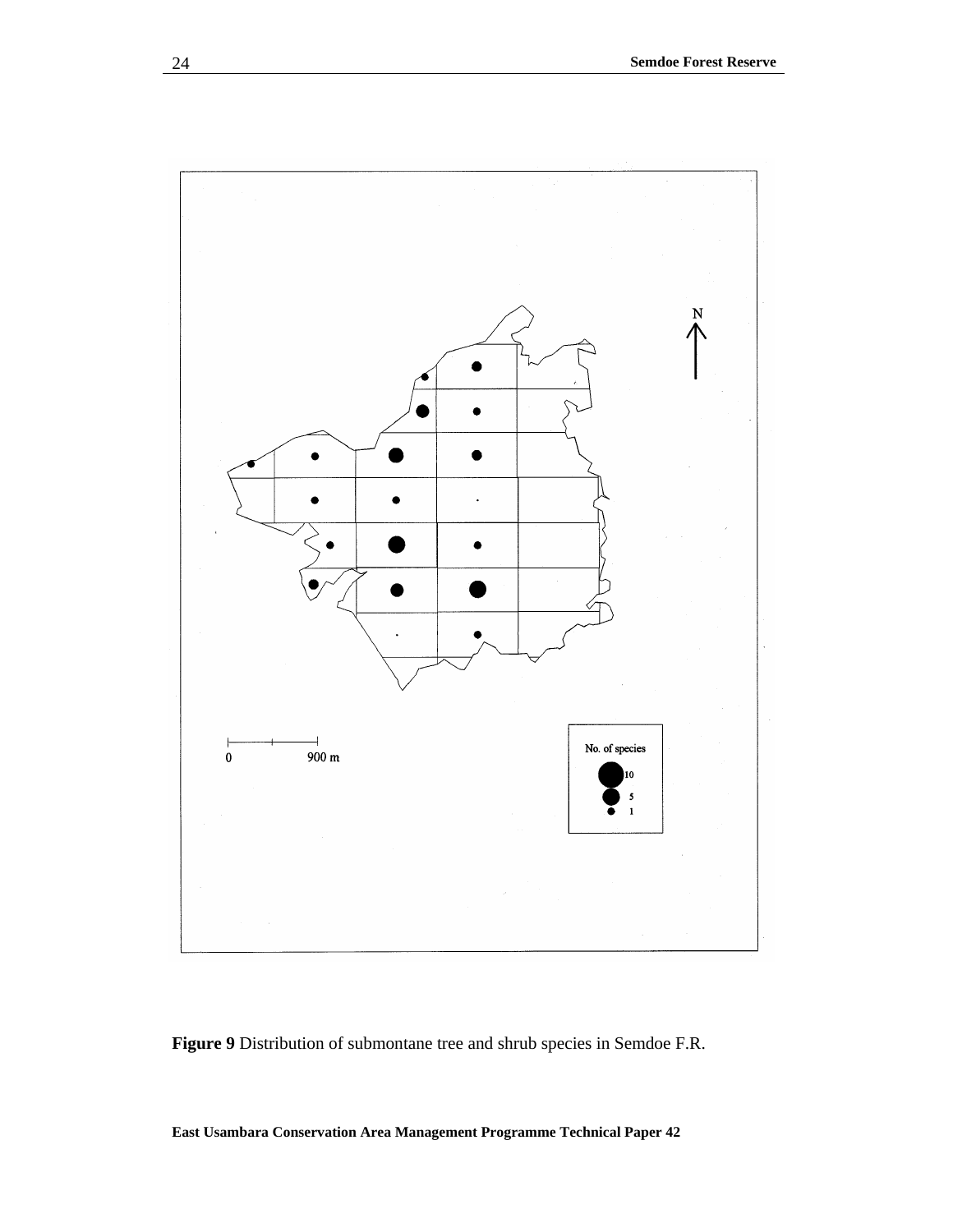

**Figure 10** Distribution of near-endemic tree and shrub individuals in Semdoe F.R.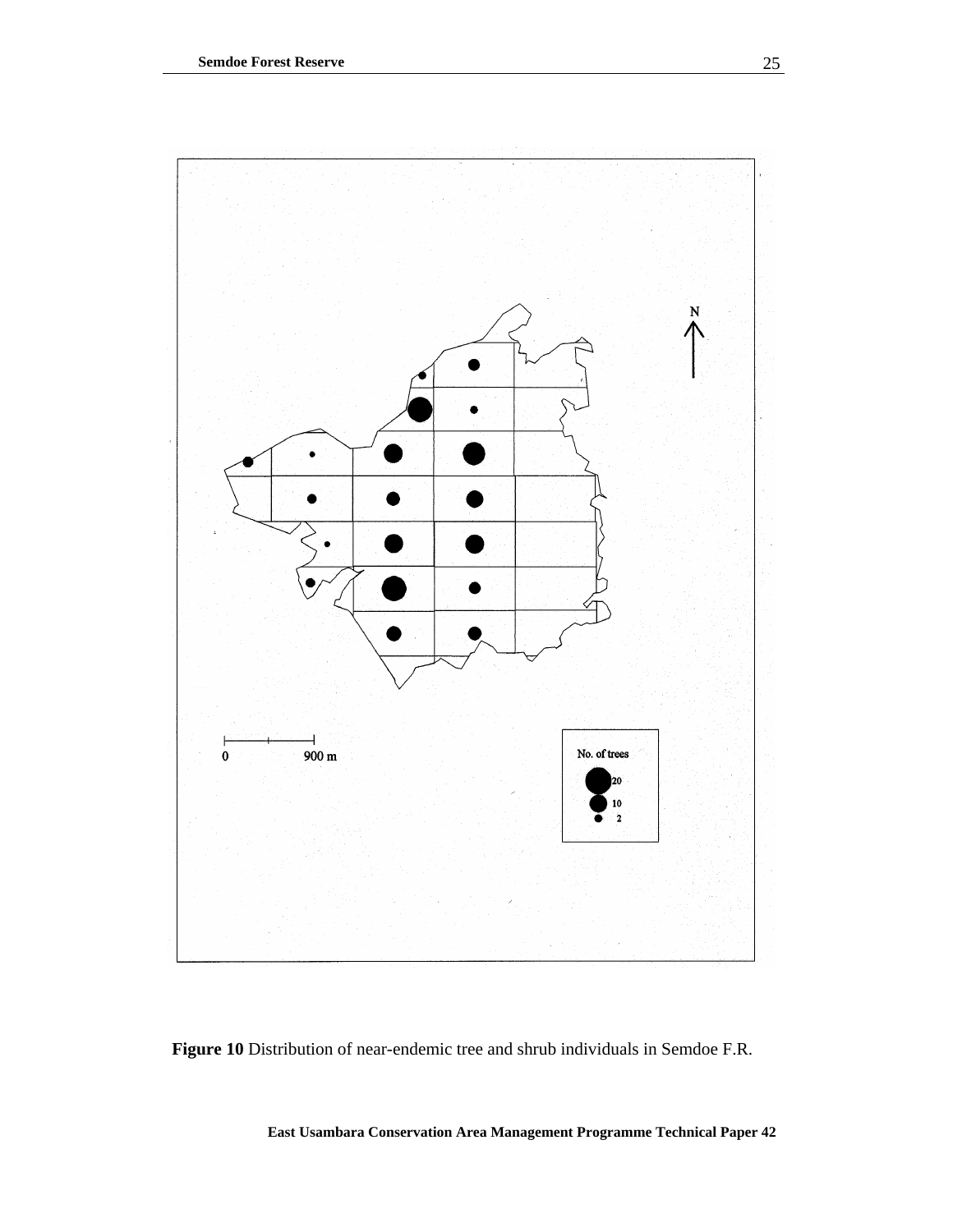

**Figure 11** Distribution of near-endemic tree and shrub species in Semdoe F.R.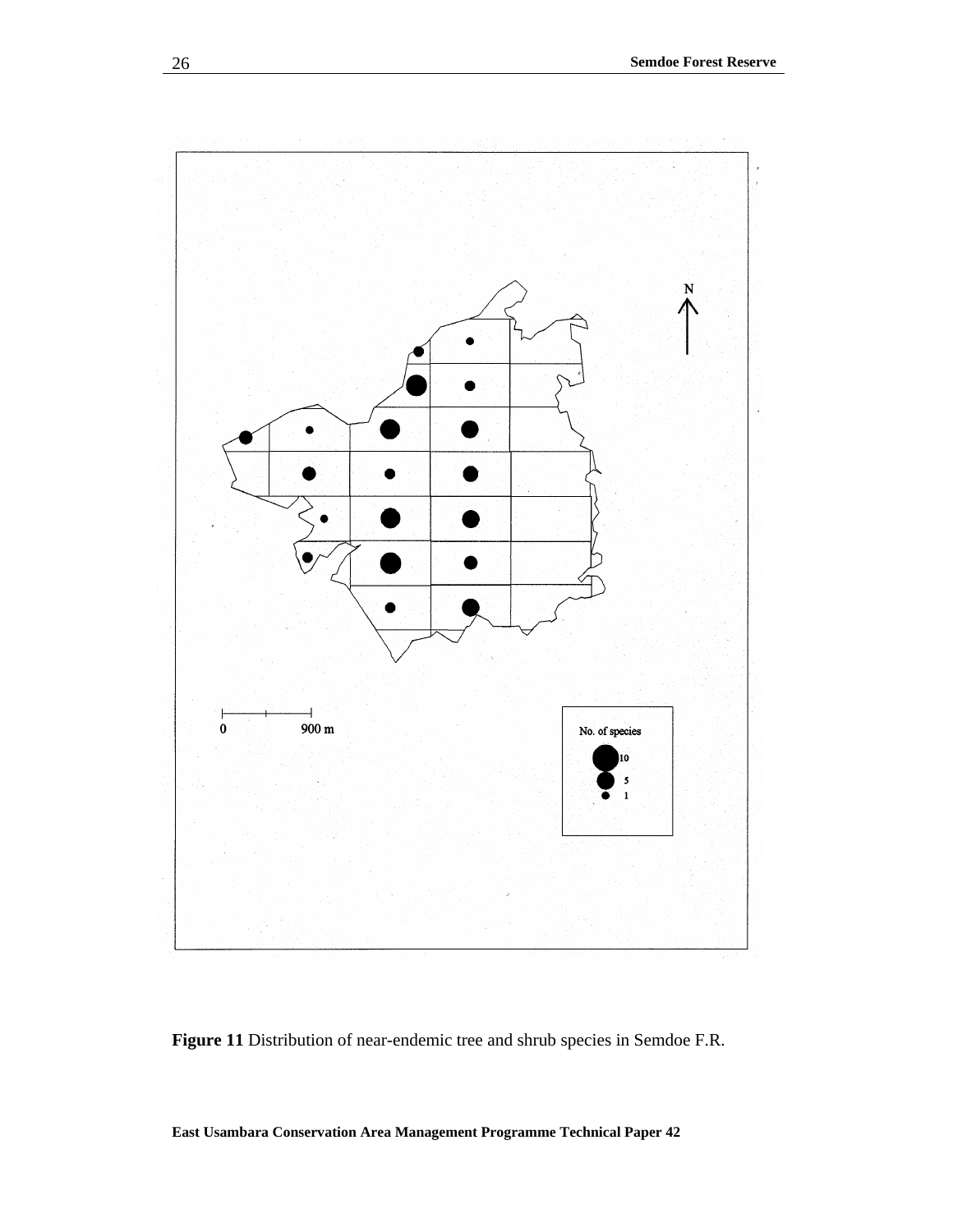

**Figure 12** Vegetation map of Semdoe F.R.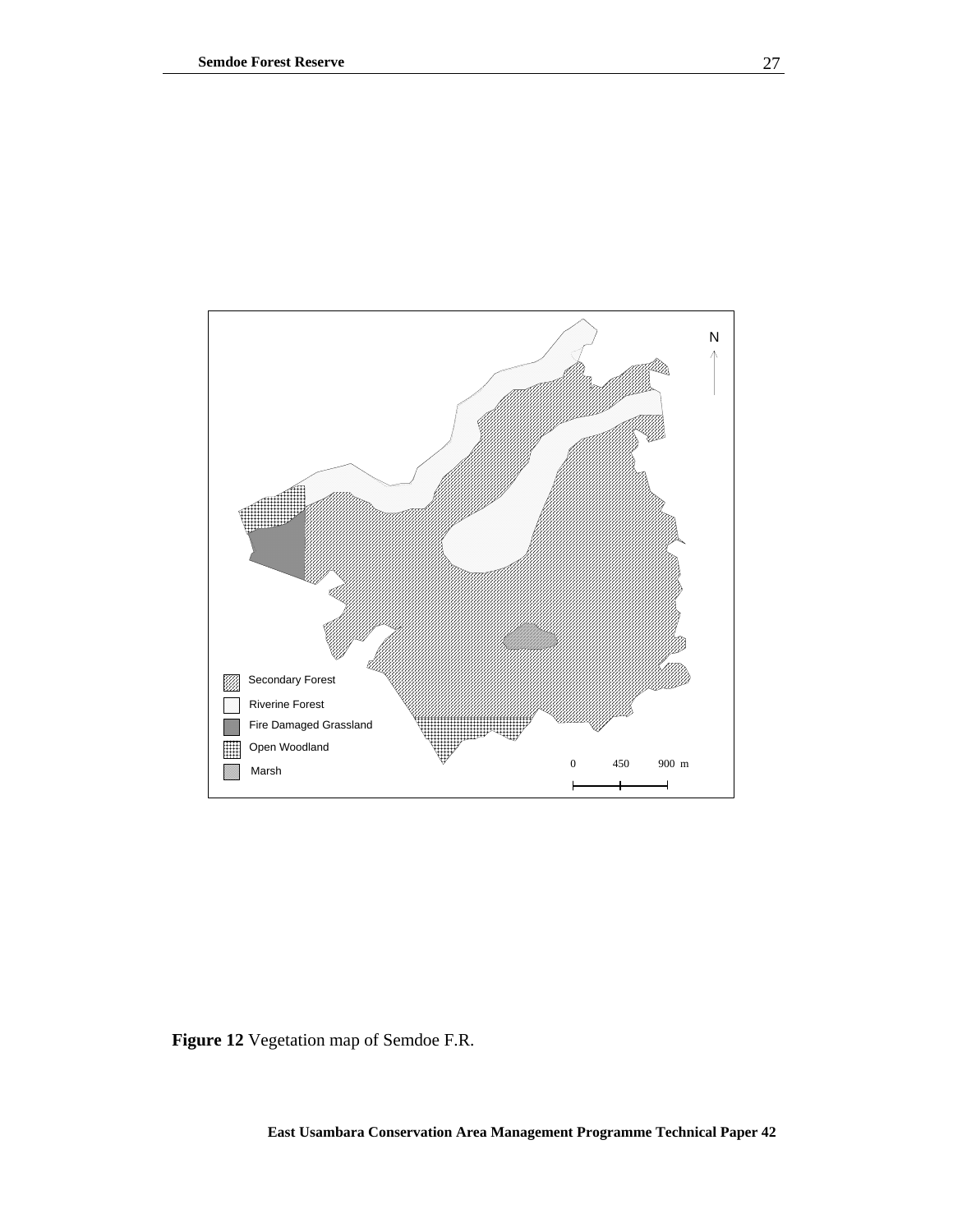

**Figure 13** Botanical species richness in Semdoe F.R.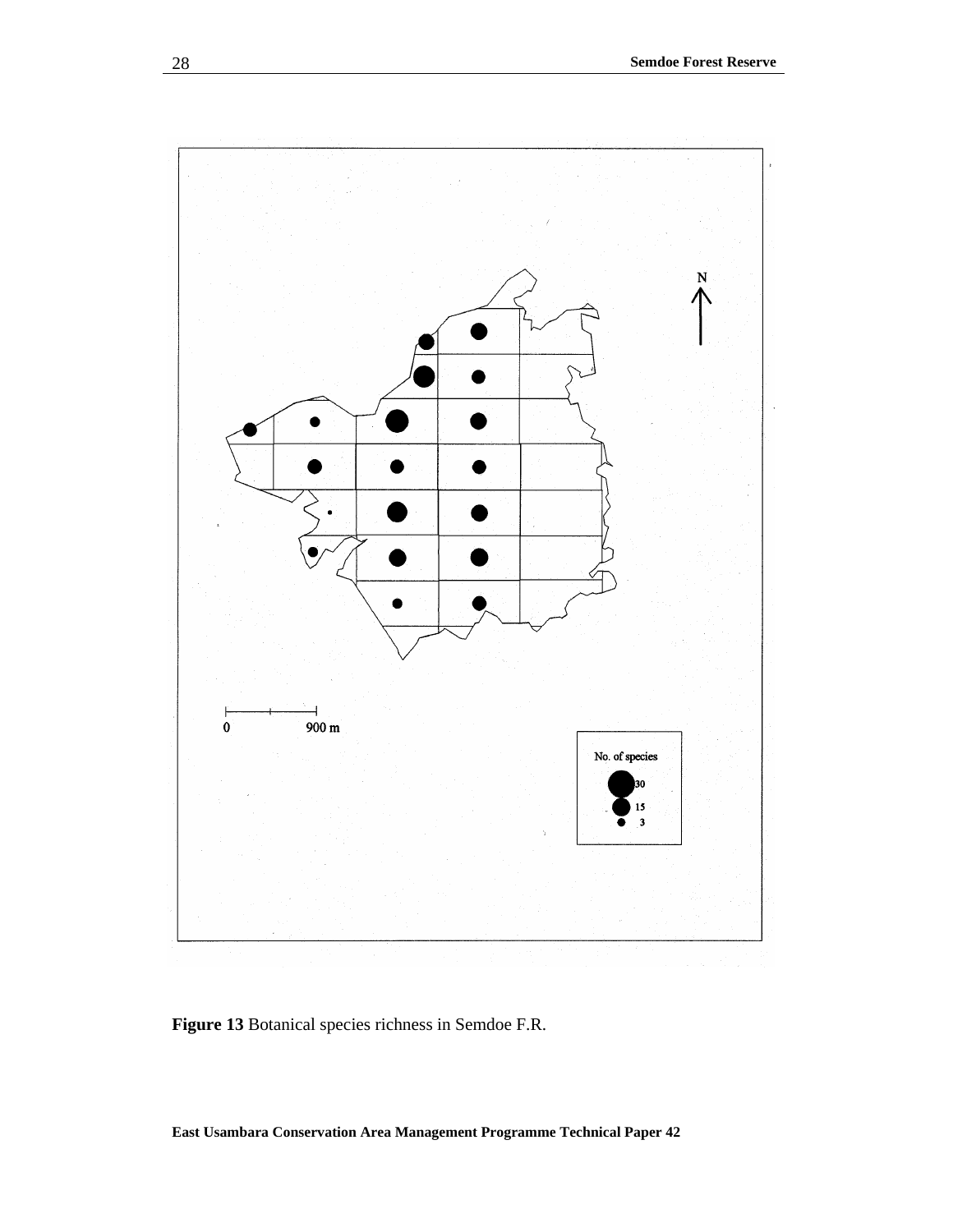### **4.3.2 Disturbance transects**

Pole and timber extraction was recorded along all transects. The results of the disturbance transects are summarised in Table 13 for poles and Table 14 for timber. The term pole refers to all stems  $5 - 15$  cm dbh, the term timber refers to stems  $> 15$ cm dbh. Other disturbances recorded systematically are discussed in the summary.

**Table 13.** Disturbance transect results for pole counts in Semdoe Forest Reserve (1997).

| <b>Transect</b><br>number | transect<br>(m) | Length of Total poles Standing Cut poles Average<br>recorded | poles |    | cut poles<br>per ha | <b>Naturally</b><br>fallen poles | Average<br>fallen poles<br>per ha |
|---------------------------|-----------------|--------------------------------------------------------------|-------|----|---------------------|----------------------------------|-----------------------------------|
|                           | 3015            | 1957                                                         | 1600  | 72 | 24                  | 285                              | 95                                |
| 2                         | 3000            | 1959                                                         | 1523  | 58 | 19                  | 378                              | 126                               |
| 3                         | 1695            | 1089                                                         | 616   | 42 | 25                  | 431                              | 254                               |
| 4                         | 780             | 354                                                          | 266   |    |                     | 82                               | 105                               |

Note: A pole is defined as 5-15 cm dbh with 2 m straight trunk.



**Figure 14** Cut and naturally fallen poles recorded by transect.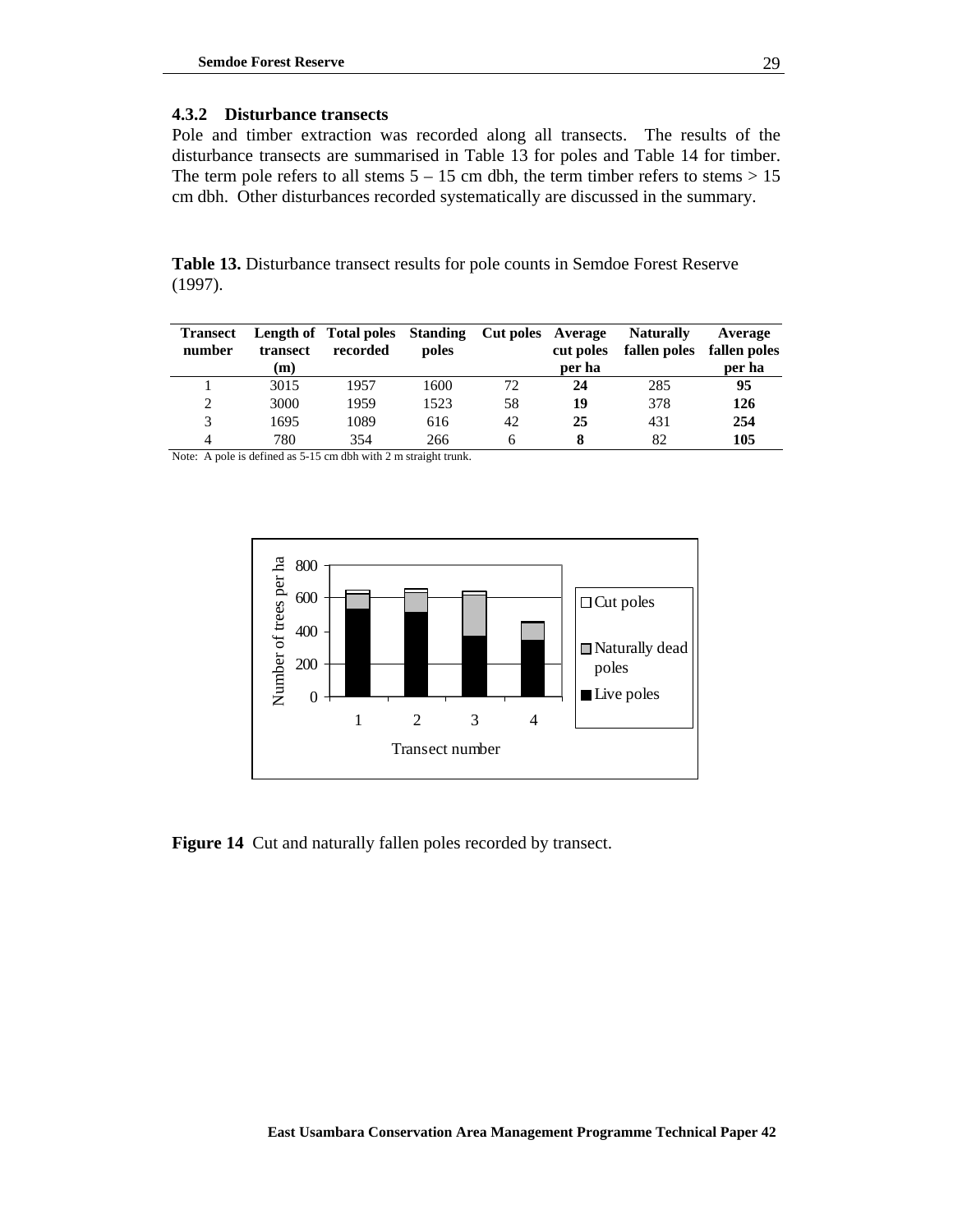

**Figure 15** Distribution of pole cutting/hectare in Semdoe F.R. (1997).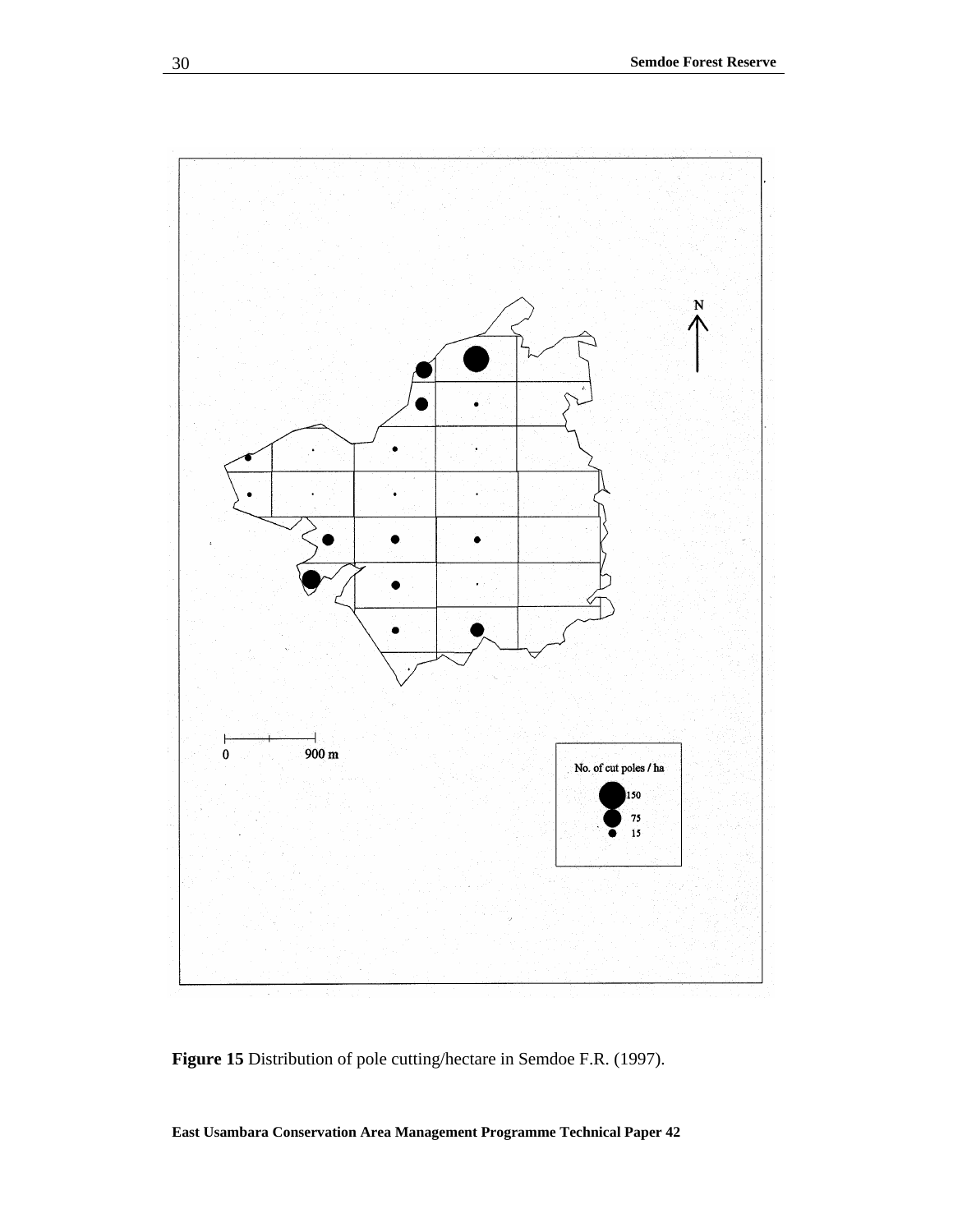| <b>Transect</b><br>number | Length of<br>transect<br>(m) | <b>Total</b><br>timber<br>sampled | timber | <b>Standing</b> Cut timber | Average<br>per ha | <b>Naturally</b><br>fallen<br>timber | Average<br>per ha |
|---------------------------|------------------------------|-----------------------------------|--------|----------------------------|-------------------|--------------------------------------|-------------------|
|                           | 3015                         | 968                               | 820    | n                          |                   | 142                                  | 47                |
| 2                         | 3000                         | 1030                              | 810    | 10                         |                   | 210                                  | 70                |
| 3                         | 1695                         | 451                               | 284    | 14                         |                   | 153                                  | 90                |
| 4                         | 780                          | 89                                | 66     |                            |                   | 22                                   | 28                |

**Table 14.** Disturbance transect results for timber counts in Semdoe Forest Reserve (1997).

Note: Timber is defined as >15 cm dbh and 3 m straight trunk.



**Figure 16** The relative abundance of live, naturally dead and cut timber in Semdoe Forset Reserve (1997).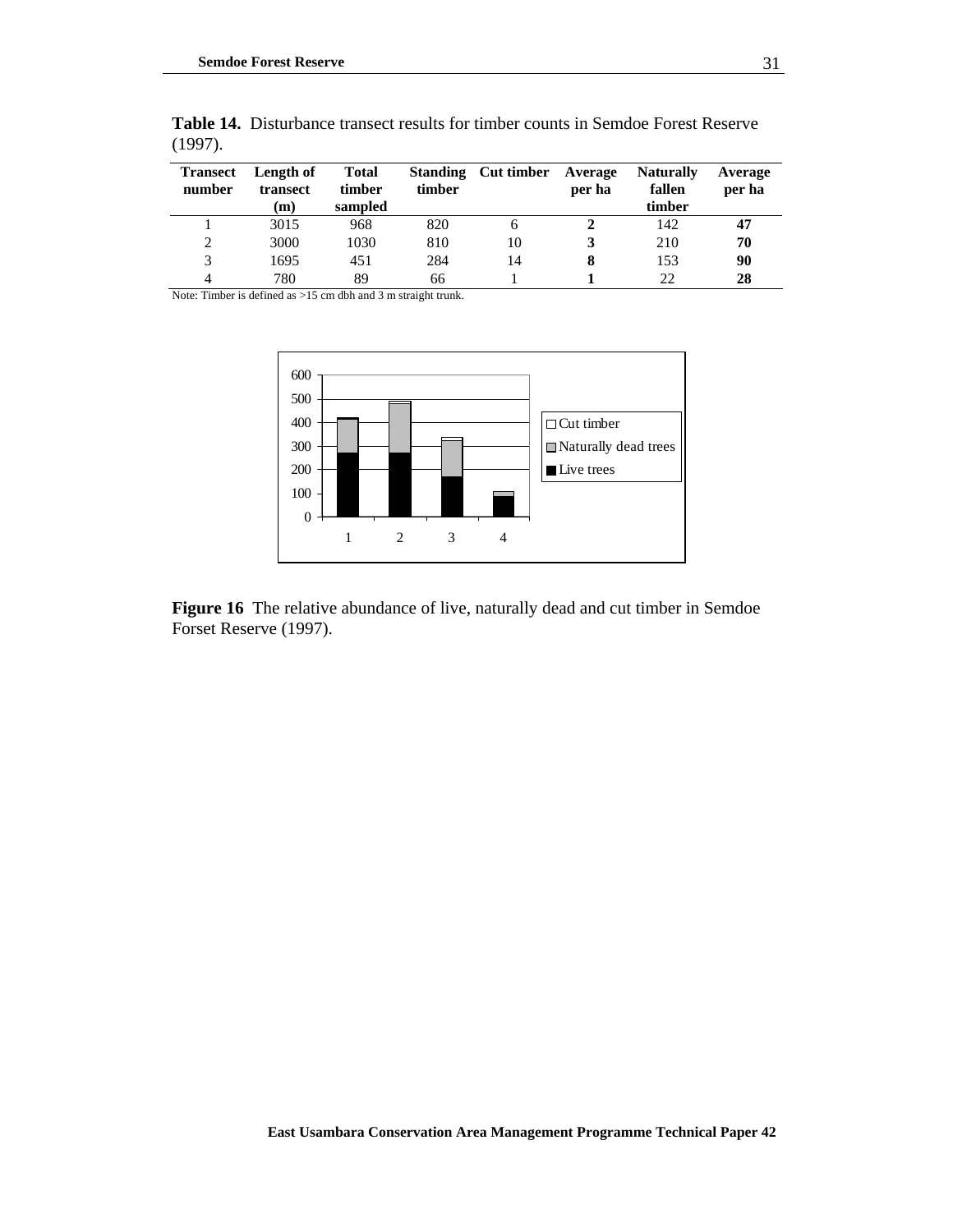

**Figure 17** Distribution of timber cutting/hectare in Semdoe F.R. (1997).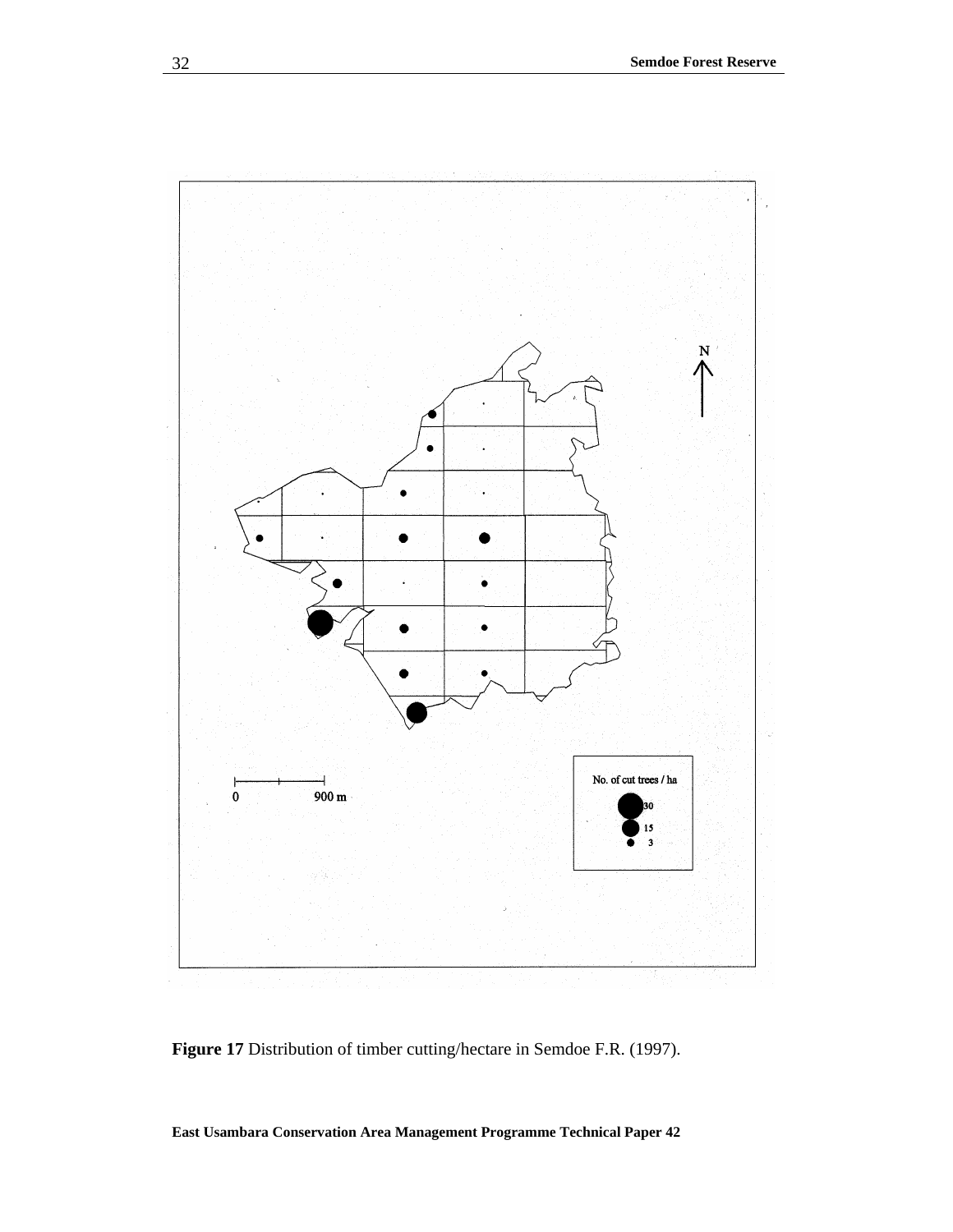

**Figure 18** Areas of highest disturbance in relation to the distribution of tree and shrub individuals that are both forest dependent and near-endemic in Semdoe Forest Reserve (1997).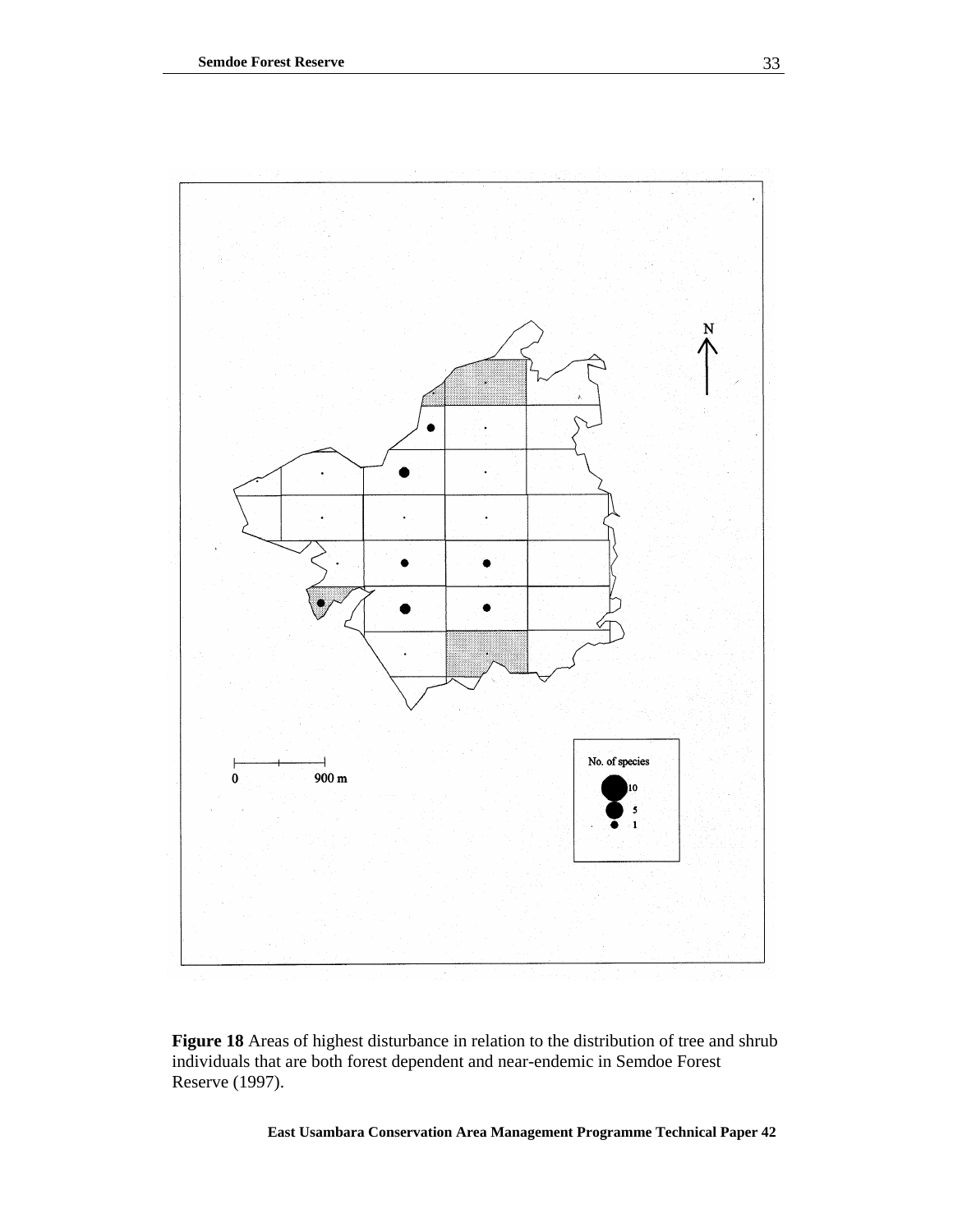### **4.4 Discussion**

Semdoe forest reserve covers an area of 970 ha with altitudes ranging from 95 to 520m.

### *Species richness*

In the systematic vegetation plots 685 trees and shrubs were surveyed, representing 81 species from 26 families. An additional six species were recorded in the regeneration plots. Casual observations from outside of the vegetation plots recorded an additional 18 species from 14 families including three families not previously recorded. In total 105 species from 40 families were recorded.

Of the 19 plots systematically surveyed, 17 (89.5%) of the plots analysed were recorded as lowland forest, 1 (5.25%) as grassland, and 1 (5.25%) as scrub/thicket/bush.

The forest is dominated by *Diospyros natalensis*, a small tree characteristic of dry forest. This species accounts for 27% of recorded individuals.

Relative to other forest reserves in the East Usambaras, Semdoe has a below average botanical species richness and number of restricted range species.

### *Species Accumulation Rates*

The species accumulation rate (see Figure 4) for the 50 m x 20 m subplots increases rapidly initially then begins to level off, suggesting that the majority of tree species were recorded.

### *Ecological Type*

Forest dependent species defined as limited to primary forest only were recorded 96 times. This represents 14% of all trees and shrubs recorded. Forest dependent individuals were present in 10 of the 19 vegetation plots. The most common forest dependent tree is *Synsepalum msolo*. Six of the forest dependent species are also endemic or near-endemic to the Usambaras.

Four species typical of more open habitats were recorded in 3 of the 19 plots. These are *Holarrhena pubescens*, *Acacia mellifera*, *Erythrina caffra* and *Lonchocarpus bussei*. All four species were only recorded once.

### *Habitat*

Of the tree species recorded with known altitude characteristics, 69.1% were considered to be typical of lowland forest and 24.7% are considered typical of submontane forest. Submontane species occur in 89.5% of the plots surveyed in the lowland forest. This data indicates the variability in the ecological requirements and niches of these submontane species. The most common submontane species is *Sorindeia madagascariensis*.

### *Endemic Status*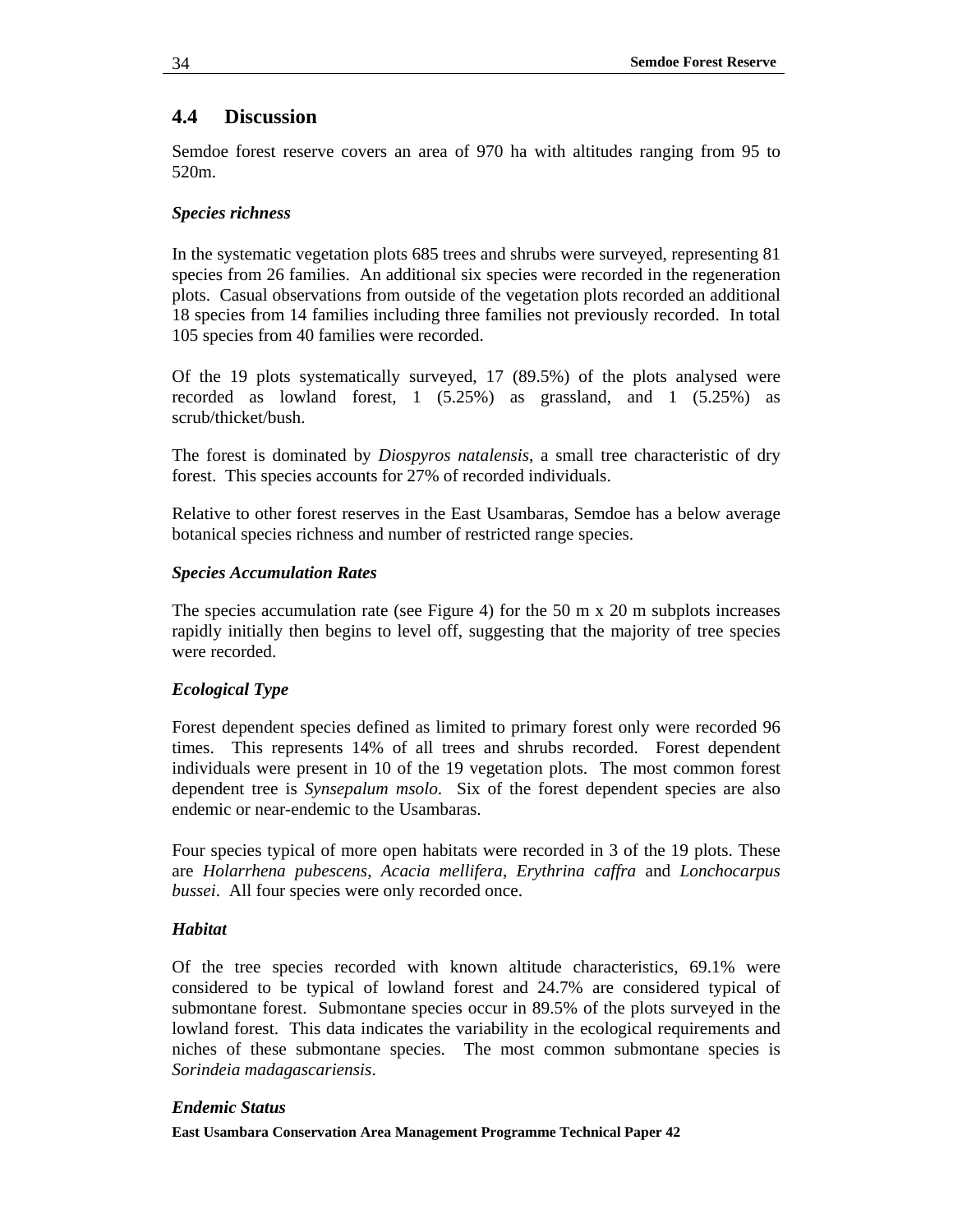Of the plant species recorded, 52 (64.2%) have widespread distributions. Nearendemics contribute 25 species (30.9%) from 14 families to the floristic composition of the reserve. These near-endemics are found in all plots and account for 138 of the surveyed specimens or 20.1% of all recorded trees and shrubs in the reserve. Of the 19 plots surveyed, 6 were found to have greater than 10 near-endemics. The most common near-endemic species in the reserve is *Dialium holtzii*. Of the 25 nearendemic species, 6 species are also considered to be forest dependent.

No species endemic to the Usambaras were recorded in the systematic survey although the tree *Uvariodendron oligocarpum* which is endemic to the East and West Usambaras was recorded through casual observations.

### *Regeneration*

18.5% of species found in the main vegetation plots were recorded within the regeneration plots. These species are marked with \* in table 4.

Only two of the commonly harvested timber species were found regenerating within the reserve, *Milicia excelsa* and *Terminalia sambesiaca.* The remaining eleven species were not recorded in the regeneration layer.

### *Disturbance*

Disturbance by pole and timber extraction was recorded at lower rates than naturally fallen trees. The pattern of pole and timber extraction was similar, being greatest on Transect 3 on the western side of the reserve. Evidence of pitsawing was observed on about half of the transects in the reserve.

Signs of fire were recorded in every plot and therefore on every transect. Signs of animal trapping were recorded on Transect 2.

The invasive species *Maesopsis eminii* was not recorded in the vegetation plots or casually in Semdoe Forest Reserve. Since its introduction into the area this species has spread rapidly in the Usambara Mountains particularly around Amani where there is concern that it may begin to dominate the forest (Binggeli 1989). However chilli and tomato plants were abundant in Semdoe particularly along paths and at the forest edge although it is not clear what their ecological impact might be.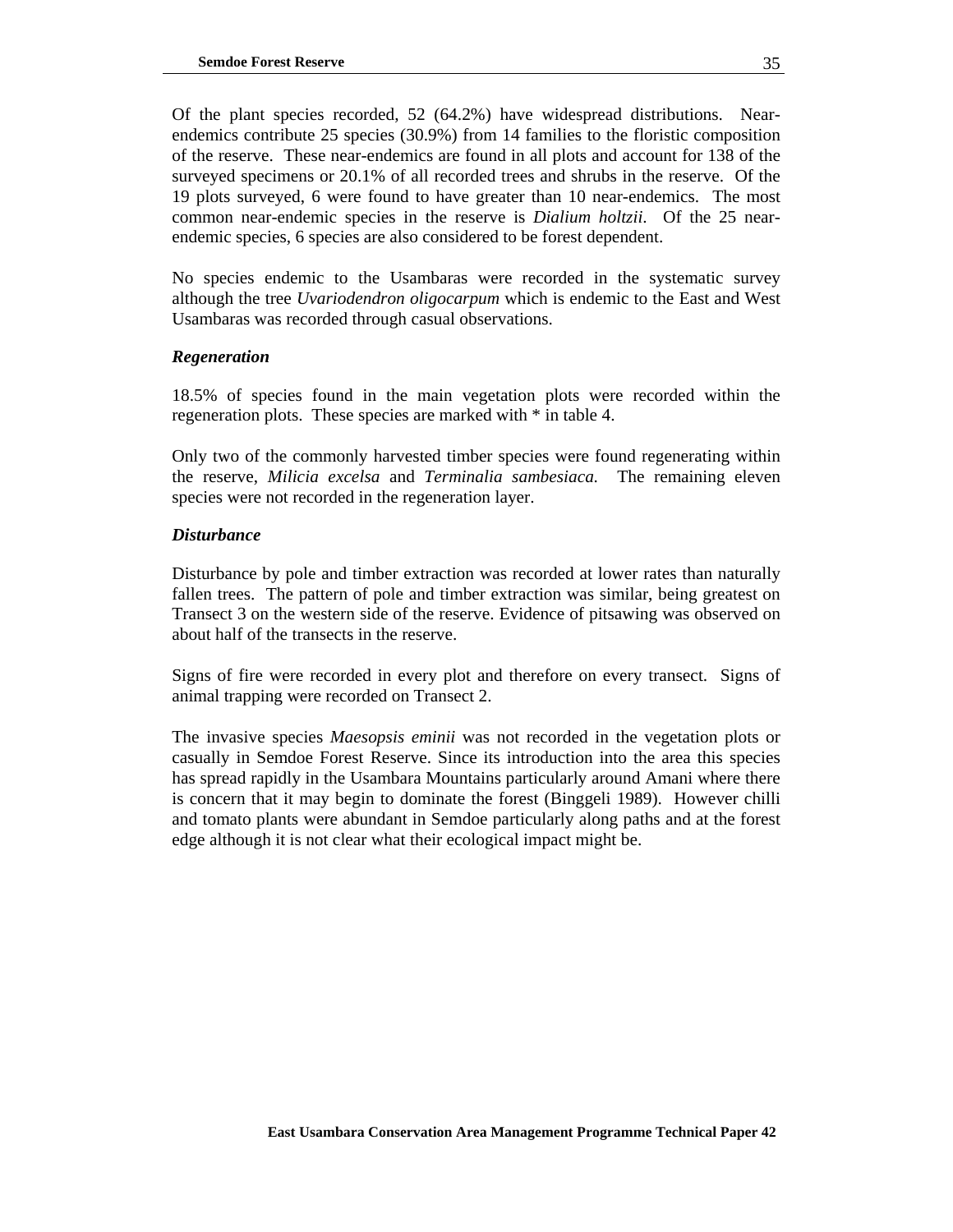# **5.0 FAUNA**

By Nike Doggart and Liana Joseph

# **5.1 Introduction**

The faunal biodiversity of Semdoe forest reserve was studied using systematic and replicable survey methods. An inventory was compiled of mammal, reptile, amphibian and selected invertebrate species. The results of the inventory were analysed to assess the biodiversity value of the reserve.

# **5.2 Methods**

Methods used during the survey are described in detail in the FT FRP methodologies report (SEE¸1996). A brief description is presented below. The locations of trap sites are presented in Figure 19.

### **5.2.1 Mammals**

The aim of this survey was to compile a species list of the reserve's mammals. Five different methods are used to sample mammals within Semdoe forest reserve: (1) snap trap lines, (2) bucket pitfalls, (3) bat netting (4) dung surveys and (5) opportunistic observations. Unless otherwise indicated, specimens were identified by Prof. K. M. Howell or by Dr. D. Kock (see Appendix 2). Specimens are deposited at the Department of Zoology and Marine Biology, University of Dar es Salaam and at the Frankfurt Zoological Museum.

## *5.2.1.1 Snap-trap lines*

Rodents were sampled using large break-back traps (snap-traps). Typically the traps were set out in three lines of approximately 33, with traps positioned at least 2 m apart. The traps were set each evening and checked early the following morning. Fifty percent of the traps were baited with fried coconut rolled in peanut butter, 25% with fish and 25% with oatmeal and peanut butter. Each mammal caught was weighed and measured and detailed habitat notes were recorded. Trapping and biometric data was recorded on standardised data sheets.

# *5.2.1.2 Bucket pitfall trapping*

The bucket pitfall traps consisted of three lines of eleven 20 litre plastic buckets sunk flush to ground level in a linear transect. These were positioned approximately 5 m apart. A continuous piece of plastic sheeting ran perpendicular to the ground across the centre of each bucket forming a 'drift fence'. A lip of plastic sheeting was kept on the ground onto which soil and leaf litter was placed. Animals were channelled along the plastic to one of the buckets. The bucket pitfalls, acting as live traps, were designed to sample shrews within the forest. Each mammal captured was weighed and measured. Trapping and biometric information was recorded on standardised data sheets.

### *5.2.1.3 Bat netting*

Nocturnal mist netting was used to sample the forest's bats . Mist nets were placed near potential roost sites and across flight "corridors", such as paths and rivers. Nets were set up at dusk, observed continuously throughout the night and closed shortly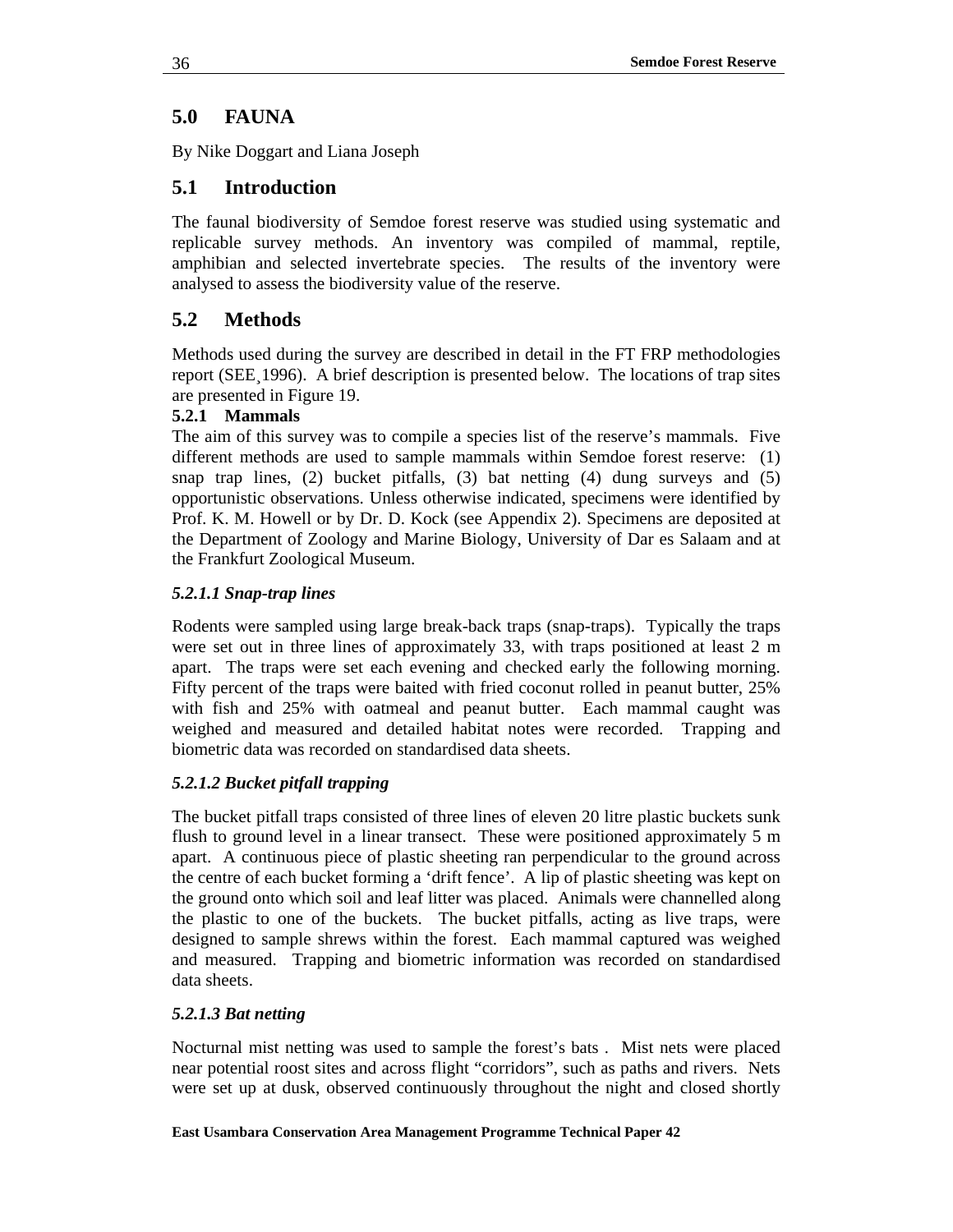before dawn for 3 nights. Each bat caught was weighed and measured at the netting site. Trapping and biometric information was recorded on standardised data sheets.

### *5.2.1.4 Dung survey*

The aim of this study is to provide baseline information on the population size of the reserve's more cryptic mammals particularly duiker.

The tagged transects are surveyed for dung from border to border of the reserve. The transects are walked by a team of three people. One person surveys 2 m on one side of the transect, the other person, 2 m on the other side. The third person records the findings.

### *5.2.1.5 Mammal observations*

Observations of other mammals, particularly primates, were recorded throughout the survey

### **5.2.2 Birds**

Birds were observed on a casual basis. The list is a provisional list only as no netting was carried out.

### **5.2.3 Reptiles**

The aim of this study was to compile a species list of the reserve's reptiles. Grounddwelling reptiles were sampled using bucket pitfall traps (see 6.2.1.2 above). Opportunistic captures were also made by hand, or with a snake stick where necessary. Unless otherwise indicated, taxonomic identifications were made by Prof. Kim Howell or Dr. Don Broadley (see Appendix 2). Specimens are deposited at the Department of Zoology and Marine Biology, University of Dar es Salaam and at the Natural History Museum of Zimbabwe.

### **5.2.4 Amphibians**

The aim of this study was to compile a species list of the reserve's amphibians. Grounddwelling amphibians were sampled using the bucket pitfall method (see 6.2.1.2 above). Opportunistic captures were also made, particularly of tree frogs. After rain, typical amphibian habitats were targeted for sampling. Unless otherwise indicated, taxonomic identifications were made by Prof. K. Howell or by Prof. J. Poynton (see Appendix 2). Specimens are deposited at the Department of Zoology and Marine Biology, University of Dar es Salaam and at the British Natural History Museum.

### **5.2.5 Invertebrates**

Three groups of invertebrates were sampled: (1) butterflies; (2) molluscs and (3) millipedes.

### *5.2.5.1 Butterflies*

The aim of this study was to compile a species list of the reserve's butterflies. Butterflies were sampled using Blendon-style traps set in the tree canopy. Rotting banana was used as bait. Traps were checked at midday. Five traps are set for 10 nights in each of the five trapping sites. Unless otherwise indicated, taxonomic identifications were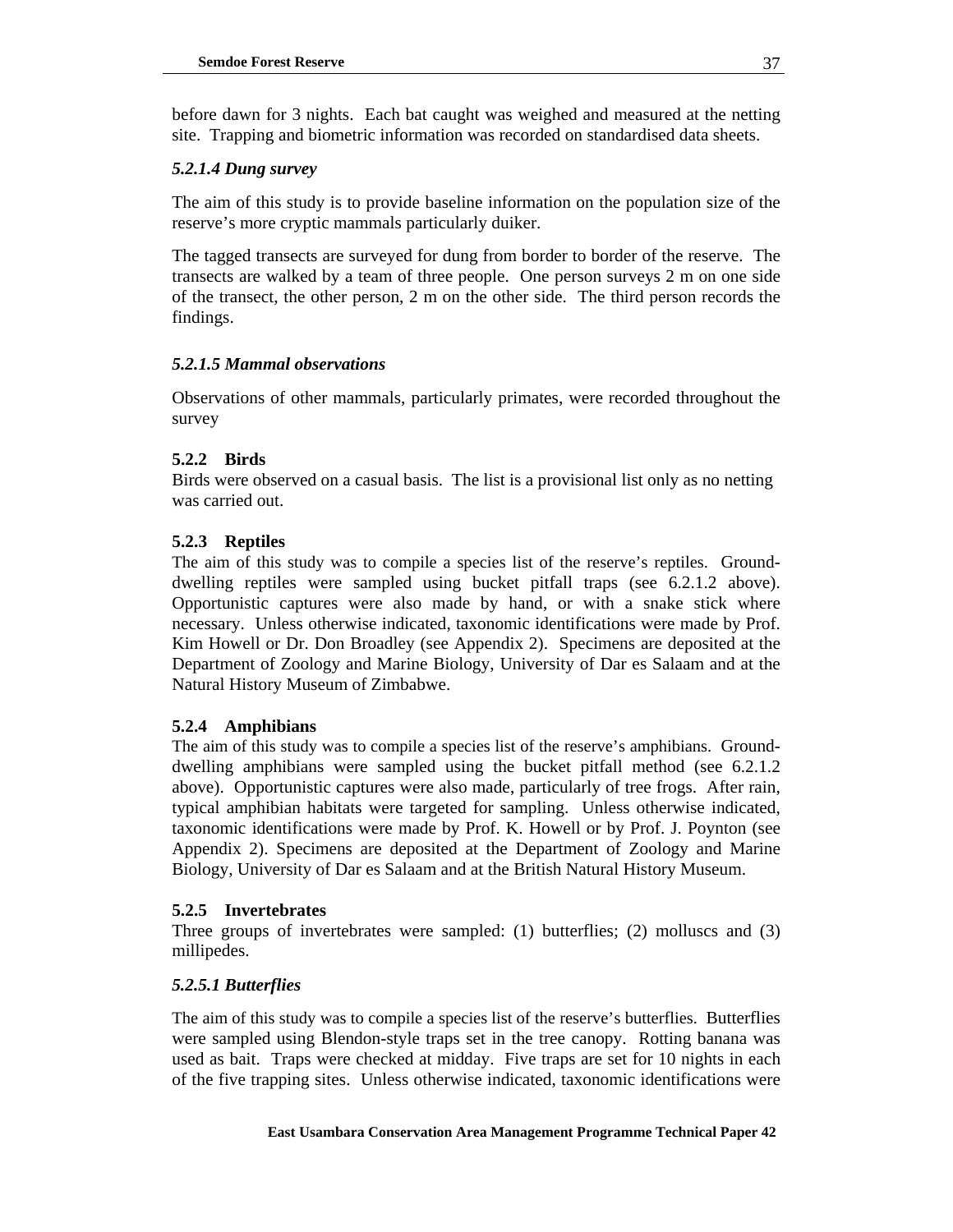made by Steve Collins (see Appendix 2). Specimens are deposited at the African Butterfly Research Institute.

### *5.2.5.2 Mollusc*

The aim of this study was to compile a species list of the reserve's molluscs. At each trapping site three sites with representative microhabitats were selected. At each of these sites a 1m x 1m quadrat was established. In this square, the leaf litter and the first 3 cm of soil was searched carefully for molluscs. All specimens were collected. Identifications were not available at the time of publication of this report. Specimens are held at the Zoological Museum of the University of Copenhagen.

### *5.2.5.3 Millipedes*

The aim of this study was to compile a species list of the reserve's millipedes. At each trapping site three sites with representative microhabitats were selected. At each of these sites a 3m x 3m quadrat was established. In this square, the leaf litter and the first 3 cm of soil was searched carefully for millipedes. All specimens were collected. Identifications were not available at the time of publication of this report. Specimens are deposited at the Virginia Museum of Natural History.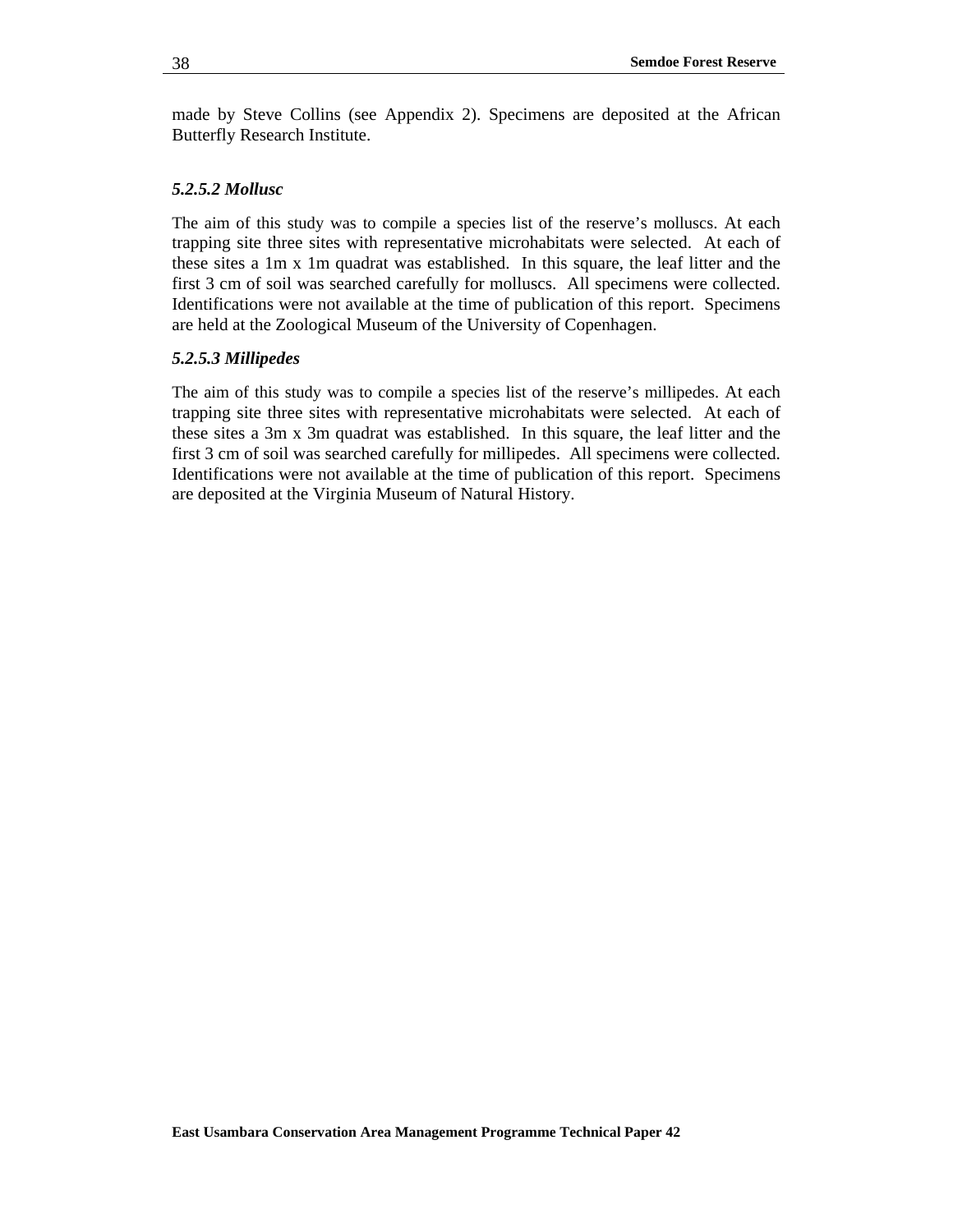# **5.3 Trapping sites and sampling intensity**

Five trapping sites were conducted in representative habitats. Table 15 describes the sites and Tables 16 and 17 summarise the sampling intensity for each site and for each trapping method.

| <b>Plot</b><br>number | <b>Vegetation type</b>       | Altitude (m) | Topography                             | <b>Slope</b><br>(degrees) |
|-----------------------|------------------------------|--------------|----------------------------------------|---------------------------|
| 4                     | Riverine and lowland forest  | 230-240      | Valley floor and gentle<br>lower slope | $2 - 15$                  |
| 5                     | Lowland forest               | 155          | Gentle-mid slope                       | $4 - 10$                  |
| 8                     | Riverine and lowland forest  | 160-180      | Valley floor and gentle-<br>mid slope  | $4 - 24$                  |
| 16                    | Lowland forest               | 160          | Gentle lower slope                     | $0 - 5$                   |
| 20                    | Grassland and lowland forest | 400          | Hill top and steep-upper<br>slope      | $3 - 30$                  |

**Table 15.** Summary descriptions of trapping sites.

**Table 16.** Sampling intensity by trap night (number of nights x number of traps).

| <b>Trapping method</b> | Plot 5                | Plot 8                 | Plot 20              | Plot 4              | <b>Plot 16</b>          |
|------------------------|-----------------------|------------------------|----------------------|---------------------|-------------------------|
| Date                   | $Oct 17 - 26$<br>1997 | $Oct 27-Nov$<br>6 1997 | Nov $8 - 17$<br>1997 | Nov 19 - 28<br>1997 | Nov 30-Dec<br>9 1 9 9 7 |
| snap traps             | 970                   | 985                    | 960                  | 992                 | 978                     |
| bucket pitfall*        | 330                   | 330                    | 330                  | 330                 | 330                     |
| butterfly traps        | 50                    | 50                     | 50                   | 50                  | 50                      |
| $molluscs**$           | 3                     | 3                      | 3                    | 3                   | 3                       |
| millipedes**           | 3                     | 3                      | 3                    | 3                   | 3                       |

\* Each bucket represents one trap night.

\*\*This represents plots sampled not trap nights.

### **Table 17.** Summary of bat-netting sites.

| <b>Site description</b>                   | <b>Sampling</b><br>intensity<br>(hours) | <b>Altitude</b> | Topography   |
|-------------------------------------------|-----------------------------------------|-----------------|--------------|
| Riverine forest close to Semdoe waterfall | 60                                      | 240             | Valley floor |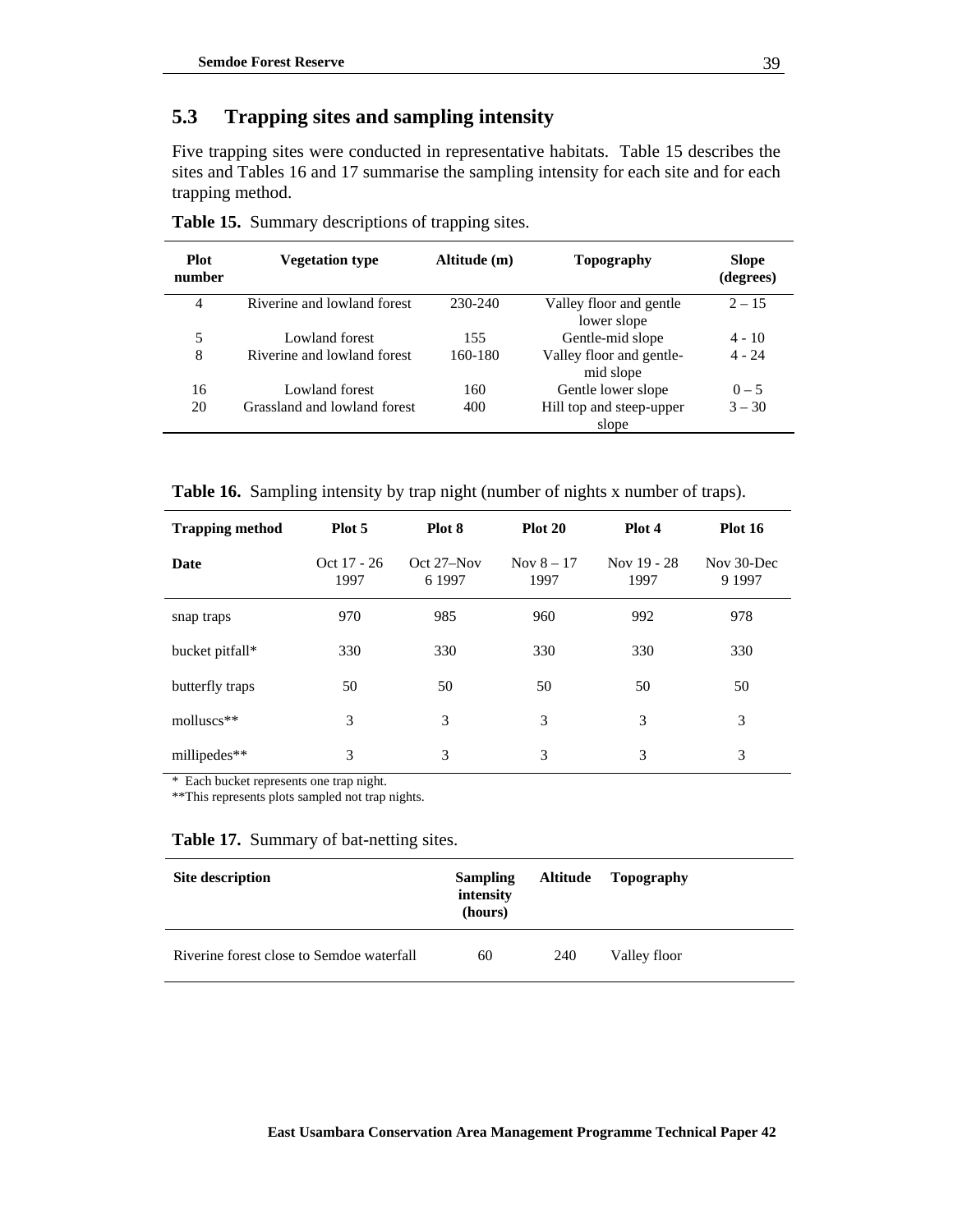

**Figure 19** Location of trapping sites in Semdoe F.R.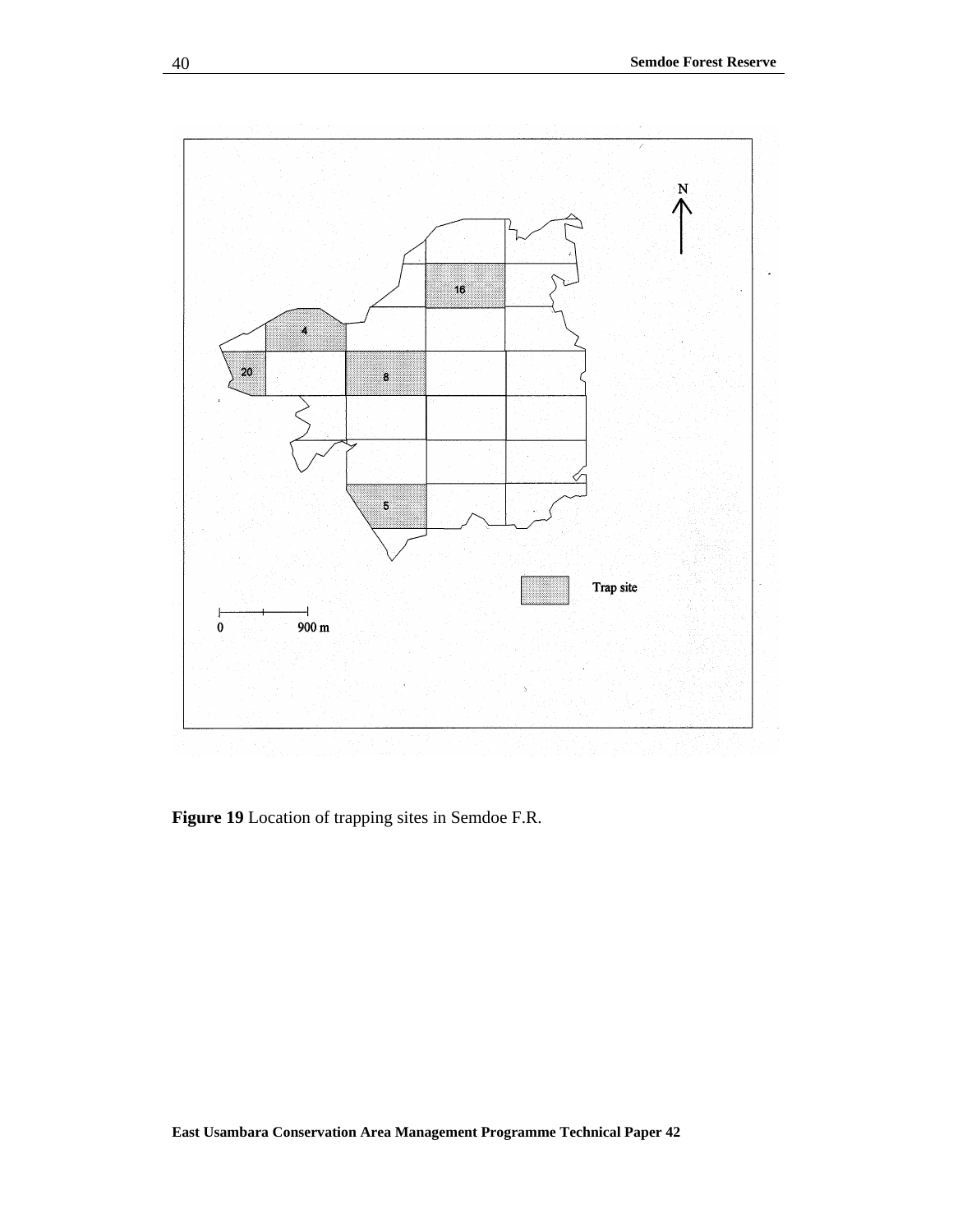# **5.4 Results**

### **5.4.1 Mammals**

### *5.4.1.1 Small mammals*

A total of 158 specimens were retained for taxonomic purposes. These represent at least four species from three families. Many have yet to be identified to species level. Ecological type, endemic status and IUCN status were compiled from the National Biodiversity Database (UDSM, 1996), IUCN (1996) and Kingdon (1989). Nomenclature follows Kingdon (1997).

| <b>Species</b>       | <b>Ecological</b><br>type | <b>Endemic</b><br>status | <b>IUCN</b><br>status | Capture location by plot<br>and number collected |                |    |    | <b>Total</b>   |     |
|----------------------|---------------------------|--------------------------|-----------------------|--------------------------------------------------|----------------|----|----|----------------|-----|
|                      |                           |                          |                       | $\overline{4}$                                   | 5              | 8  | 16 | 20             |     |
| <b>CRICETIDAE</b>    |                           |                          |                       |                                                  |                |    |    |                |     |
| Lesser pouched rat   |                           |                          |                       |                                                  |                |    |    |                |     |
| Beamys hindei        | f                         | N                        | V                     |                                                  | 1              |    |    |                |     |
| <b>MURIDAE</b>       |                           |                          |                       |                                                  |                |    |    |                |     |
| Soft-furred mice     |                           |                          |                       |                                                  |                |    |    |                |     |
| <i>Praomys</i> sp.   |                           | W                        |                       |                                                  | 26             | 20 |    | $\overline{c}$ | 48  |
| Black rat            |                           |                          |                       |                                                  |                |    |    |                |     |
| Rattus rattus        | O                         | W                        |                       |                                                  | $\overline{2}$ |    |    |                | 2   |
| <b>SORICIDAE</b>     |                           |                          |                       |                                                  |                |    |    |                |     |
| White-toothed shrews |                           | W                        |                       |                                                  |                |    |    |                |     |
| Crocidura sp.        |                           |                          |                       | 1                                                |                |    |    |                |     |
| As yet unidentified  |                           |                          |                       | 5                                                | 13             | 35 | 15 | 38             | 106 |
| by taxonomist        |                           |                          |                       |                                                  |                |    |    |                |     |

**Table 18.** Summary of small mammals recorded in Semdoe Forest Reserve.

KEY TO ABBREVIATIONS FOR TABLE 18 (Definitions based on those described in Section 1.2).

#### Ecological type:

- f Forest dwelling but not forest dependent: Species occurring in primary forest as defined above as well as other vegetation types. Thus these are not forest-dependent species; and
- O Non-forest species: These are species that do not occur in primary or secondary forest or forest edge.

#### Endemic status:

- N Near endemic: Species with limited ranges usually only including coastal forest and/or East African lowland forests;
- W Widespread distribution.

#### IUCN status:

• V - vulnerable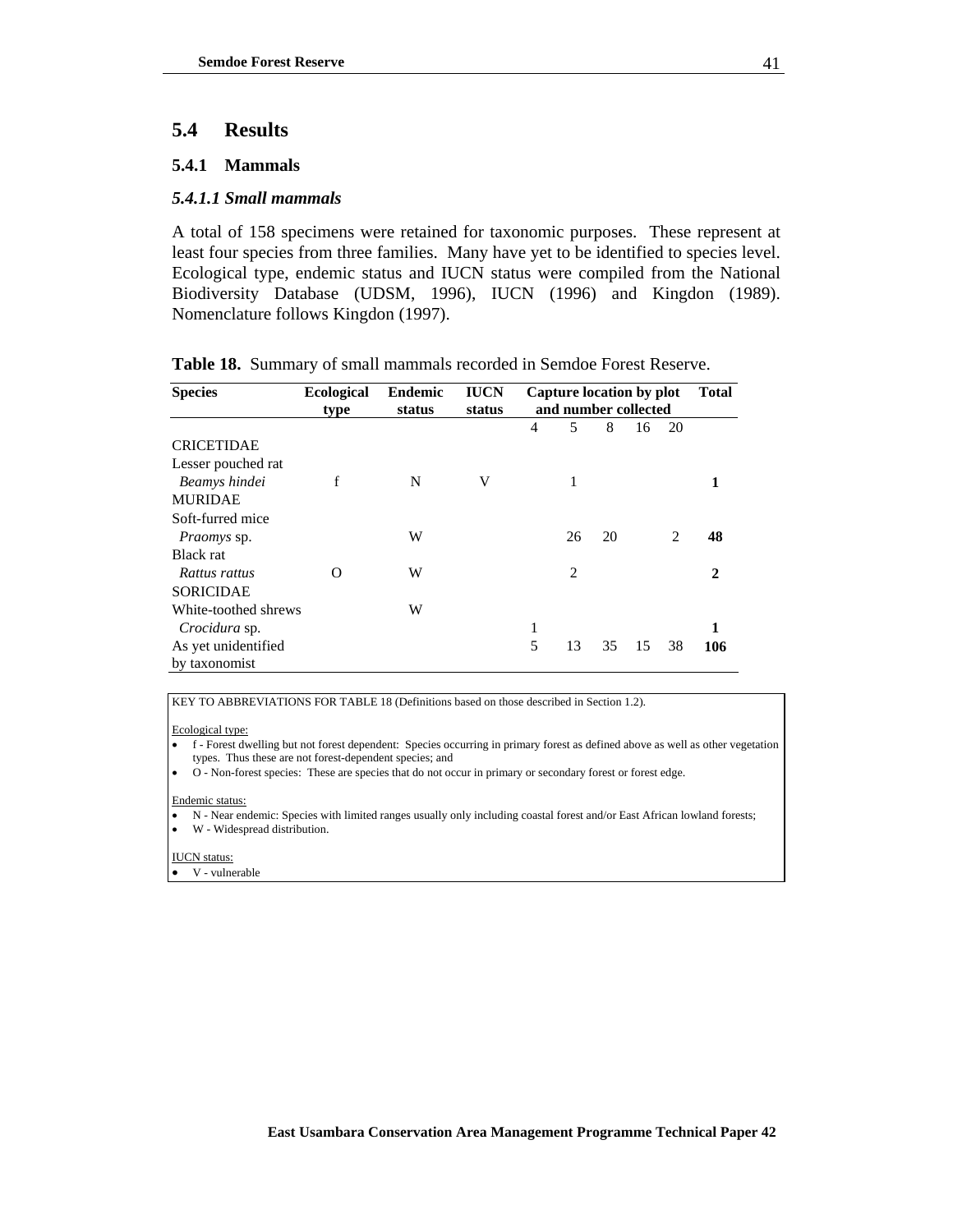### *5.4.1.2 Dung survey*

Dung from at least five mammal species was recorded however in total little dung was found during the survey. This is probably due to the unusually heavy rain throughout the survey period. Identifications were made based on a reference collection, discussions with local hunters and using Walker (1993). A summary of dung specimen identifications is presented in table 20. It is difficult to determine the dung of particular duiker species and so the differentiation between *Cephalophus monticola* and *Sylvicapra grimmia* may not be reliable.

|                 |                                 |                   | <b>Duiker</b><br><b>Bushbuck</b> |                   |           | <b>Hyrax</b>      |           |  |
|-----------------|---------------------------------|-------------------|----------------------------------|-------------------|-----------|-------------------|-----------|--|
| <b>Transect</b> | <b>Transect</b><br>length $(m)$ | Dung<br>sightings | Rate / ha                        | Dung<br>sightings | Rate / ha | Dung<br>sightings | Rate / ha |  |
|                 | 3015                            |                   |                                  |                   |           |                   |           |  |
|                 | 3000                            |                   |                                  |                   |           |                   |           |  |
|                 | 1695                            |                   | 2.7                              |                   |           |                   | 0.7       |  |
|                 | 780                             |                   |                                  |                   |           |                   |           |  |

| Table 19. Abundance of duiker, bushbuck and hyrax dung. |
|---------------------------------------------------------|
|---------------------------------------------------------|

| <b>Species</b>         | <b>Ecol. Type</b> | <b>End.</b> Status | <b>IUCN</b> | <b>Times</b> | <b>Altitudinal</b> |
|------------------------|-------------------|--------------------|-------------|--------------|--------------------|
|                        |                   |                    | status      | encountered  | range $(m)$        |
| <b>THRYONOMYIDAE</b>   |                   |                    |             |              |                    |
| Cane rat               |                   |                    |             |              |                    |
| <i>Thryonomys</i> sp   |                   | W                  |             | 1            | 150                |
| <b>PROCAVIIDAE</b>     |                   |                    |             |              |                    |
| Eastern tree hyrax     |                   |                    |             |              |                    |
| Dendrohyrax validus    | f                 | N                  | V           | 1            | 150                |
| <b>SUIDAE</b>          |                   |                    |             |              |                    |
| Bush pig               |                   |                    |             |              |                    |
| Potamochoerus larvatus | f                 | W                  |             | 1            | 270                |
| <b>BOVIDAE</b>         |                   |                    |             |              |                    |
| Blue duiker            |                   |                    |             |              |                    |
| Cephalophus monticola  | f                 | W                  |             | 1            | 150                |
| Bush duiker            |                   |                    |             |              |                    |
| Sylvicapra grimmia     | O                 | W                  |             | 4            | $140 - 270$        |

**Table 20.** Summary of dung survey in Semdoe Forest Reserve.

KEY TO ABBREVIATIONS FOR TABLE 20 (Definitions based on those described in Section 1.2)

Ecological type:

• f - Forest dwelling but not forest dependent: Species occurring in primary forest as defined above as well as other vegetation types. Thus these are not forest-dependent species; and

• O - Non-forest species: These are species that do not occur in primary or secondary forest or forest edge.

Endemic status:

• N - Near endemic: Species with limited ranges usually only including coastal forest and/or East African lowland forests;

• W - Widespread distribution.

IUCN status:

• V - Vulnerable

42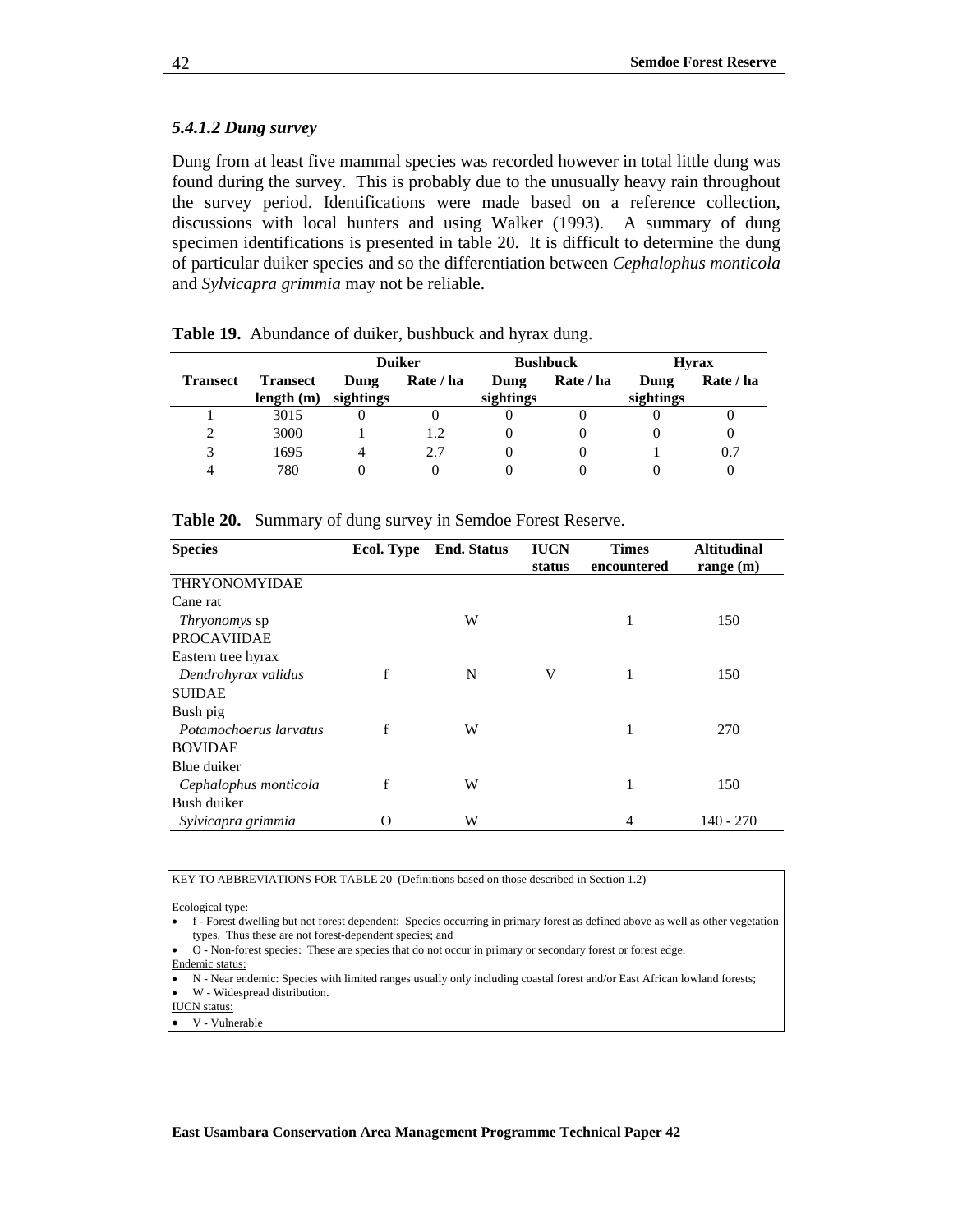### *5.4.1.3 Mammal observations*

A total of ten species from nine families were observed but not retained for taxonomic purposes. Ecological type, endemic status and IUCN status were compiled from the National Biodiversity Database (UDSM, 1996) and Kingdon (1989). Nomenclature follows Kingdon (1997).

|  |  |  |  |  | <b>Table 21.</b> Summary of mammal observations in Semdoe Forest Reserve. |
|--|--|--|--|--|---------------------------------------------------------------------------|
|--|--|--|--|--|---------------------------------------------------------------------------|

| <b>Species</b>             | <b>Certainty</b> | <b>Ecological</b><br>type | <b>Endemic</b><br>status | <b>IUCN</b><br>status | <b>Observation</b><br>location |
|----------------------------|------------------|---------------------------|--------------------------|-----------------------|--------------------------------|
| <b>COLOBIDAE</b>           |                  |                           |                          |                       |                                |
| Angola pied colobus        |                  |                           |                          |                       |                                |
| Colobus angolensis         | definite         | F                         | W                        |                       | Plot 7                         |
| <b>CERCOPITHECIDAE</b>     |                  |                           |                          |                       |                                |
| Gentle monkey              |                  |                           |                          |                       |                                |
| Cercopithecus mitis        | definite         | $\mathbf f$               | W                        |                       | Plot 10                        |
| <b>GALAGONIDAE</b>         |                  |                           |                          |                       |                                |
| Small-eared galago         |                  |                           |                          |                       |                                |
| Otolemur crassicaudatus    | definite         | $\mathbf f$               | W                        |                       | Plot 28                        |
| <b>SCIURIDAE</b>           |                  |                           |                          |                       |                                |
| Ochre bush squirrel        |                  |                           |                          |                       |                                |
| Paraxerus ochraceus        | probable         | f                         | W                        |                       | Plot 9                         |
| Red-bellied coast squirrel |                  |                           |                          |                       |                                |
| Paraxerus palliatus        | probable         | $\mathbf{F}$              | W                        |                       |                                |
| <b>ANOMALURIDAE</b>        |                  |                           |                          |                       |                                |
| Lord Derby's anomalure     |                  |                           |                          |                       |                                |
| Anomalurus derbianus       | definite         | f                         | W                        |                       | Plot 10                        |
| <b>MACROSCELIDIDAE</b>     |                  |                           |                          |                       |                                |
| Four-toed elephant shrew   |                  |                           |                          |                       |                                |
| Petrodromus tetradactylus  | definite         | f                         | W                        |                       | Plot 8                         |
| <b>HERPESTIDAE</b>         |                  |                           |                          |                       |                                |
| Bushy-tailed mongoose      |                  |                           |                          |                       |                                |
| Bdeogale crassicaudata     | probable         | f                         | W                        |                       | Plot 27                        |
| <b>SUIDAE</b>              |                  |                           |                          |                       |                                |
| Bush pig                   |                  |                           |                          |                       |                                |
| Potamochoerus larvatus     | probable         | f                         | W                        |                       | Plot 7                         |
| <b>BOVIDAE</b>             |                  |                           |                          |                       |                                |
| Blue duiker                |                  |                           |                          |                       |                                |
| Cephalophus monticola      | probable         | f                         | W                        |                       | Plot 14                        |

KEY TO ABBREVIATIONS FOR TABLE 21 (Definitions based on those described in Section 1.2).

Ecological type:

• F - Forest dependent species: This is defined as primary forest only. It does not include forest edge or secondary forest;

• f - Forest dwelling but not forest dependent: Species occurring in primary forest as defined above as well as other vegetation types. Thus these are not forest-dependent species; and

• O - Non-forest species: These are species that do not occur in primary or secondary forest or forest edge.

Endemic status:

• W - Widespread distribution.

### **5.4.2 Bats**

Due to the heavy rain it was only possible to trap for bats on three nights. No bats were caught.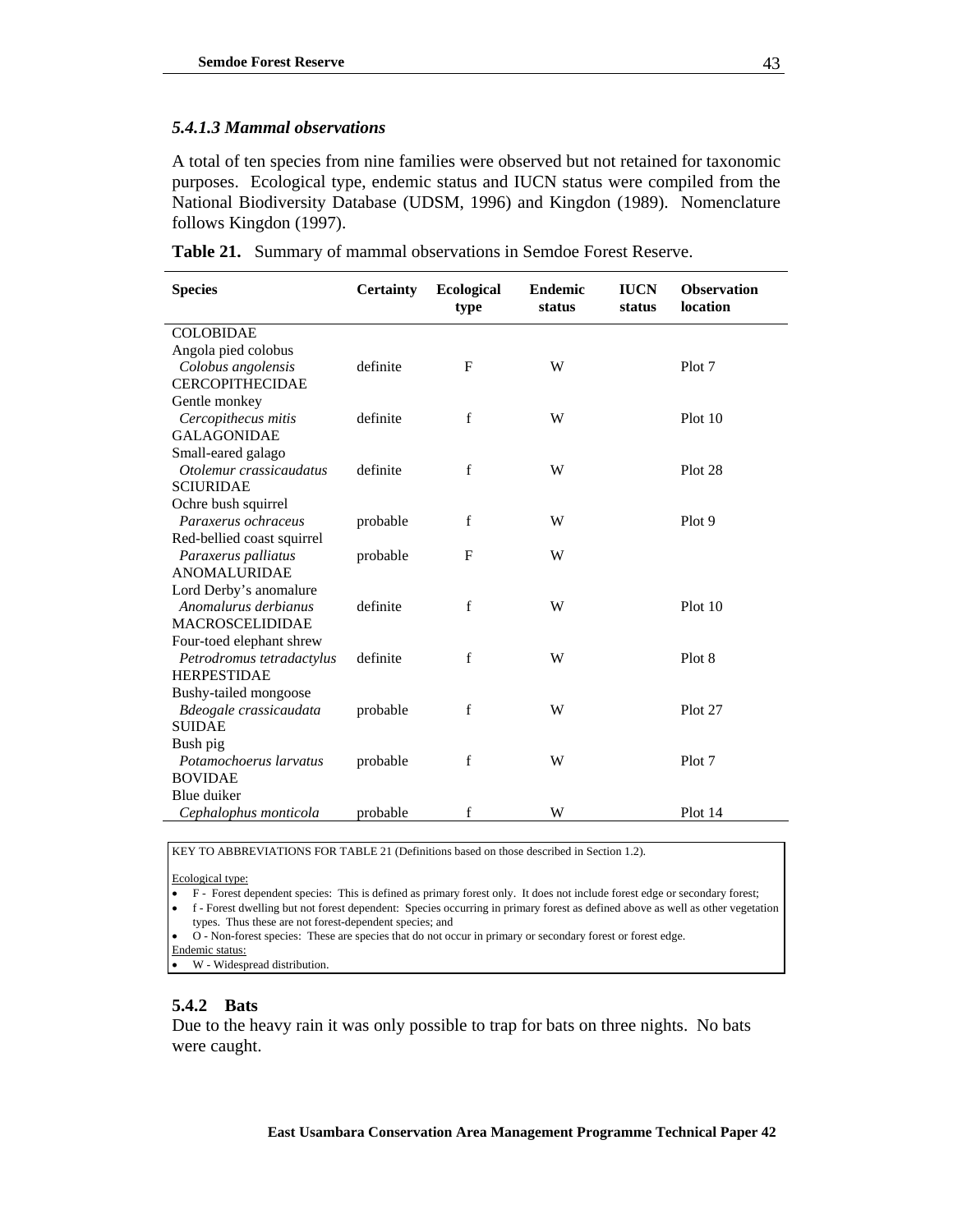### **5.4.3 Birds**

A total of 14 species from 11 families. Ecological type, endemic status and IUCN status were compiled from the National Biodiversity Database (1997), IUCN (1996) and Zimmerman *et al.* (1996). Nomenclature follows Zimmerman *et al*. (1996).

| <b>Species</b>           | <b>Common name</b>            | <b>Ecological</b> | <b>Endemic</b> | <b>IUCN</b>   |
|--------------------------|-------------------------------|-------------------|----------------|---------------|
|                          |                               | type              | <b>Status</b>  | <b>Status</b> |
| <b>ACCIPITRICAE</b>      |                               |                   |                |               |
| Circaetus fasciolatus    | Southern banded snake eagle   | F                 | W              | NT            |
| <b>COLUMBIDAE</b>        |                               |                   |                |               |
| Columba delegorguei      | Bronze-naped pigeon           | F                 | W              |               |
| <b>CUCULIDAE</b>         |                               |                   |                |               |
| Cercococcyx montanus     | Barred long-tailed cuckoo     |                   |                |               |
| <b>STRIGIDAE</b>         |                               |                   |                |               |
| Otus ireneae             | Sokoke scops owl              | F                 | N              | <b>NT</b>     |
| <b>PICIDAE</b>           |                               |                   |                |               |
| Campethera mombassica    | Mombasa woodpecker            | f                 | W              |               |
| <b>MALACONOTIDAE</b>     |                               |                   |                |               |
| Malaconotus nigrifrons   | Many-coloured bush shrike     | F                 | W              |               |
| <b>TURDIDAE</b>          |                               |                   |                |               |
| Sheppardia gunningi      | East coast akalat             | F                 | W              | NT.           |
| Swynnertonia swynnertoni | Swynnerton's robin            | $\mathbf{F}$      | N              | NT            |
| <b>SYLVIIDAE</b>         |                               |                   |                |               |
| Hyliota australis        | Southern hyliota              | $\mathbf{F}$      | W              |               |
| <b>PLATYSTEIRIDAE</b>    |                               |                   |                |               |
| Bias musicus             | Black-and-white flycatcher    | F                 | W              |               |
| <b>NECTARINIIDAE</b>     |                               |                   |                |               |
| Anthreptes neglectus     | Uluguru violet-backed sunbird | F                 | W              | <b>NT</b>     |
| Anthreptes reichenowi    | Plain-backed sunbird          | F                 | W              |               |
| Anthreptes rubritorques  | Banded green sunbird          | $\mathbf{F}$      | N              |               |
| <b>ESTRILDIDAE</b>       |                               |                   |                |               |
| Spermogphaga ruficapilla | Red-headed bluebill           | F                 | W              |               |

**Table 22.** Summary of bird species observed in Semdoe Forest Reserve.

KEY TO ABBREVIATIONS FOR TABLE 22 (Definitions based on those described in Section 1.2).

#### Ecological type:

- F Forest dependent species: This is defined as primary forest only. It does not include forest edge or secondary forest;
- f Forest dwelling but not forest dependent: Species occurring in primary forest as defined above as well as other vegetation types. Thus these are not forest-dependent species; and

#### Endemic status:

- N Near endemic: Species with limited ranges usually only including coastal forest and/or East African lowland forests;
- W Widespread distribution.

#### IUCN status:

NT - Near-threatened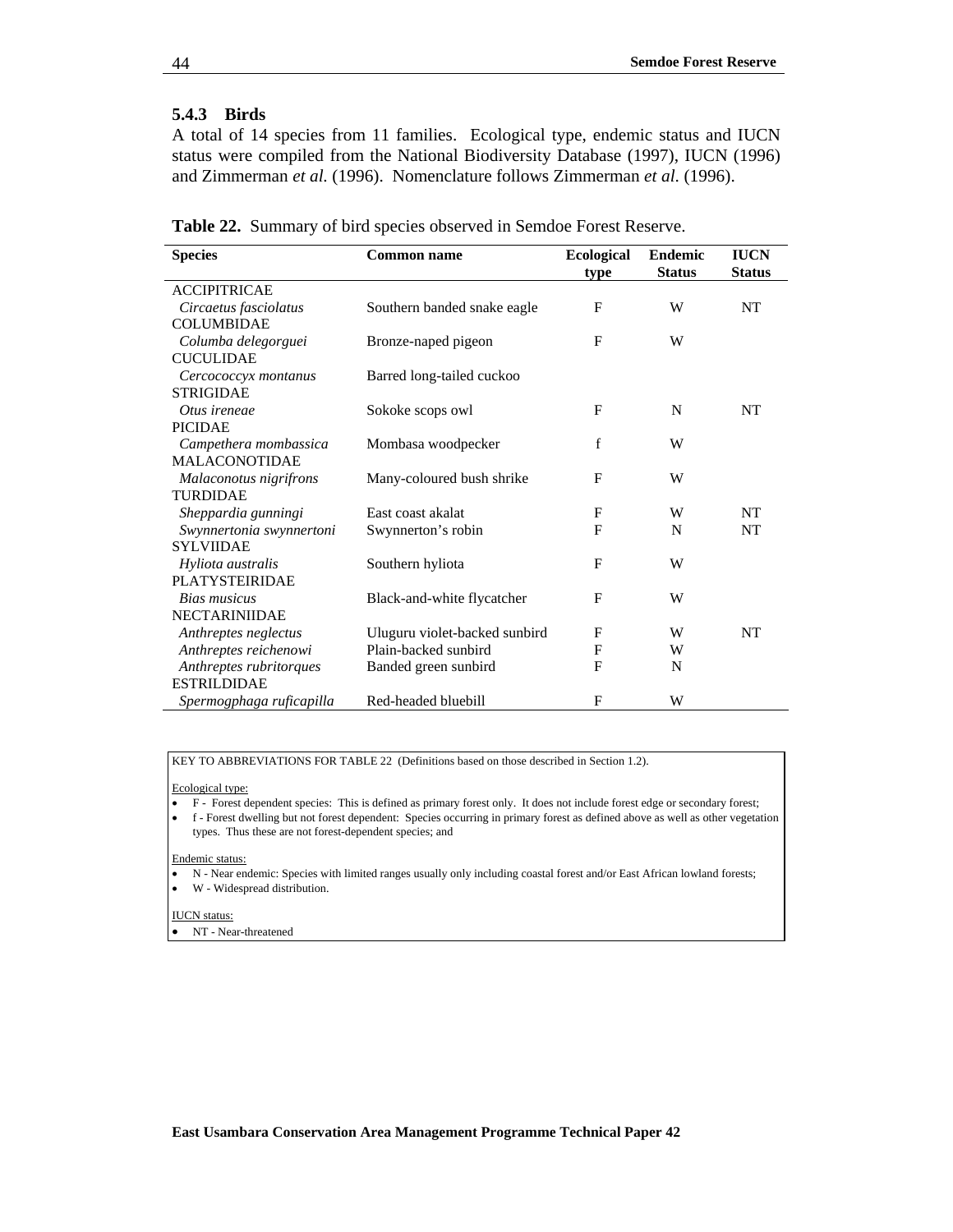### **5.4.4 Reptiles**

A total of 26 individuals were retained for taxonomic purposes. These specimens represent 13 species from 6 families. An additional four species were observed but not collected. Ecological type, endemic status and IUCN status were compiled from the National Biodiversity Database (1996), Broadley & Howell (1991), Howell (1993), and Branch (1994).

|  | Table 23. Summary of reptiles. |  |
|--|--------------------------------|--|
|--|--------------------------------|--|

| <b>Species</b>                      | <b>Ecological Endemic</b><br>type | status    | <b>IUCN</b><br>status | <b>Capture location</b><br>by plot and |                |                | <b>Plots with</b><br>single<br>number collected<br>individuals |        | <b>Total</b> |
|-------------------------------------|-----------------------------------|-----------|-----------------------|----------------------------------------|----------------|----------------|----------------------------------------------------------------|--------|--------------|
|                                     |                                   |           |                       | 5                                      | 8              | 20             | 4                                                              |        |              |
| <b>GEKKONIDAE</b>                   |                                   |           |                       |                                        |                |                |                                                                |        |              |
| Tropical house gecko                |                                   |           |                       |                                        |                |                |                                                                |        |              |
| Hemidactylus mabouia                | $\mathbf f$                       | W         |                       |                                        | $\mathbf{1}$   |                |                                                                |        | 1            |
| Baobab gecko                        |                                   |           |                       |                                        |                |                |                                                                |        |              |
| Hemidactylus platycephalus          | f                                 | W         |                       |                                        | $\overline{2}$ |                |                                                                |        | 2            |
| Uluguru forest gecko                |                                   |           |                       |                                        |                |                |                                                                |        |              |
| Cnemaspis barbouri                  | $\mathbf{F}$                      | ${\bf N}$ | E                     |                                        | 1              |                | 1                                                              |        | 2            |
| <b>SCINCIDAE</b>                    |                                   |           |                       |                                        |                |                |                                                                |        |              |
| Speckle-lipped skink                |                                   |           |                       |                                        |                |                |                                                                |        |              |
| Mabuya m. maculilabris              | $\mathbf f$                       | W         | $\mathbf V$           | 1                                      | $\mathbf{1}$   | 3              | $\overline{2}$                                                 | 16     | 8            |
| Peter's writhing skink              |                                   |           |                       |                                        |                |                |                                                                |        |              |
| Lygosoma afrum                      | $\mathbf f$                       | W         |                       |                                        |                | $\overline{c}$ |                                                                |        | 2            |
| <b>LACERTIDAE</b>                   |                                   |           |                       |                                        |                |                |                                                                |        |              |
| Eastern serrate-toed tree-lizard    |                                   |           |                       |                                        |                |                |                                                                |        |              |
| Holaspis guentheri                  | $\mathbf f$                       | W         | LC                    |                                        |                |                | $\mathbf{1}$                                                   |        | $\mathbf{1}$ |
| <b>CORDYLIDAE</b>                   |                                   |           |                       |                                        |                |                |                                                                |        |              |
| Yellow-throated plated-lizard       |                                   |           |                       |                                        |                |                |                                                                |        |              |
| Gerrhosaurus flavigularis           | f                                 | W         |                       | $\mathbf{1}$                           |                |                |                                                                |        | $\mathbf{1}$ |
| Southern tawny plated-lizard        |                                   |           |                       |                                        |                |                |                                                                |        |              |
| Gerrhosaurus m. major               | $\mathbf f$                       | W         |                       |                                        |                | $\mathbf{1}$   |                                                                |        | 1            |
| East African spiny-tailed lizard    |                                   |           |                       |                                        |                |                |                                                                |        |              |
| Cordylus t. tropidosternum          | $\mathbf f$                       | W         |                       |                                        |                | $\mathbf{1}$   |                                                                |        | 1            |
| <b>LEPTOTYPHLOPIDAE</b>             |                                   |           |                       |                                        |                |                |                                                                |        |              |
| Merker's worm-snake                 |                                   |           |                       |                                        |                |                |                                                                |        |              |
| Leptotyphlops scutifrons<br>merkeri | $\mathbf f$                       | W         | LC                    |                                        |                | $\overline{c}$ |                                                                | 27, 26 | 4            |
| Worm snake                          |                                   |           |                       |                                        |                |                |                                                                |        |              |
| Leptotyphlops macrops               | $\mathbf f$                       | W         | $\mathbf{V}$          |                                        |                |                | $\mathbf{1}$                                                   |        | $\mathbf{1}$ |
| <b>ELAPIDAE</b>                     |                                   |           |                       |                                        |                |                |                                                                |        |              |
| Forest cobra                        |                                   |           |                       |                                        |                |                |                                                                |        |              |
| Naja melanoleuca                    | $\mathbf f$                       | W         |                       |                                        | 1              |                |                                                                |        | $\mathbf{1}$ |
| Green mamba                         |                                   |           |                       |                                        |                |                |                                                                |        |              |
| Dendroaspis angusticeps             | $\mathbf f$                       | W         |                       |                                        | $\mathbf{1}$   |                |                                                                |        | 1            |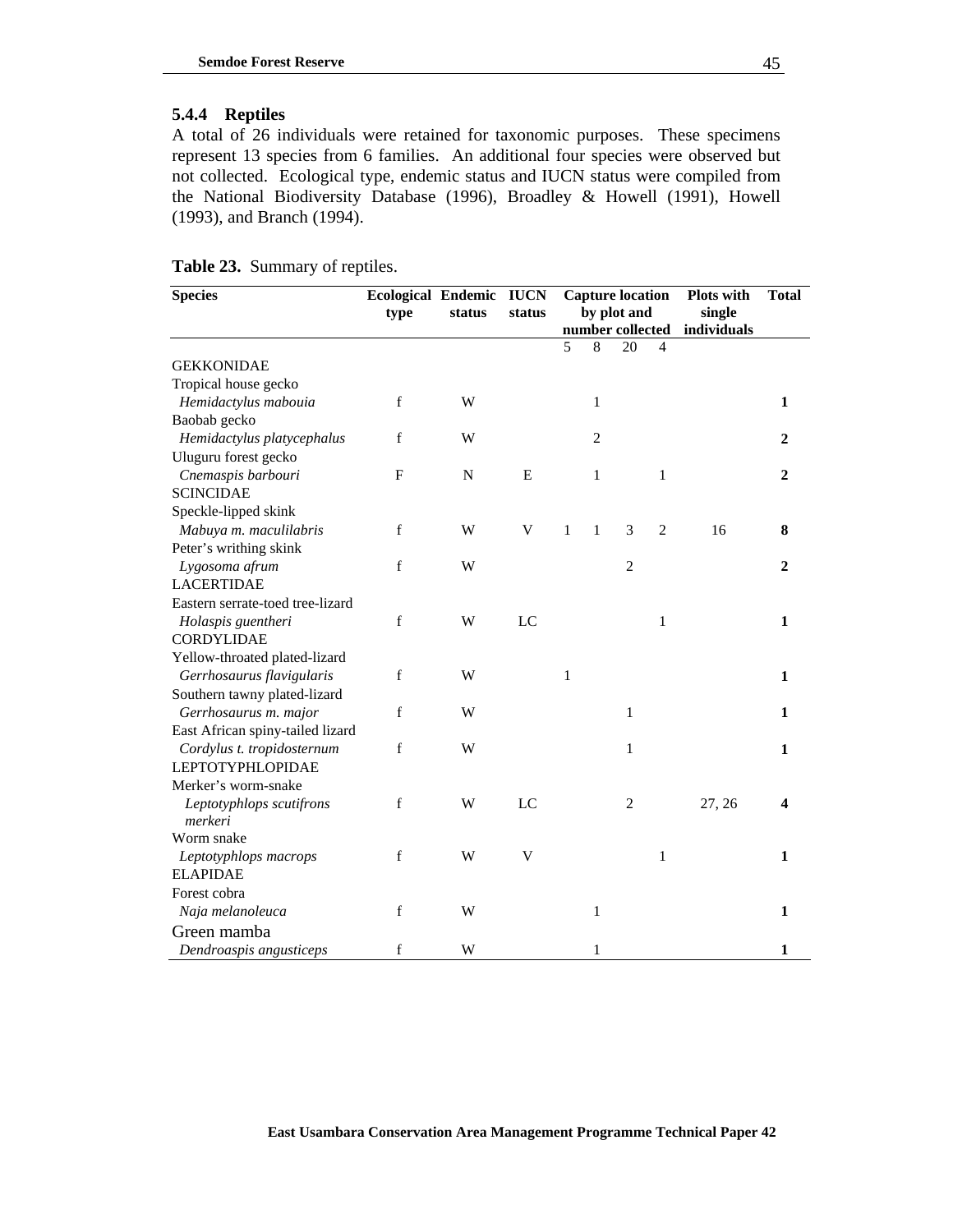### **Table 24.** Summary of reptile observations.

| <b>Species</b>          | <b>Certainty</b> | <b>Ecological</b> | <b>Endemic status</b> | <b>Observation location</b> |
|-------------------------|------------------|-------------------|-----------------------|-----------------------------|
|                         |                  | type              |                       |                             |
| PELOMEDUSIDAE           |                  |                   |                       |                             |
| <i>Pelusios</i> sp.     | Definite         |                   | W                     | 28                          |
| <b>TESTUDINIDAE</b>     |                  |                   |                       |                             |
| Southeastern hinge-back |                  |                   |                       |                             |
| tortoise                |                  |                   |                       |                             |
| Kinixys belliana        | Definite         | f                 | W                     | 20                          |
| <b>VARANIDAE</b>        |                  |                   |                       |                             |
| Nile monitor            |                  |                   |                       |                             |
| Varanus niloticus       | Definite         | f                 | W                     | 28                          |
| <b>BOIDAE</b>           |                  |                   |                       |                             |
| Northern African python |                  |                   |                       |                             |
| Python sebae sebae      | Definite         | Ω                 | W                     | 16                          |

KEY TO ABBREVIATIONS FOR TABLE 23 & 24 (Definitions based on those described in Section 1.2).

Ecological type:

• F - Forest dependent species: This is defined as primary forest only. It does not include forest edge or secondary forest;

• f - Forest dwelling but not forest dependent: Species occurring in primary forest as defined above as well as other vegetation types. Thus these are not forest-dependent species; and

• O - Non-forest species: These are species that do not occur in primary or secondary forest or forest edge.

#### Endemic status:

• N - Near endemic: Species with limited ranges usually only including coastal forest and/or East African lowland forests;

• W - Widespread distribution.

#### IUCN status.

- EN Endangered
- V Vulnerable
- LC Least concern

? - No data available

### **Table 25.** Ranges for near-endemic reptile species recorded.

| <b>Near-endemic Species</b> | Range                          |
|-----------------------------|--------------------------------|
| <b>GEKKONIDAE</b>           |                                |
| Cnemaspis barbouri          | Uluguru and Usambara Mountains |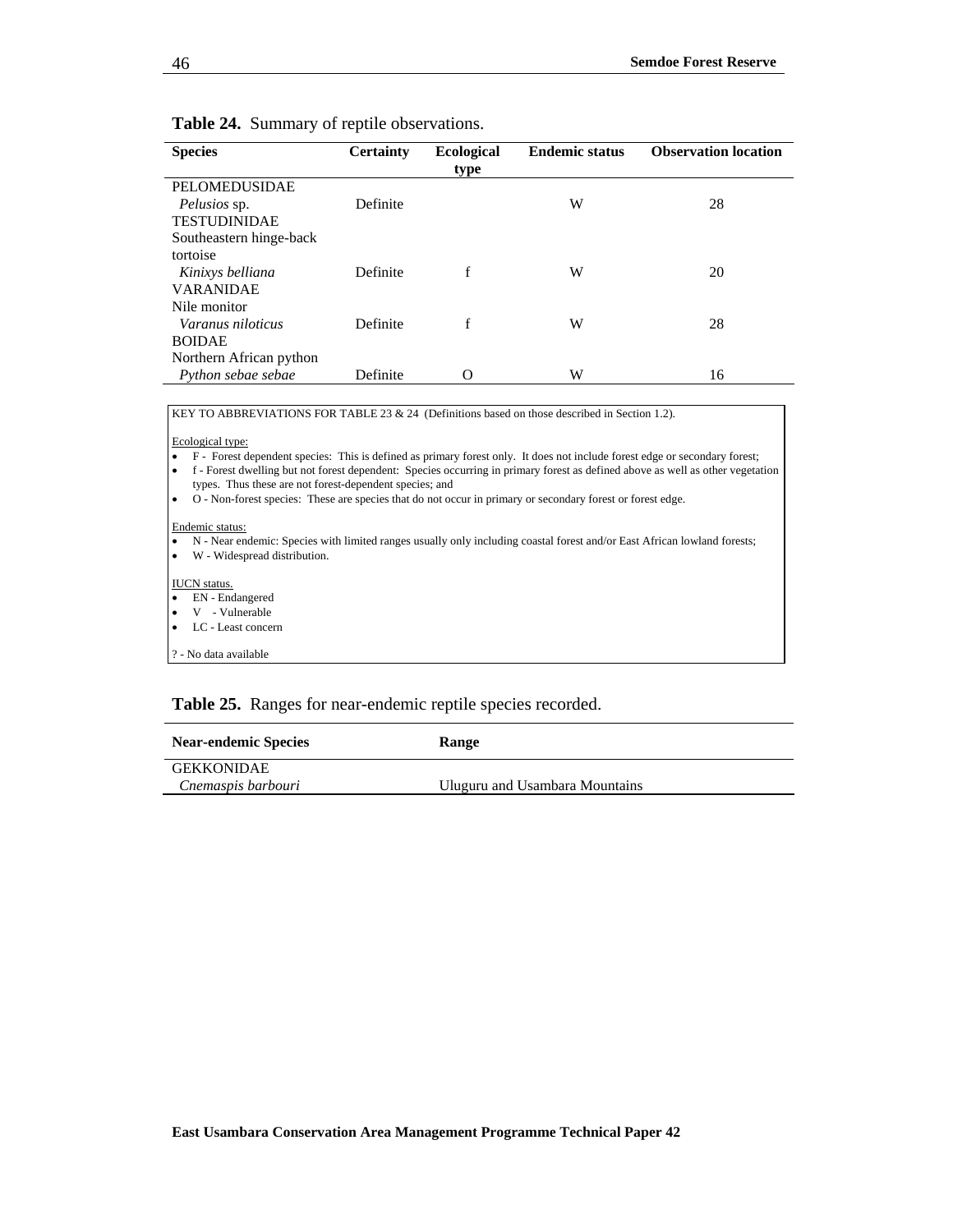### **5.4.5 Amphibians**

A total of 272 individuals were retained for taxonomic purposes. These specimens represent 11 species from six families. Ecological type, endemic status and IUCN status were compiled from the National Biodiversity Database (UDSM, 1996), Howell (1993) and Poynton & Broadley (1991). Common names are taken from Passmore and Carruthers (1995).

|  |  |  | <b>Table 26.</b> Summary of amphibians. |  |
|--|--|--|-----------------------------------------|--|
|--|--|--|-----------------------------------------|--|

| <b>Species</b>             | <b>Ecological</b><br>type | <b>Endemic</b><br>status | <b>IUCN</b><br>status |                         |                |                |                |   | Capture location by plot and<br>number collected |              |                |                           |
|----------------------------|---------------------------|--------------------------|-----------------------|-------------------------|----------------|----------------|----------------|---|--------------------------------------------------|--------------|----------------|---------------------------|
|                            |                           |                          |                       | $\overline{\mathbf{4}}$ | 5              | 8              | 9<br>÷         |   |                                                  |              |                | 10   16   17   20   Total |
| <b>ARTHOLEPTIDAE</b>       |                           |                          |                       |                         |                |                |                |   |                                                  |              |                |                           |
| Shovel-footed squeaker     |                           |                          |                       |                         |                |                |                |   |                                                  |              |                |                           |
| Arthroleptis stenodactylus | f                         | W                        |                       | 3                       |                | 56 65          |                |   | 3                                                |              | $\overline{c}$ | 129                       |
| Arthroleptis               | $\mathbf f$               | W                        |                       |                         | 6              | 5              |                |   |                                                  |              | 9              | 20                        |
| ?xenodactyloides           |                           |                          |                       |                         |                |                |                |   |                                                  |              |                |                           |
| Arthroleptis sp.           | $\gamma$                  | $\gamma$                 |                       |                         | 6              | 11             |                |   |                                                  |              | 16!            | 33                        |
| <b>BUFONIDAE</b>           |                           |                          |                       |                         |                |                |                |   |                                                  |              |                |                           |
| Bufo brauni                | $\mathbf{F}$              | N                        | V                     | $\mathbf{1}$            | 3              | 30 1           |                | 1 | 1                                                |              | 1              | 38                        |
| Flat-backed toad           |                           |                          |                       |                         |                |                |                |   |                                                  |              |                |                           |
| <b>Bufo</b> maculatus      | $\mathbf f$               | W                        |                       |                         | $\overline{4}$ | 3              |                |   |                                                  |              |                | 7                         |
| Guttural toad              |                           |                          |                       |                         |                |                |                |   |                                                  |              |                |                           |
| <b>Bufo</b> gutturalis     | $\mathbf f$               | W                        |                       |                         | 5              | $\overline{c}$ |                |   |                                                  |              | $\overline{c}$ | 9                         |
| Mertensophryne             | $\mathbf{F}$              | N                        | E                     |                         |                |                |                |   |                                                  | 1            | $\mathbf{1}$   | $\overline{2}$            |
| micranotis                 |                           |                          |                       |                         |                |                |                |   |                                                  |              |                |                           |
| <b>HYPEROLIDAE</b>         |                           |                          |                       |                         |                |                |                |   |                                                  |              |                |                           |
| Leptopelis flavomaculatus  | $\mathbf{F}$              | W                        |                       |                         |                |                |                |   |                                                  | $\mathbf{1}$ |                | $\mathbf{1}$              |
| <b>RANIDAE</b>             |                           |                          |                       |                         |                |                |                |   |                                                  |              |                |                           |
| Arthroleptides             | $_{\rm F}$                | $\mathbf N$              | V                     | 1                       |                |                |                |   |                                                  |              |                | $\mathbf{1}$              |
| martiensseni               |                           |                          |                       |                         |                |                |                |   |                                                  |              |                |                           |
| East African puddle frog   |                           |                          |                       |                         |                |                |                |   |                                                  |              |                |                           |
| Phrynobatrachus            | $\mathbf f$               | W                        |                       |                         | 1              |                |                |   | 1                                                |              |                | $\overline{2}$            |
| acridoides                 |                           |                          |                       |                         |                |                |                |   |                                                  |              |                |                           |
| Phrynobatrachus sp.        |                           |                          |                       |                         |                |                | $\overline{2}$ |   | 1                                                |              |                | 3                         |
| <b>HEMISIDAE</b>           |                           |                          |                       |                         |                |                |                |   |                                                  |              |                |                           |
| Mottled shovel-nosed frog  |                           |                          |                       |                         |                |                |                |   |                                                  |              |                |                           |
| Hemisus marmoratus         | $\mathbf f$               | W                        |                       |                         | 21             | 5              |                |   |                                                  |              |                | 26                        |
| <b>PIPIDAE</b>             |                           |                          |                       |                         |                |                |                |   |                                                  |              |                |                           |
| Tropical platanna          |                           |                          |                       |                         |                |                |                |   |                                                  |              |                |                           |
| Xenopus muelleri           | f                         | W                        |                       | 1                       |                | $\overline{c}$ |                |   |                                                  |              |                | 3                         |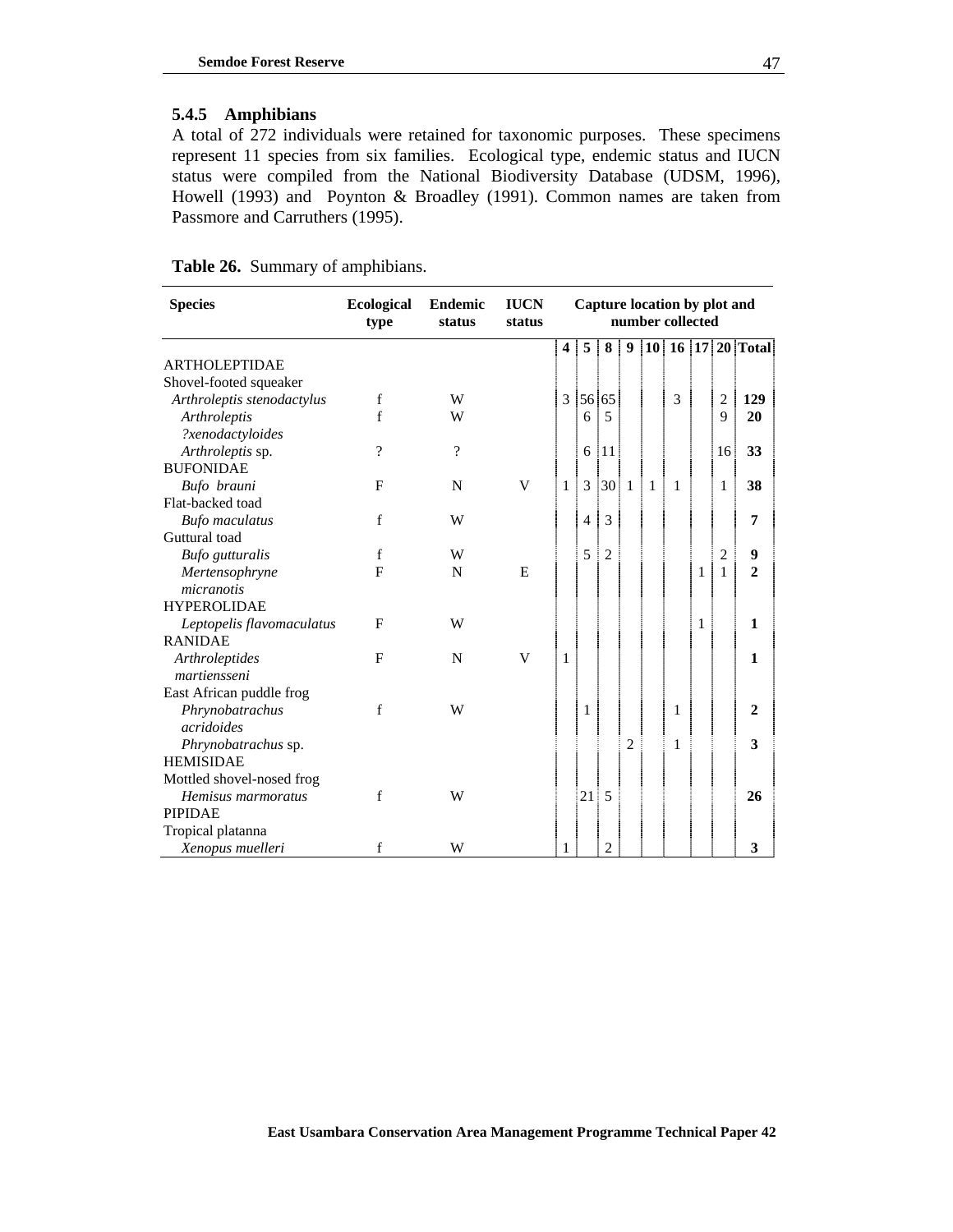| KEY TO ABBREVIATIONS FOR TABLE 26 (Definitions based on those described in the botanical section of this report).              |  |  |  |  |  |  |
|--------------------------------------------------------------------------------------------------------------------------------|--|--|--|--|--|--|
| Ecological type:                                                                                                               |  |  |  |  |  |  |
| F - Forest dependent species: This is defined as primary forest only. It does not include forest edge or secondary forest;     |  |  |  |  |  |  |
| f - Forest dwelling but not forest dependent: Species occurring in primary forest as defined above as well as other vegetation |  |  |  |  |  |  |
| types. Thus these are not forest-dependent species.                                                                            |  |  |  |  |  |  |
|                                                                                                                                |  |  |  |  |  |  |
| Endemic status:                                                                                                                |  |  |  |  |  |  |
| N - Near endemic: Species with limited ranges usually only including coastal forest and/or East African lowland forests;       |  |  |  |  |  |  |
| W - Widespread distribution.                                                                                                   |  |  |  |  |  |  |
|                                                                                                                                |  |  |  |  |  |  |
| <b>IUCN</b> status:                                                                                                            |  |  |  |  |  |  |
| E - Endangered<br>? - No data available<br>٠                                                                                   |  |  |  |  |  |  |
| V - Vulnerable                                                                                                                 |  |  |  |  |  |  |
|                                                                                                                                |  |  |  |  |  |  |

## **Table 27.** Ranges for near-endemic amphibian species recorded.

| <b>Species</b>              | Range                                            |
|-----------------------------|--------------------------------------------------|
| Arthroleptides martiensseni | Usambara, Magarotto, Uluguru, Nguru and Udzungwa |
|                             | Mountains.                                       |
| Bufo brauni                 | East and West Usambaras, Ulugurus, Udzungwas     |
| Mertensophryne micranotis   | East Usambaras, Ulugurus and coastal forests     |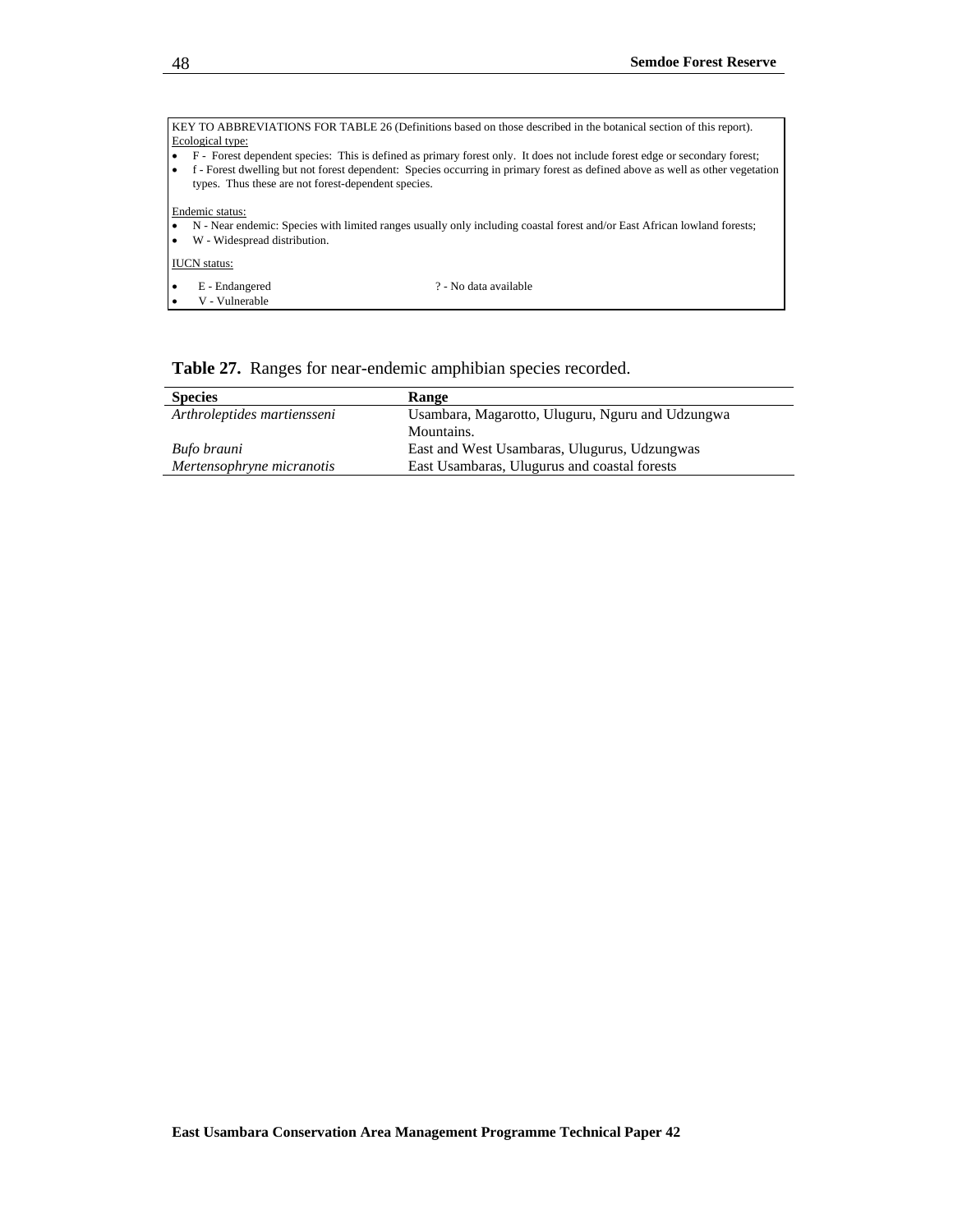

**Figure 20** Distribution of forest dependent and near-endemic amphibian species in Semdoe F.R.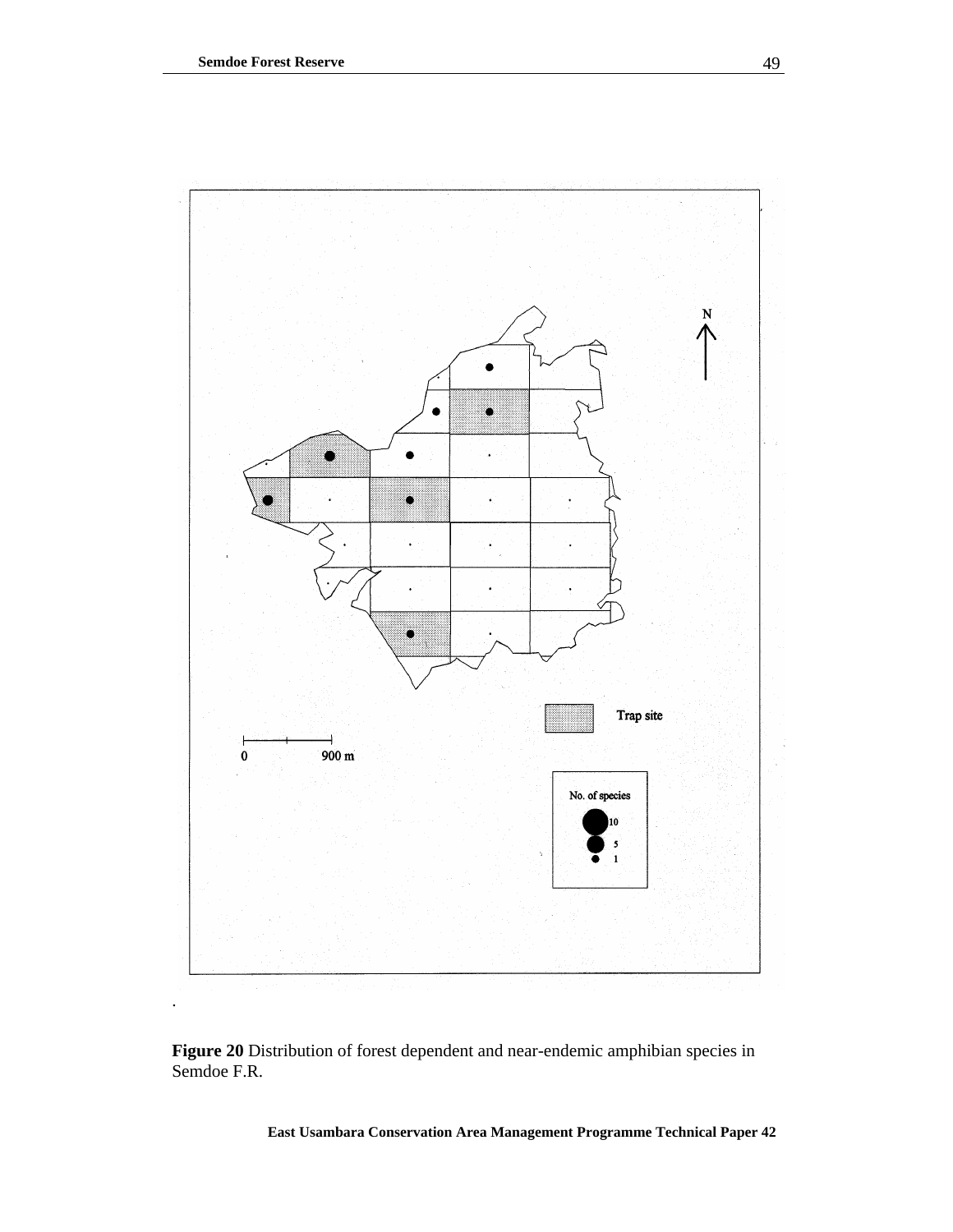### **5.4.6 Invertebrates**

### *5.4.6.1 Butterflies*

A total of 592 specimens were retained for taxonomic purposes. These represent 68 species from seven families. Ecological type and endemic status were compiled from Kielland (1990) and Larsen (1996). Identifications were provided by Steve Collins from the African Butterfly Research Institute. Nomenclature follows Kielland (1990).

|  |  | Table 28. Summary of butterflies. |
|--|--|-----------------------------------|
|--|--|-----------------------------------|

| <b>Species</b>            | Ecological  |           | Endemic Capture location by plot and |                |                          |              | <b>Total</b>   |                         |
|---------------------------|-------------|-----------|--------------------------------------|----------------|--------------------------|--------------|----------------|-------------------------|
|                           | type        | status    | number collected                     |                |                          |              |                |                         |
|                           |             |           | $\overline{4}$                       | 5              | 8                        | 16           | 20             |                         |
| <b>PAPILIONIDAE</b>       |             |           |                                      |                |                          |              |                |                         |
| Graphium antheus          | O           | W         |                                      |                |                          |              | 1              | 1                       |
| Graphium colonna          | f           | W         | $\overline{2}$                       |                |                          |              |                | $\overline{2}$          |
| Graphium philinoe         | $\mathbf f$ | W         |                                      |                |                          |              | $\mathbf{1}$   | 1                       |
| Papilio dardanus          | f           | W         | $\mathbf{1}$                         | $\overline{2}$ |                          |              |                | 3                       |
| Papilio demodocus         | $\mathbf f$ | W         |                                      |                |                          |              | $\overline{c}$ | $\overline{2}$          |
| Papilio nireus            | f           | W         |                                      |                |                          |              | 1              | $\mathbf{1}$            |
| <b>PIERIDAE</b>           |             |           |                                      |                |                          |              |                |                         |
| Belenois aurota           | f           | W         |                                      |                |                          |              | $\mathbf{1}$   | 1                       |
| Belenois thysa            | $\mathbf f$ | W         |                                      |                |                          |              | 1              | $\mathbf{1}$            |
| Catopsilla florella       | $\mathbf f$ | W         |                                      |                |                          |              | $\overline{c}$ | $\overline{2}$          |
| Colotis evippe            | $\mathbf f$ | W         |                                      | 3              |                          |              |                | 3                       |
| Eurema brigitta           | O           | W         |                                      |                |                          |              | 1              | 1                       |
| Eurema floricola          | O           | W         | 3                                    |                | $\mathbf{1}$             |              |                | $\overline{\mathbf{4}}$ |
| Eurema senegalensis       | F           | W         |                                      | $\mathbf{1}$   | 1                        |              |                | $\overline{2}$          |
| Leptosia alcesta          | f           | W         | $\overline{2}$                       | 6              | $\overline{\mathcal{L}}$ | $\mathbf{1}$ |                | 13                      |
| <b>DANAIDAE</b>           |             |           |                                      |                |                          |              |                |                         |
| Amauris niavius           | $\mathbf f$ | W         |                                      | $\mathbf{1}$   |                          |              |                | 1                       |
| <b>SATYRIDAE</b>          |             |           |                                      |                |                          |              |                |                         |
| Bicyclus campinus         | $\mathbf f$ | W         | $\overline{2}$                       | 15             | 1                        | 41           | 5              | 64                      |
| Bicyclus safitza          | $\mathbf f$ | W         | 21                                   | 46             | 8                        | 101          | 64             | 240                     |
| Melanitis leda            | f           | W         | 6                                    | 8              | $\mathbf{1}$             | 22           | 11             | 48                      |
| <b>NYMPHALIDAE</b>        |             |           |                                      |                |                          |              |                |                         |
| Apaturopsis cleochares    | F           | W         | 9                                    | 5              | 1                        | 2            | 4              | 21                      |
| Bebearia chriemhilda      | F (coastal) | N         |                                      |                |                          | 1            |                | 1                       |
| Byblia anvatara           | f           | W         |                                      |                |                          |              | $\mathbf{1}$   | $\mathbf{1}$            |
| Catuna sikorana           | F           | W         | $\overline{2}$                       |                |                          |              |                | $\overline{\mathbf{c}}$ |
| Charaxes achaemenes       | f           | W         |                                      |                |                          |              | $\overline{c}$ | $\overline{2}$          |
| Charaxes acuminatus       | F           | W         |                                      | $\overline{2}$ | 1                        | $\mathbf{1}$ | 1              | 5                       |
| Charaxes baumanni         | f           | W         |                                      |                |                          | 1            |                | $\mathbf{1}$            |
| Charaxes brutus           | f           | W         |                                      |                |                          |              | 4              | 4                       |
| Charaxes candiope         | f           | W         | $\overline{2}$                       |                | 1                        |              | 4              | 7                       |
| Charaxes castor           | $\mathbf f$ | W         |                                      |                | 1                        |              | 3              | $\overline{\mathbf{4}}$ |
| Charaxes contrarius       | $\mathbf f$ | ${\bf N}$ | 3                                    |                |                          | 3            | 3              | 9                       |
| Charaxes ethalion         | f           | W         | $\overline{2}$                       |                |                          |              |                | $\overline{2}$          |
| Charaxes jahlusa          | O           | W         |                                      |                | 1                        |              | $\overline{c}$ | 3                       |
| Charaxes lasti            | F (coastal) | ${\bf N}$ | 5                                    | 6              | 3                        | 7            | $\overline{2}$ | 23                      |
| Charaxes pollux mirabilis | F           | W         |                                      |                | $\mathbf{1}$             |              | $\mathbf{1}$   | $\mathbf 2$             |
| Charaxes protoclea        | F           | W         |                                      |                |                          |              | $\overline{2}$ | $\overline{2}$          |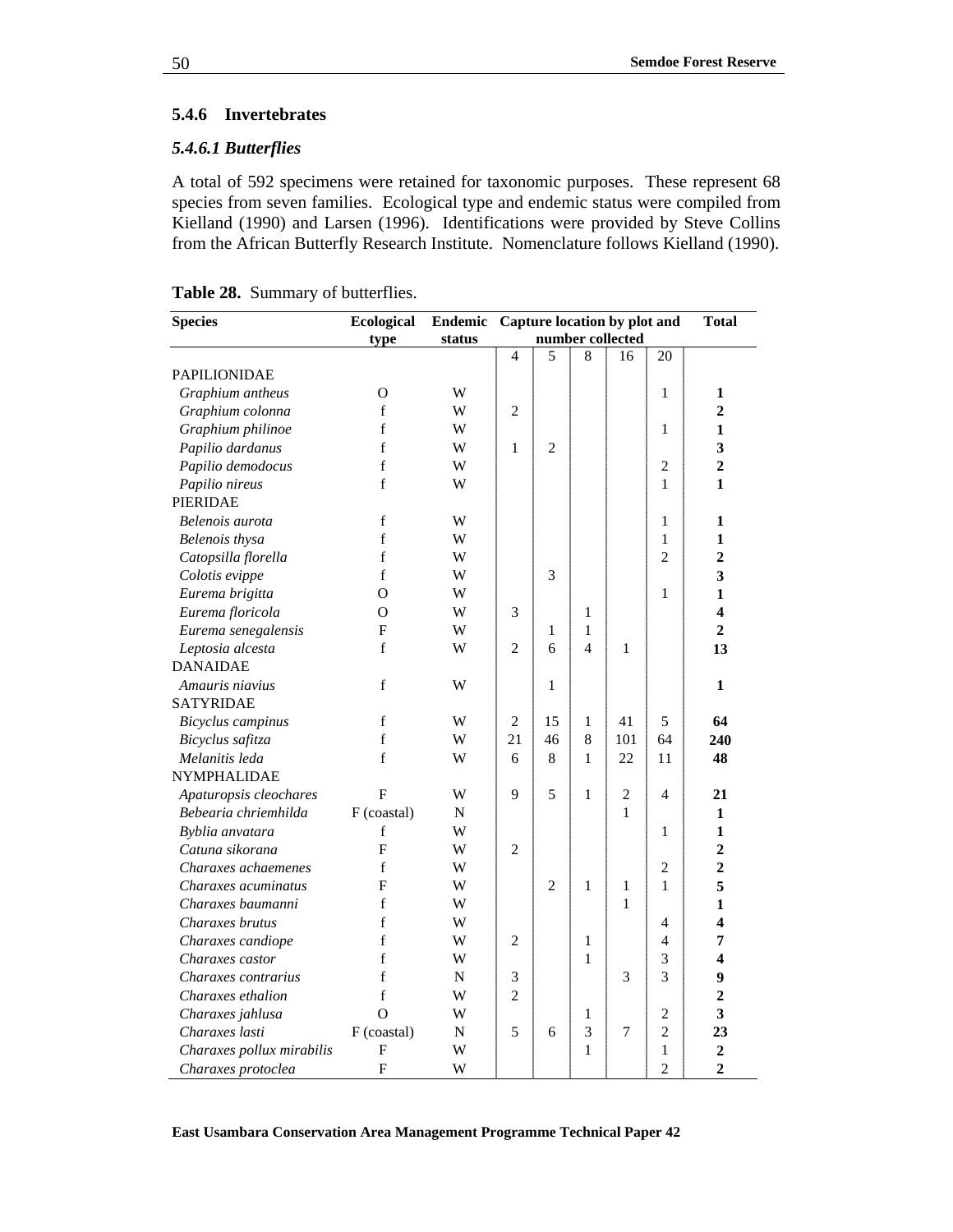| <b>Species</b>       | <b>Ecological</b> | <b>Endemic</b> | Capture location by plot and | <b>Total</b>     |                |              |                |                |
|----------------------|-------------------|----------------|------------------------------|------------------|----------------|--------------|----------------|----------------|
|                      | type              | status         |                              | number collected |                |              |                |                |
|                      |                   |                | $\overline{4}$               | 5                | 8              | 16           | 20             |                |
| NYMPHALIDAE cont.    |                   |                |                              |                  |                |              |                |                |
| Charaxes pythodoris  | $\mathbf f$       | W              |                              |                  |                |              | 1              | 1              |
| Charaxes tavetensis  | $\mathbf f$       | W              |                              |                  |                |              | 1              | $\mathbf{1}$   |
| Charaxes violetta    | F (coastal)       | W              | $\overline{\mathbf{4}}$      | 3                |                | 1            |                | 8              |
| Charaxes xiphares    | $\mathbf{F}$      | W              | $\mathbf{1}$                 | 1                | $\overline{2}$ | 5            |                | 9              |
| Charaxes zoolina     | $\mathbf f$       | W              |                              |                  |                | 1            | 1              | $\overline{2}$ |
| Euphaedra neophron   | $\overline{F}$    | W              | 3                            |                  |                |              | 1              | 4              |
| Euptera kinungnana   | F (coastal)       | W              | 1                            |                  |                |              |                | 1              |
| Eurytela dryope      | $\mathbf f$       | W              | $\overline{A}$               | 11               | 6              | 12           |                | 33             |
| Euxanthe wakefieldi  | F (coastal)       | W              |                              | $\mathbf{1}$     | $\mathbf{1}$   | $\mathbf{1}$ | $\overline{c}$ | 5              |
| Hypolimnas anthedon  | $\mathbf f$       | W              |                              | 3                |                |              |                | 3              |
| Hypolimnas deceptor  | f                 | W              |                              | $\mathbf{1}$     |                |              |                | $\mathbf{1}$   |
| Junonia oenone       | O                 | W              |                              |                  |                |              | 6              | 6              |
| Neptidopsis ophione  | f                 | W              |                              | $\overline{c}$   |                |              |                | $\overline{2}$ |
| Neptis saclava       | f                 | W              |                              | $\overline{2}$   |                |              |                | $\overline{2}$ |
| Neptis serena        | $\mathbf f$       | W              |                              |                  | 1              |              |                | $\mathbf{1}$   |
| Pseudacraea lucretia | F                 | W              |                              | $\mathbf{1}$     | 1              | $\mathbf{1}$ |                | 3              |
| Sallya moranti       | $\mathbf f$       | W              | $\overline{2}$               | $\overline{2}$   | 1              |              |                | 5              |
| <b>ACRAEIDAE</b>     |                   |                |                              |                  |                |              |                |                |
| Acraea encedon       | $\Omega$          | W              |                              |                  |                |              | 1              | 1              |
| Acraea esebria       | f                 | W              |                              |                  |                |              | $\overline{2}$ | $\overline{2}$ |
| Acraea insignis      | $\mathbf f$       | W              |                              | $\mathbf{1}$     |                |              |                | $\mathbf{1}$   |
| Acraea johnstoni     | $\mathbf f$       | W              |                              |                  |                |              | 1              | $\mathbf{1}$   |
| Acraea pharsalus     | $\mathbf f$       | W              | $\overline{c}$               | 3                | 3              |              |                | 8              |
| Acraea satis         | F                 | W              | $\overline{2}$               |                  |                |              |                | $\overline{2}$ |
| Acraea sotikensis    | $\mathbf f$       | W              |                              | $\mathbf{1}$     |                |              |                | $\mathbf{1}$   |
| Acraea zonata        | F                 | W              |                              | $\mathbf{1}$     |                |              |                | 1              |
| Bematistes adrasta   | F                 | N              | 1                            |                  |                |              |                | $\mathbf{1}$   |
| Bematistes agamice   | $\mathbf f$       | W              | $\mathbf{1}$                 |                  | 1              |              |                | $\overline{2}$ |
| Bematistes aganice   | $\mathbf f$       | W              | $\mathbf{1}$                 |                  |                |              |                | $\mathbf{1}$   |
| <b>LYCAENIDAE</b>    |                   |                |                              |                  |                |              |                |                |
| Alaena picata        | $\mathbf f$       | W              |                              |                  | $\mathbf{1}$   |              |                | 1              |
| Leptotes natalensis  | $\mathbf f$       | W              | 1                            |                  |                |              |                | 1              |
| Leptotes pirithous   | $\mathbf f$       | W              |                              |                  |                |              | 1              | $\mathbf{1}$   |
| <b>HESPERIIDAE</b>   |                   |                |                              |                  |                |              |                |                |
| Ceratrichia bonga    | F                 | ${\bf N}$      | 1                            |                  |                |              |                | 1              |
| Metisella orientalis | $\mathbf f$       | W              |                              |                  |                |              | 1              | $\mathbf{1}$   |

Table 28. Cont

KEY TO ABBREVIATIONS FOR TABLE 28 (Definitions based on those described in Section 1.2).

Ecological type:

• F - Forest dependent species: This is defined as primary forest only. It does not include forest edge or secondary forest;

• f - Forest dwelling but not forest dependent: Species occurring in primary forest as defined above as well as other vegetation types. Thus these are not forest-dependent species; and

• O - Non-forest species: These are species that do not occur in primary or secondary forest or forest edge.

Endemic status:

- N Near endemic: Species with limited ranges usually only including coastal forest and/or East African lowland forests;
- W Widespread distribution.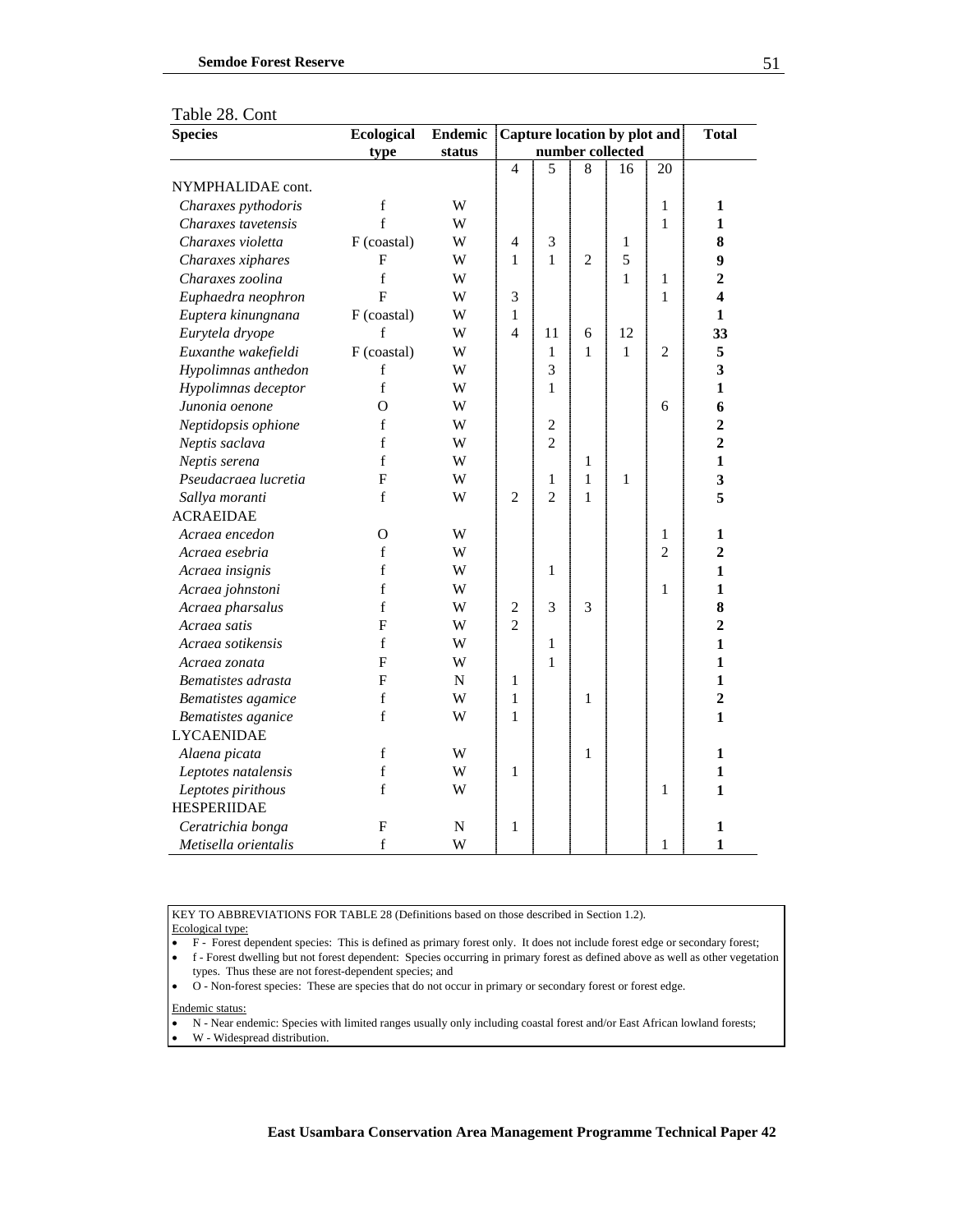# **5.5 Discussion**

### **5.5.1. Species richness and abundance**

In this section, species are examined in terms of how frequently they were recorded. Those species which have been captured or observed three or more times during the survey are considered locally common. An assumption is made that the frequency with which an animal is recorded reflects its abundance. It is recognised that some species are highly cryptic and so are easily overlooked. Such cryptic species may therefore be more abundant than is suggested by this survey. However the objective of this discussion is to identify species which may of concern as well as broadly to describe the typical fauna of the forest.

| <b>Taxon</b>       | <b>Number of families</b> | <b>Number of species</b> |
|--------------------|---------------------------|--------------------------|
| Mammals            | 13                        |                          |
| <b>Birds</b>       | 11                        | 14                       |
| Reptiles           | b                         | 13                       |
| Amphibians         | b                         | 11                       |
| <b>Butterflies</b> |                           | 68                       |

**Table 29.** Summary of faunal families and species.

Relative to other forest reserves in the East Usambaras the species richness of Semdoe FOREST RESERVE is below average for mammals (24), reptiles (21) and amphibians (16) but is above average for butterflies (50).

### *5.5.1.1 Mammals*

The most common small mammal species are the soft-furred mice, *Praomys* sp.

### *5.5.1.2 Reptiles*

The most common reptile species is *Mabuya m. maculilabris* which was recorded eight times. The snake *Leptotyphlops scutifrons merkeri* is also locally common.

### *5.5.1.3 Amphibians*

The most commonly caught amphibian species was *Arthroleptis stenodactylus* which was recorded 129 times. Other species which appear to be locally common are *Arthroleptis xenodactyloides*, *Bufo brauni*, *Bufo maculatus, Bufo gutturalis*, *Phrynobatrachus* sp., *Hemisus marmoratus* and *Xenopus muelleri*.

### *5.5.1.4 Butterflies*

The most commonly caught butterfly species was *Bicyclus safitza* that was recorded 240 times. Other species which are locally common are *Papilio dardanus, Colotis evippe*, *Eurema floricola*, *Leptosia alcesta*, *Bicyclus campinus*, *Melanitis leda*, *Apaturopsis cleochares*, *Charaxes acuminatus*, *C. brutus*, *C. candiope*, *C. castor, C. contrarius, C. jahlusa*, *C. lasti*, *C. violetta*, *C. xiphares*, *Euphaedra neophron*, *Eurytela dryope*, *Euxanthe wakefieldi*, *Hypolimnas anthedon*, *Junonia oenone*, *Pseudacraea lucretia*, *Sallya moranti* and *Acraea pharsalus*.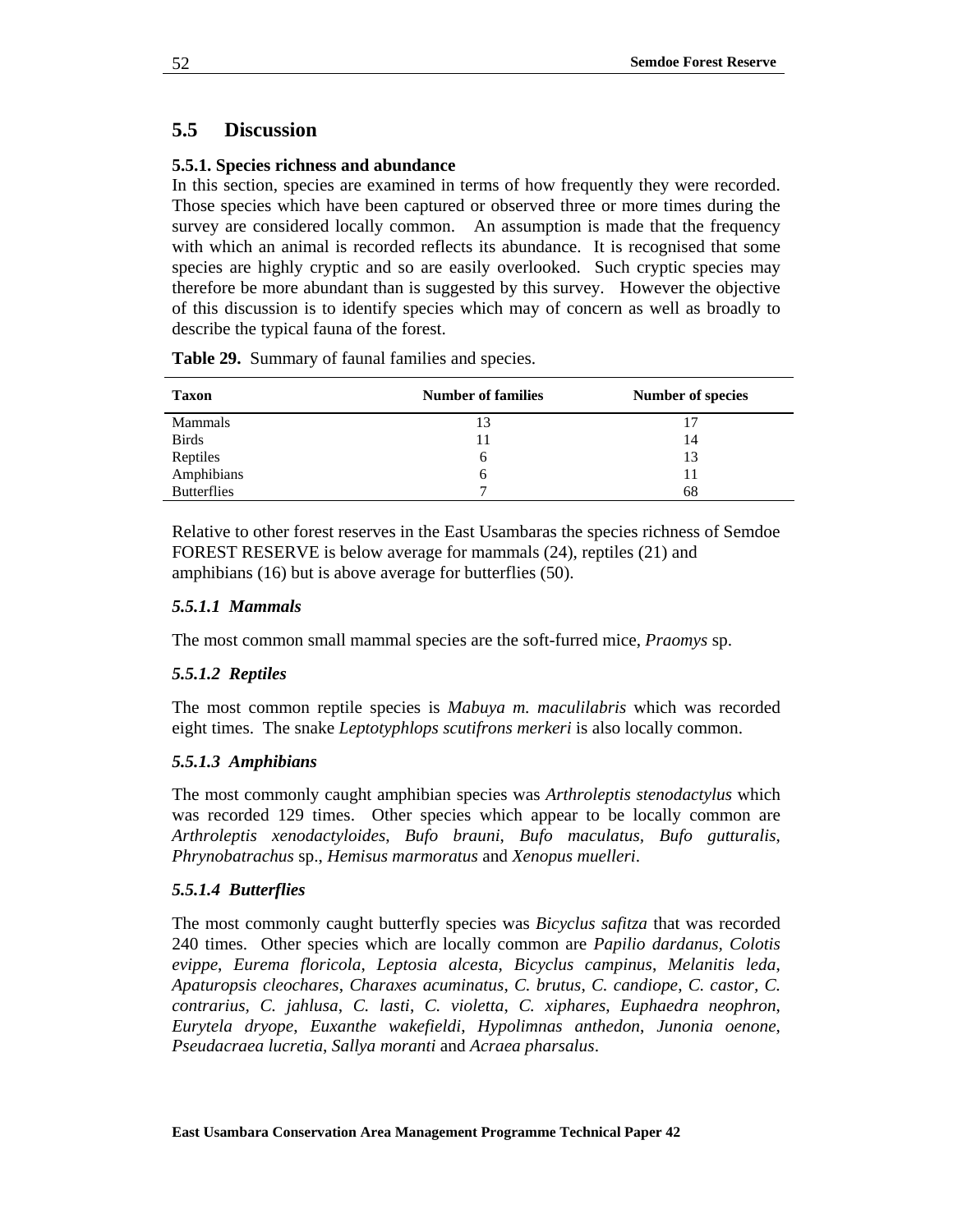### *5.5.1.5 Endemics and near-endemics*

Of the six mammal, reptile and amphibian species which are endemic or near-endemic to the Usambaras and were recorded during this survey, only the toad *Bufo brauni* is locally common, as it was recorded at least three times during the survey.

### *5.5.1.6 Forest dependent species*

Of the seven mammal, reptile and amphibian species which are dependent on primary forest and were recorded during the survey one is locally common. This is the toad, *Bufo brauni*.

### *5.5.1.7 High risk species*

There are two locally uncommon species that are both forest dependent and nearendemic. They should be of conservation concern due to their low population density and restricted range. These species are *Cnemaspis barbouri* and *Mertensophryne micranotis*.

| <b>Taxon</b>   | $4*$ | $5*$ | $8*$ | $\overline{\mathbf{9}}$ | -10 | $16*$ | 17 | $20*$ | 26 | 27 | 28 |
|----------------|------|------|------|-------------------------|-----|-------|----|-------|----|----|----|
| small mammal** |      |      |      |                         |     |       |    |       |    |    |    |
| reptile        |      |      |      |                         |     |       |    |       |    |    |    |
| amphibian      |      |      |      |                         |     |       |    |       |    |    |    |

**Table 30.** Summary of capture locations of faunal species by plot number.

\*Trap site

\*\*this includes rodents and shrews only.

### **5.5.2. Ecological type**

Refer to table 31. Of the forest dependent species, two are mammals, 12 are birds, one is a reptile, four are amphibians and 18 are butterflies.

Of the three non-forest vertebrate species two are mammals, one is a reptile and six are butterflies.

**Table 31** Summary of ecological type of mammal, bird, reptile, amphibian and butterfly species.

| <b>Ecological type</b>                       | No. of species | % of total species<br>recorded |
|----------------------------------------------|----------------|--------------------------------|
| (F) Forest dependent                         | 37             | 29                             |
| (f) Forest dwelling but not forest dependent | 76             | 61                             |
| (O) Non-forest species                       | 9              |                                |
| Unknown                                      | 4              | 3                              |
| Total:                                       | 126            |                                |

### **5.5.3. Endemic Status**

Refer to table 32. No endemic species were recorded from the reserve and 89% of species are widespread.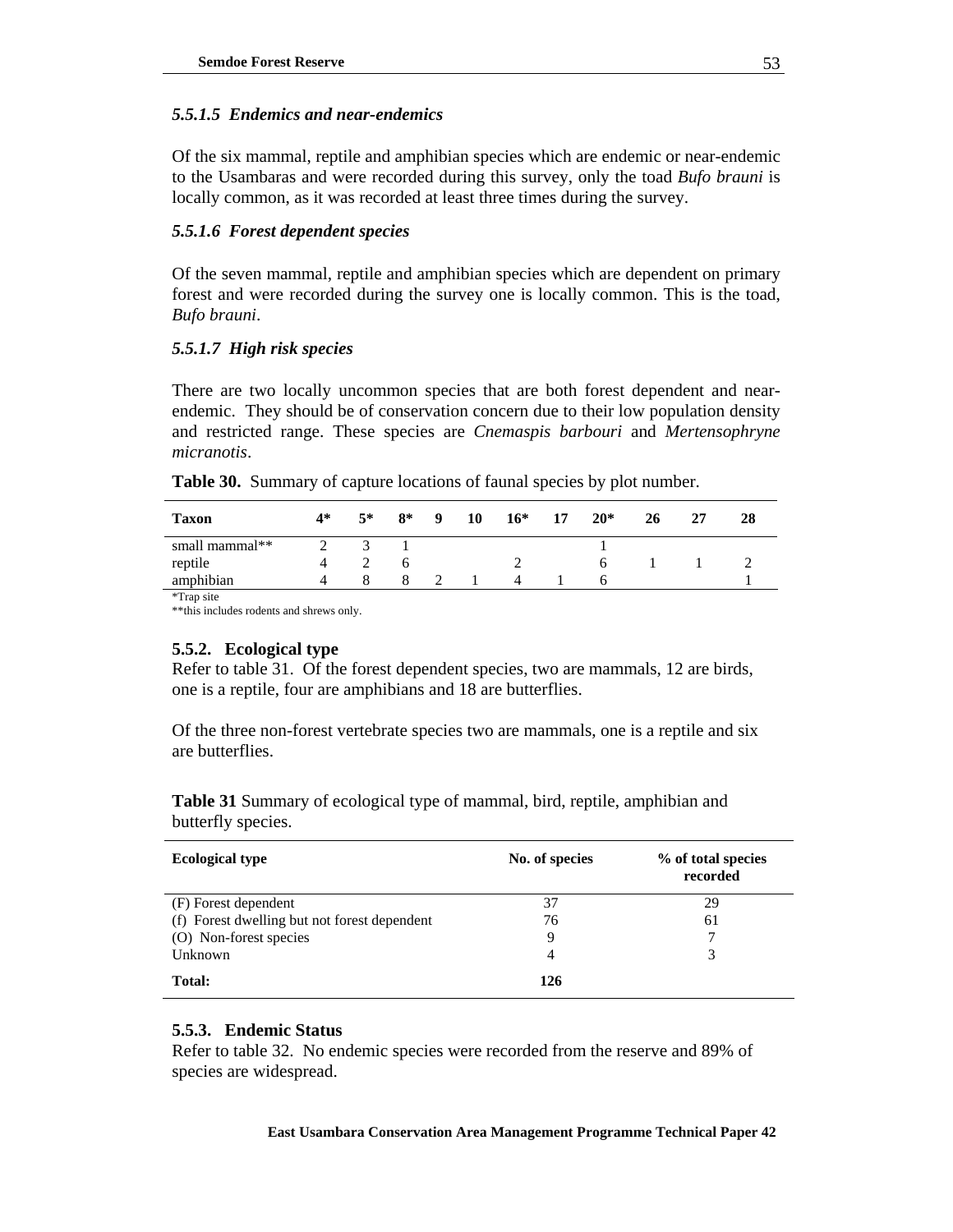| <b>Endemic status</b>                  | No. of species | % of total species<br>recorded |
|----------------------------------------|----------------|--------------------------------|
| (E) Endemic to the Usambara Mountains  | 0              | 0                              |
| (N) Near-Endemic: ranges in restricted | 14             | 11                             |
| <i>locations</i>                       |                |                                |
| (W) Widespread                         | 112            | 89                             |
| Unknown                                | 0              | 0                              |
| Total:                                 | 126            |                                |

**Table 32.** Summary of endemic status of mammal, bird, reptile and amphibian species.

### **5.5.4. IUCN Status**

According to IUCN criteria, two animal species found in Semdoe Forest Reserve are endangered. These are the gecko *Cnemaspis barbouri* and the frog *Mertensophryne micranotis*.

According to IUCN criteria the following five species are vulnerable to extinction: *Dendrohyrax validus*, *Mabuya maculilabris*, *Leptotyphlops macrops*, *Bufo brauni* and *Arthroleptides martiensseni*.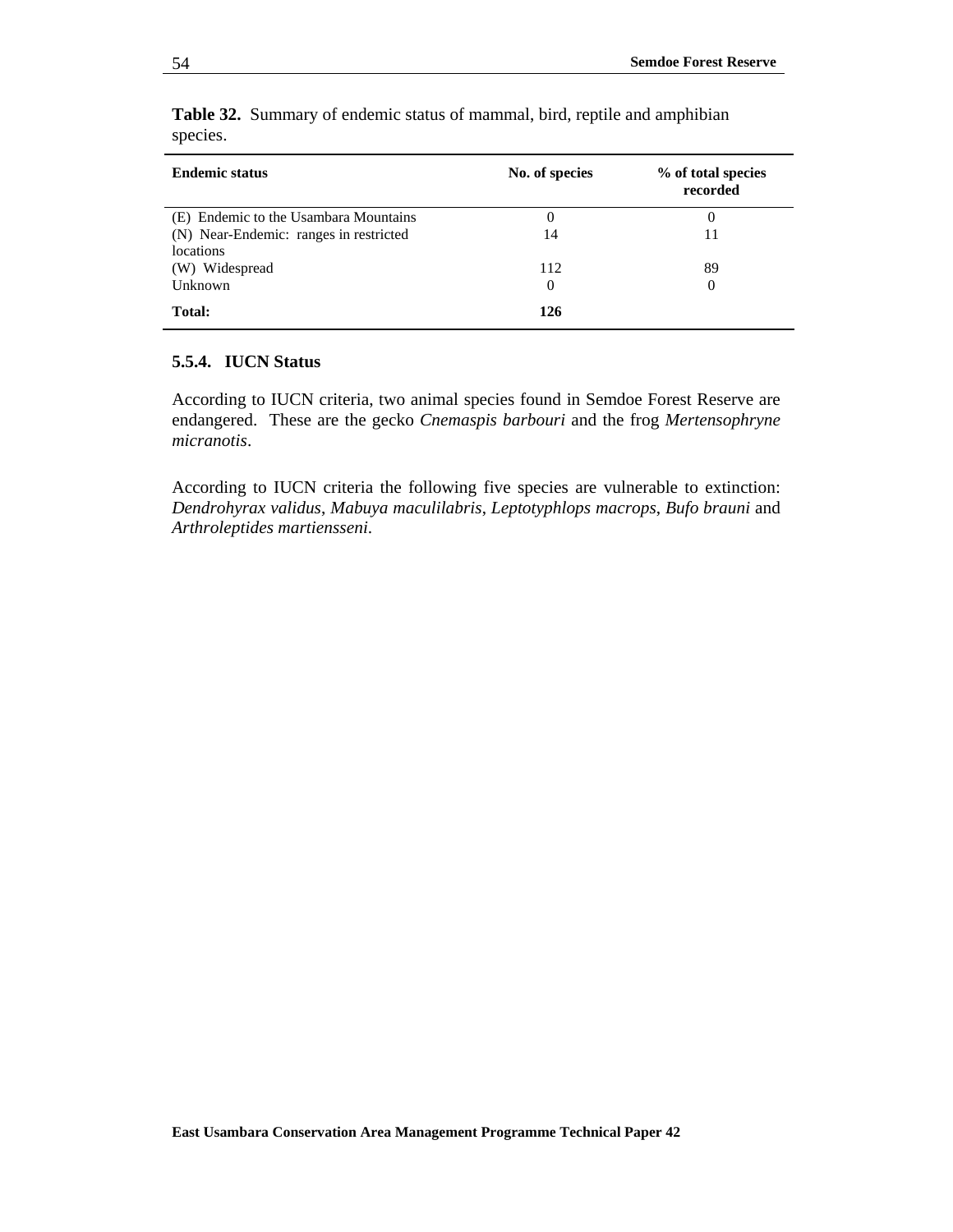# **6.0 CONCLUSIONS**

This report presents the raw data of the survey with preliminary descriptions and analyses in terms of ecological type and endemic status. These two factors provide an indication of three aspects of biodiversity and conservation:

- 1. the relationship between forest dependency and endemism;
- 2. the extent to which non-forest species are established in the reserve; and
- 3. the relationship between disturbance and areas of biological value.

Semdoe forest, gazetted as a forest reserve in 1999, covers an area of 980 ha in the central area of the East Usambara range. With altitudes between 160m and 520m it consists of lowland forest with small patches of woodland and grassland.

### *Disturbance*

Poles and timber continue to be taken illegally from the reserve. Cutting is most intensive close to the edge in the south-west and the north of the reserve. Disturbance from fire was recorded in all plots and the fires of early 1997 had extensively damaged the forest. Animal trapping was also recorded.

### *Species Richness*

The forest reserve was found to contain a minimum of 105 species of trees and shrubs; 17 mammal, 14 bird, 13 reptile, 11 amphibian and 68 species of butterfly.

### *Flora*

One tree species was recorded which is endemic to the Usambara mountains and 26 species have ranges restricted to the Eastern Arc and/or East African lowland forests. Nineteen species are dependent on primary forest, and of these species, eight are also near endemic to the Usambara mountains. Four tree and shrub species, characteristic of open habitats, were recorded in the reserve.

### *Fauna*

No species were recorded which are endemic to the Usambara Mountains however 14 species were recorded as near-endemics, having restricted ranges limited to the Eastern Arc and/or East African lowland forests. Thirty-six species are dependent only on primary forest, and of these species 11 are also endemic or near endemic to the Usambara mountains. Nine animal species, characteristic of open habitats, are found in Semdoe Forest Reserve.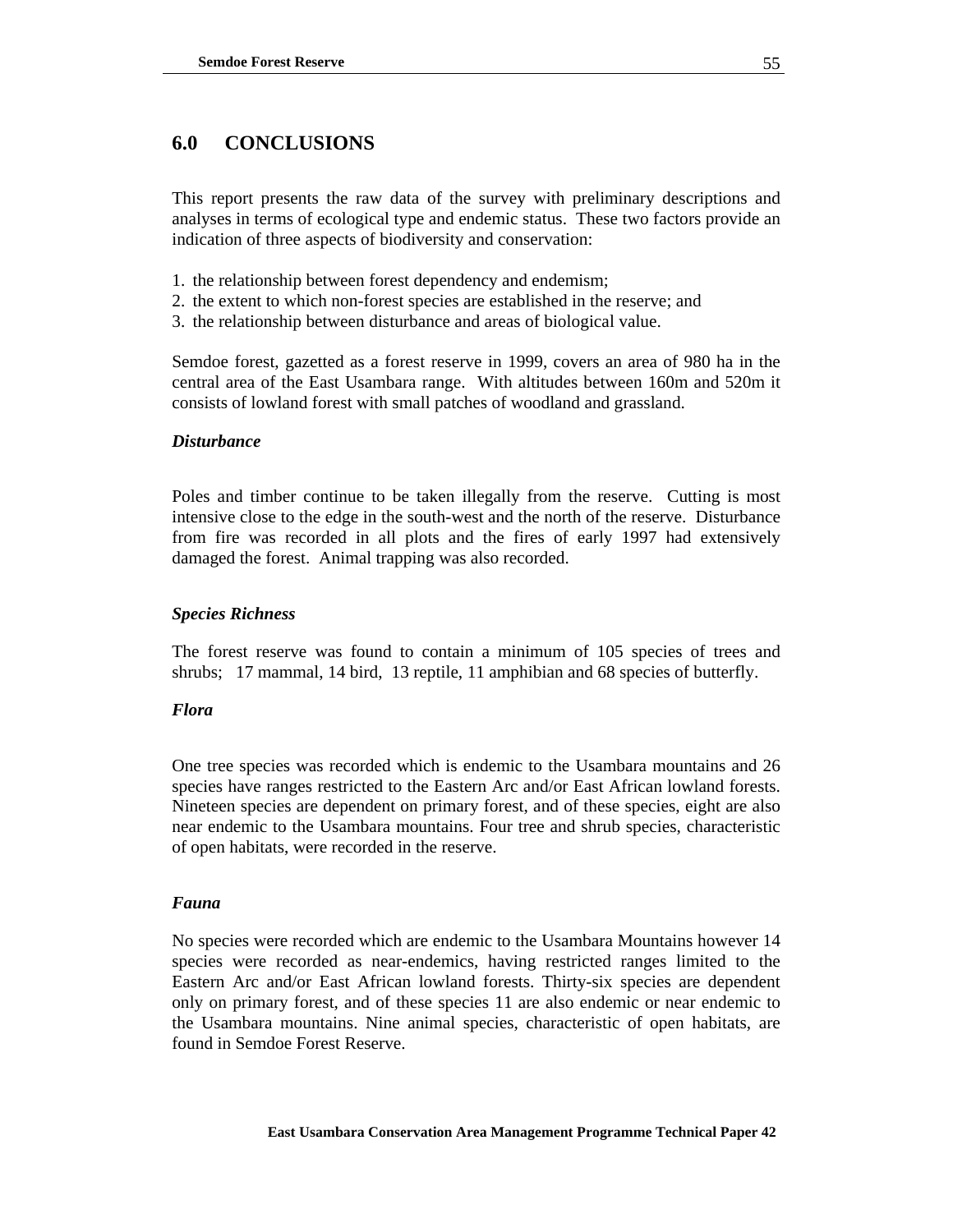### *Conservation*

The forests of the East Usambara Mountains are recognised as being part of a Biodiversity Hotspot, (Mittermeier *et al*, 1999), an Endemic Bird Area (ICBP, 1992), a Centre of Plant Diversity (WWF and IUCN) and a Globally Important Ecoregion (WWF). They are a conservation priority due to their floral and faunal diversity and to the high number of endemic species. The forests also have a direct value to surrounding communities as a principle water catchment area and as a source of fuelwood and medicinal plants.

The forests of the East Usambara Mountains have been reduced to fragments within a matrix of agricultural land. Little forest remains outside of the gazetted forest reserves. For those species which are forest dependent the forest reserves now provide almost the only available habitat.

There are differences in the perceived value of the forests between the villagers and the Forest and Beekeeping Division. Alternative sources of building material and fuel are required in order to meet the needs of surrounding villages while ensuring the protection of the forests.

Although Semdoe Forest Reserve has been damaged extensively by fire and is less species rich than other forests it is of strategic importance to the East Usambaras as a forested corridor between the central Segoma forests and the western forests around Kambai. Degradation and further fragmentation of Semdoe forest may lead to local extinctions of populations of those species identified as being at high risk.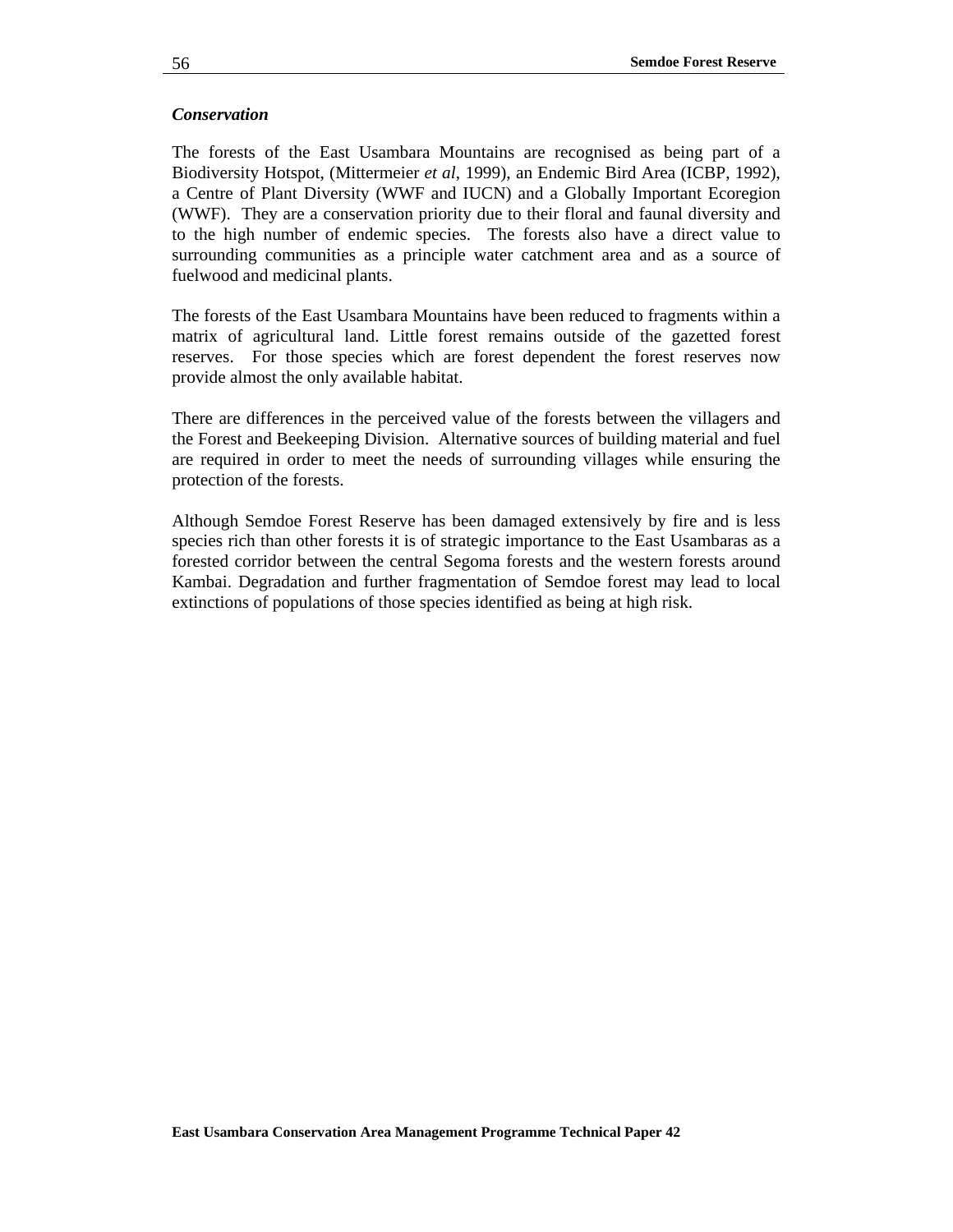### **6.0 REFERENCES**

Binggeli, P. 1989. The ecology of *Maesopsis* invasion and dynamics of the evergreen forest of the East Usambaras, and their implications for forest conservation and forestry practices. *In* A.C. Hamilton & R. Bensted-Smith (eds.). *Forest conservation in the East Usambara Mountains Tanzania.* IUCN, Gland. Pp 269-300.

Branch, B. 1994. Field guide to the snakes and other reptiles of Southern Africa. Struik Publ., Cape Town.

Broadley, D.G. 1995. A new species of *Prosymna* Gray (Serpentes: COLUBRIDAE) from coastal forest in northeastern Tanzania. *Arnoldia Zimbabwe* 10 (4): 29 - 32.

Broadley, D.G. & Broadley, S. 1996. Serpentes Typhlopidae *Rhinotyphlops pallidus*. *African Herp News* No. 25.

Broadley, D.G. & Howell, K.M., 1991. *Syntarsus: A checklist of the reptiles of Tanzania, with synoptic keys.* ISSN 1011-7881. Published by the National Museums and Monuments of Zimbabwe.

Broadley, D.G. & Howell, K.M., 2000. Reptiles. In: Burgess, N. D and Clarke, G. P. (eds.) 2000. C*oastal Forests of Eastern Africa.* xiii + 443pp. IUCN, Gland, Switzerland and Cambridge, UK.

Bruen, M. 1989. Hydrological considerations of development in the East Usambara mountains. *In* A.C. Hamilton & R. Bensted-Smith (eds.). *Forest conservation in the East Usambara Mountains Tanzania.* IUCN, Gland. Pp 117-139.

Cambridge Tanzania Rainforest Project. 1994. A biological and human impact survey of the lowland forests, East Usambara Mountains, Tanzania. Birdlife Study Report No. 59. Birdlife International, Cambridge.

Collar, N.J.; Crosby, M.J. & Stattersfield, A.J. 1994. Birds to watch 2. The world list of threatened birds. Birdlife International, Cambridge.

Collar, N.J. & Stuart, S.N. 1987. Priorities for conservation action. ICBP Monograph No. 3. 1988. Cambridge.

Cunneyworth, P. & Stubblefield, L 1996a. Magoroto Forest: A biodiversity survey. - East Usambara Conservation Area Management Programme Technical Paper No. 30. Forestry and Beekeeping Division & Metsahallitus Consulting & Society for Environmental Exploration, Dar es Salaam, Vantaa & London.

Cunneyworth, P. & Stubblefield, L 1996b. Bamba Ridge Forest Reserve: A biodiversity survey - East Usambara Conservation Area Management Programme Technical Paper No. 31. Forestry and Beekeeping Division & Metsahallitus Consulting & Society for Environmental Exploration, Dar es Salaam, Vantaa & London.

Cunneyworth, P. & Stubblefield, L. 1996c. Mlungui Proposed Forest Reserve: A biodiversity survey - East Usambara Conservation Area Management Programme Technical Paper No. 32. The Society for Environmental Exploration, London; Forestry & Beekeeping Division, Dar es Salaam; & Finnish Forest & Park Service, Vantaa.

FAO 1977. Guidelines for soil profile description. FAO, Rome, Italy.

Griffiths, C.J. 1993. The geological evolution of East Africa. *In* J.C. Lovett, & S.K. Wasser (eds.). *Biogeography and ecology of the rain forests of eastern Africa.* Cambridge University Press, Cambridge. Pp 9-22.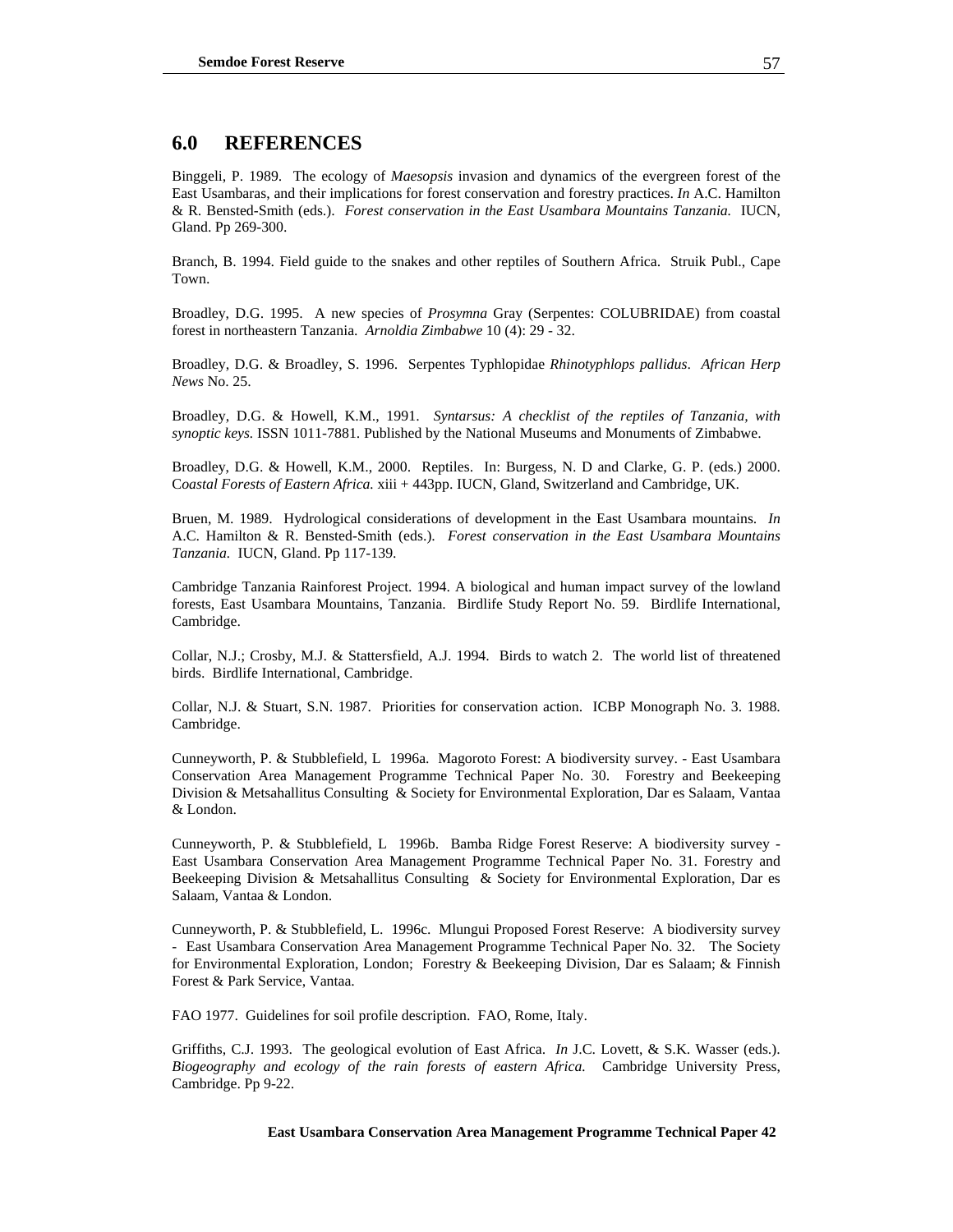Hamilton, A.C. 1989. The place and the problem. a survey of forest types on the East Usambaras using the variable-area tree plot method. *In* A.C. Hamilton & R. Bensted-Smith (eds.). *Forest conservation in the East Usambara Mountains Tanzania.* IUCN, Gland. Pp 213-226.

Hawthorne, W.D. 1993. East African coastal forest botany. *In* J.C. Lovett, & S.K. Wasser (eds.). *Biogeography and ecology of the rain forests of eastern Africa.* Cambridge University Press, Cambridge. Pp 57-99.

Holmes, J. 1995. *Natural forest handbook for Tanzania: Forest ecology and management Vol. I.* Morogoro, Tanzania.

Howell, K.M. 1989. The East Usambara Fauna*. In* A.C. Hamilton & R. Bensted-Smith (eds.). *Forest conservation in the East Usambara Mountains Tanzania.* IUCN, Gland. Pp 315-355.

Howell, K.M. 1993. Herpetofauna of the eastern African forests. *In* J.C. Lovett, & S.K. Wasser (eds.). *Biogeography and ecology of the rain forests of eastern Africa.* Cambridge University Press, Cambridge. Pp 173-201.

Hyytiäinen, K. 1995. Land use classification and mapping for the East Usambara mountains. *East Usambara Conservation Area Management Programme.* 

ICBP. 1992. Putting Biodiversity on the Map: Prioritiy areas for conservation. Cambridge, UK. International Council for Bird Preservation.

IUCN 1996. 1996 IUCN Red list of threatened animals. IUCN, Gland, Switzerland.

Iversen, S.T. 1991a. The Usambara mountains, NE Tanzania: History, Vegetation and conservation. Uppsala University, Uppsala.

Iversen, S.T. 1991b. The Usambara mountains, NE Tanzania: Phytogeography of the vascular plant flora. Uppsala University, Uppsala.

Johansson S. & Sandy R. 1996. Updated Forest area information in the Usambara mountains. East Usambara Conservation Area Management Programme, working paper 19.

Kielland, J. 1990. Butterflies of Tanzania. Hill House, Melbourne/London.

Kikula, I.S. 1989. Spatial changes in forest cover on the East Usambara mountains. *In* A.C. Hamilton & R. Bensted-Smith (eds.). *Forest conservation in the East Usambara Mountains Tanzania.* IUCN, Gland. Pp 79 - 86.

Kingdon, J. 1974. East African Mammals. An atlas of evoluntion in Africa. Vol. 2B: Hares and rodents. University Chicago Press, Chicago.

Kingdon, J. 1989. East African mammals. An atlas of evolution in Africa. Vol. 2A: Insectivores and bats. University of Chicago Press, Chicago.

Kingdon, J. 1997. The Kingdon field guide to African Mammals. Academic Press, London. 464 pages.

Kingdon, J & Howell, K. M. 1993. Mammals in the forests of Eastern Africa. *In* J.C. Lovett, & S.K. Wasser (eds.). *Biogeography and ecology of the rain forests of eastern Africa.* Cambridge University Press, Cambridge. Pp 229-241.

Larsen, T. B. 1996. The butterflies of Kenya and their natural history. Oxford University Press, Oxford.

Lovett, J.C. 1993. Eastern Arc moist forest flora. *In* J.C. Lovett, & S.K. Wasser (eds.). *Biogeography and ecology of the rain forests of eastern Africa.* Cambridge University Press, Cambridge. Pp 33-56.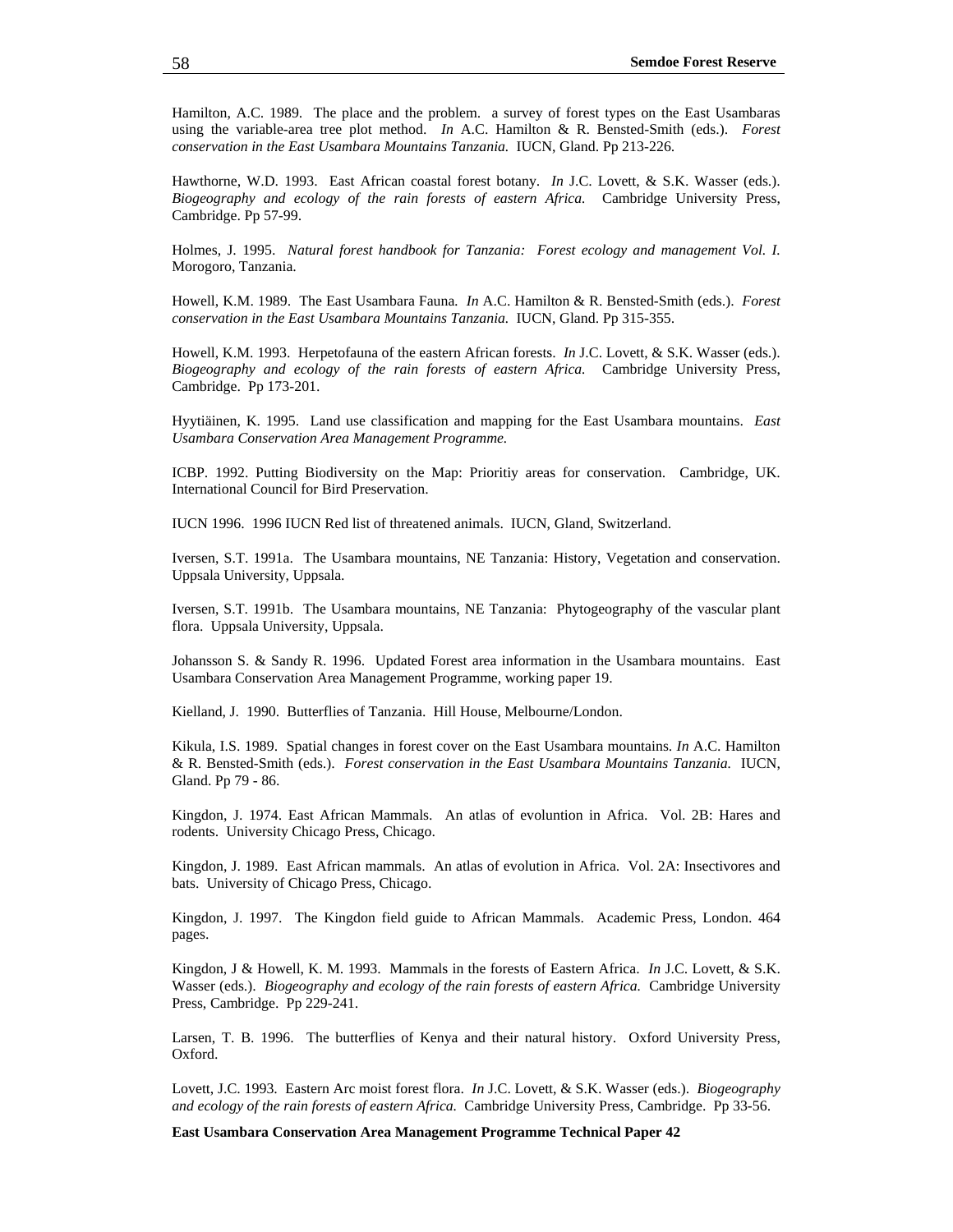Litterick, M. 1989. Assessment of water quality of the Sigi river. *In* A.C. Hamilton & R. Bensted-Smith (eds.). *Forest conservation in the East Usambara Mountains Tanzania.* IUCN, Gland. Pp 141- 155.

Lovett, J.C. 1989. The botanical importance of the East Usambara forests in relation to other forests in Tanzania. *In* A.C. Hamilton & R. Bensted-Smith (eds.). *Forest conservation in the East Usambara Mountains Tanzania.* IUCN, Gland. Pp 207-212.

Milne G. 1937. Essays in applied pedology, 1. Soil type and soil management in relation to plantation agriculture in the East Usambaras, Tanganyika. *E. Afr. agric. J.* 3:7-20.

Mittermeier, R. A., Myers, N., Gil, P. R., and Mittermeier, C. G., 1999. Hotspots: Earth's Biologically Richest and Most Endangered Terrestrial Ecoregions. CEMEX and Conservation International. Washington DC, USA.

National biodiversity database 1996. Unpubl. Department of Zoology and Marine Biology, UDSM, Dar es Salaam.

Passmore, N. I. And V. C. Carruthers 1995. South African frogs: a complete guide. Southern book publishers. Witwatersrand University Press, Johannesburg.

Poynton, J.C. 2000. Amphibians. In: Burgess, N. D and Clarke, G. P. (eds.) 2000. C*oastal Forests of Eastern Africa.* xiii + 443pp. IUCN, Gland, Switzerland and Cambridge, UK.

Poynton J.C. & Clarke, B.T., 1999. Two species of *Staphopaedes* (Anura: Bufonidae) from Tanzania, with review of the genus. African Journal of Herpetology. 48(1&2): 1-14.

Poynton J.C. & Broadley, D.G. 1991. Amphibia zambesiaca 5. Zoogeography. *Ann. Natal Mus.* Vol 32:221-277.

Rodgers, W.A. 1996. Biodiversity values of Tanzanian forests: A training and awareness manual for forest managers and conservationists. FAO, Dar es Salaam.

Rodgers, W.A. & Homewood, K.M. 1982. The conservation of the East Usambara Mountains, Tanzania: a review of biological values and land use pressures*. Biol. J. Linn. Soc.* 24: 285-304.

Ruffo .K.; Mmari, C.; Kibuwa, S.P.; Lovett, J.; Iversen, S. & Hamilton, A.C. 1989. A preliminary list of the plant species recorded from the East Usambara forests. In A.C. Hamilton & R. Bensted-Smith (eds.). *Forest conservation in the East Usambara Mountains Tanzania.* IUCN, Gland. Pp 157-179.

Schmidt, P. 1989. Early exploitation and settlement in the Usambara mountains. *In* A.C. Hamilton & R. Bensted-Smith (eds.). *Forest conservation in the East Usambara Mountains Tanzania.* IUCN, Gland. Pp 357-361.

SEE, 1996. Frontier Tanzania Forest Research Programme: Methodology report 'Old and New'. L. Stubblefield & P. Cunneyworth eds. Technical paper of the Society for Environmental Exploration, London.

Shaka, J.M. & A. Msangi. 1996. Soils and vegetation of Semdoe Forest Reserve, Bombwera Division, Muheza District, Tanga. East Usambara Conservation Area Management Programme Technical Paper No. 25. - Forestry and Beekeeping Division & Metsahallitus Consulting , Dar es Salaam & Vantaa.

Stuart, S.N. 1989. The avifauna of the East Usambara mountains. Chapter 35 - Forest conservation in the East Usambara mountains Tanzania. In A.C. Hamilton & R. Bensted-Smith (eds.). *Forest conservation in the East Usambara Mountains Tanzania.* IUCN, Gland. Pp 357-361.

Tye, A. 1994. Magoroto rainforest conservation - Proposal for establishment of a new reserve. *EUCDP, IUCN, Amani, Tanzania (unpubl.).*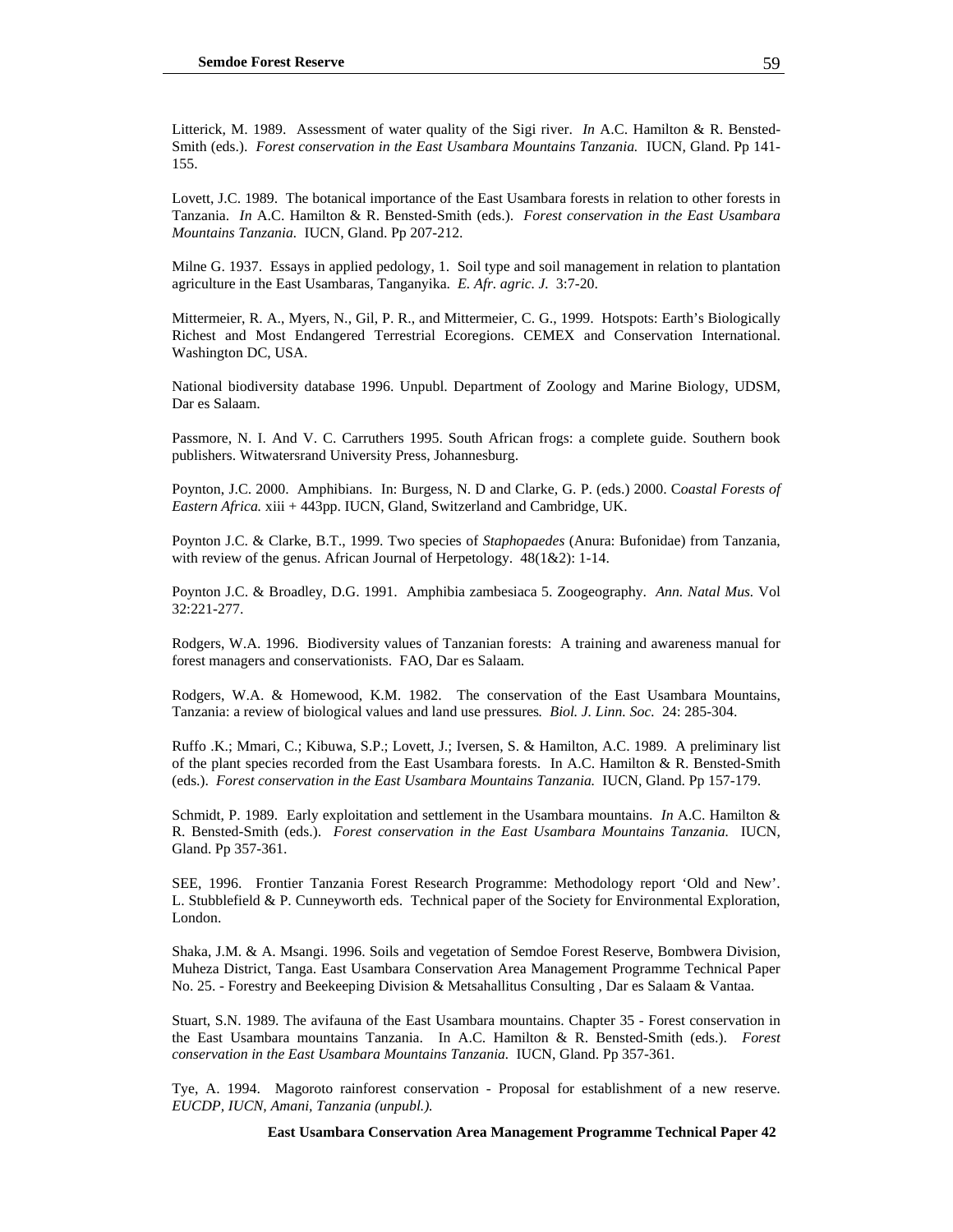Walker, C. 1993. Signs of the Wild. Struik. 215 pages.

Zimmerman, D.A., Turner, D.A. & Pearson, D.J. 1996. *Birds of Kenya and Northern Tanzania.* Russel Friedman Books, South Africa.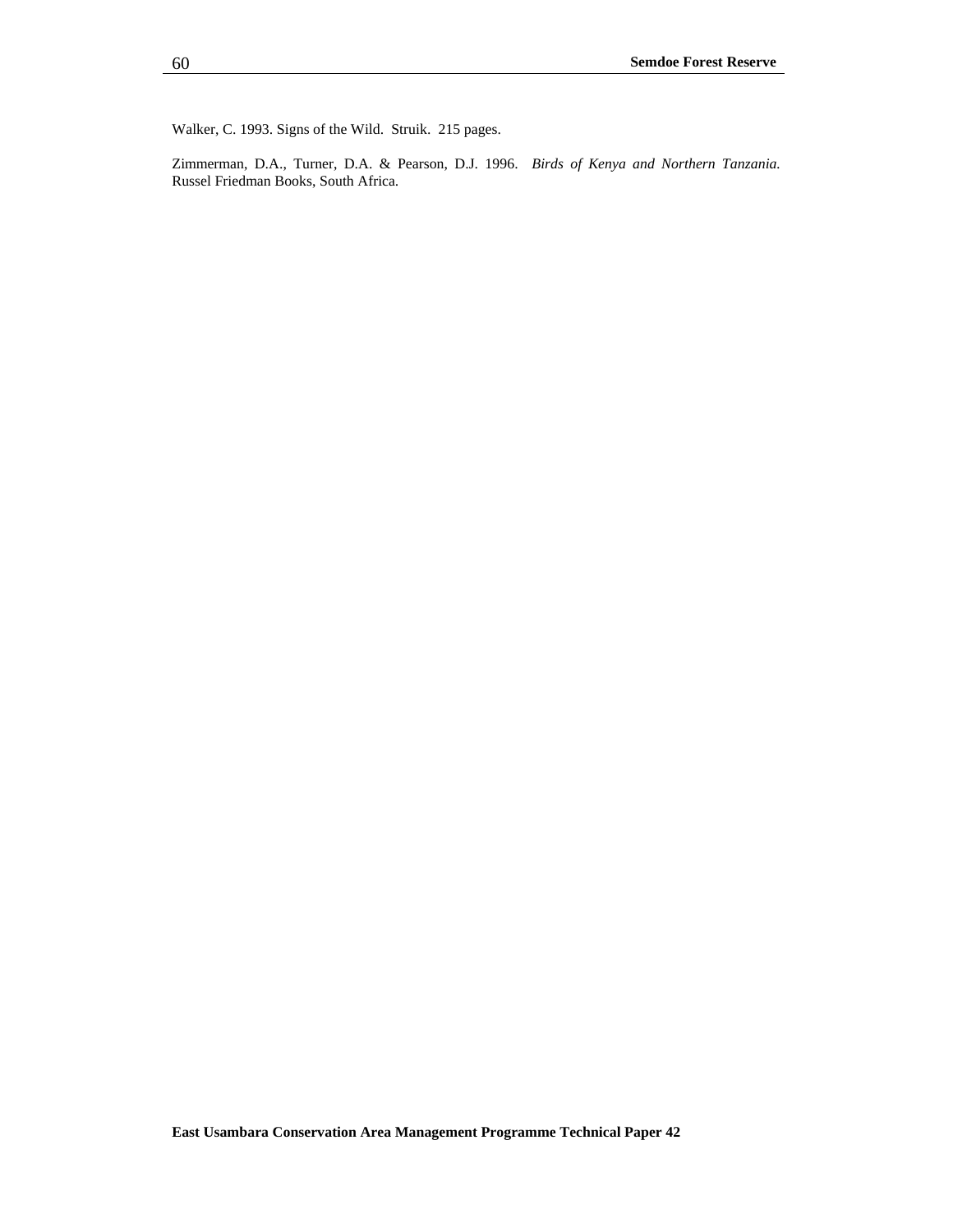| <b>Plot Number</b> | <b>Topography</b> | <b>Altitude</b><br>(metres) | <b>Slope</b><br>(degrees) | <b>Vegetation</b><br><b>Condition</b> | Canopy<br>Height<br>(metres) |
|--------------------|-------------------|-----------------------------|---------------------------|---------------------------------------|------------------------------|
| $\mathbf{1}$       | RT                | 240                         | 14                        | LF                                    | <10                          |
| $\overline{2}$     | <b>VF</b>         | 210                         | 13                        | GL                                    | $<$ 10                       |
| 3                  | <b>GM</b>         | 230                         | 14                        | LF                                    | $10 - 20$                    |
| 4                  | SU                | 270                         | 22                        | LF                                    | $10 - 20$                    |
| 5                  | GL                | 178                         | 58                        | LF                                    | $10 - 20$                    |
| 6                  | GL                | 145                         | $\overline{4}$            | LF                                    | $>30$                        |
| $\overline{7}$     | <b>VF</b>         | 140                         | 6                         | LF                                    | $10 - 20$                    |
| $\,$ 8 $\,$        | <b>GM</b>         | 140                         | 15                        | LF                                    | $>30$                        |
| 9                  | GU                | 155                         | 20                        | LF                                    | $10 - 20$                    |
| 10                 | GL                | 180                         | 19                        | LF                                    | $20 - 30$                    |
| 11                 | GL                | 200                         | 10                        | S                                     | <10                          |
| 12                 | GL                | 140                         | 21                        | LF                                    | $10 - 20$                    |
| 13                 | GU                | 155                         | 23                        | LF                                    |                              |
| 14                 | <b>GM</b>         | 140                         | 17                        | LF                                    | $10 - 20$                    |
| 15                 | GL                | 140                         | 6                         | LF                                    | $>30$                        |
| 16                 | SM                | 140                         | 18                        | LF                                    | $10 - 20$                    |
| 17                 | VF                | 135                         | 12                        | LF                                    | $20 - 30$                    |
| 18                 | GL                | 165                         | 7                         | LF                                    | $10 - 20$                    |
| 19                 | <b>GM</b>         | 360                         | 25                        | LF                                    | $10 - 20$                    |

# **Appendix 1: General Plot Information**

| <b>KEY TO ABBREVIATIONS</b> |                             |  |
|-----------------------------|-----------------------------|--|
| Topography                  | <b>Vegetation Condition</b> |  |
| GL - gentle lower slope     | LF - Lowland forest         |  |
| SL - steep lower slope      | SF - Submontane forest      |  |
| M - mid-slope               | CF - Colonizing forest      |  |
| GU - gentle upper slope     | RF - Riverine forest        |  |
| SU - steep upper slope      | PF - Plantation forest      |  |
| FV - flat valley floor      | S - Scrub / thicket / Bush  |  |
| RT - ridge top              | W - Woodland                |  |
| F - mature mixed forest     | GL - Grassland              |  |
|                             |                             |  |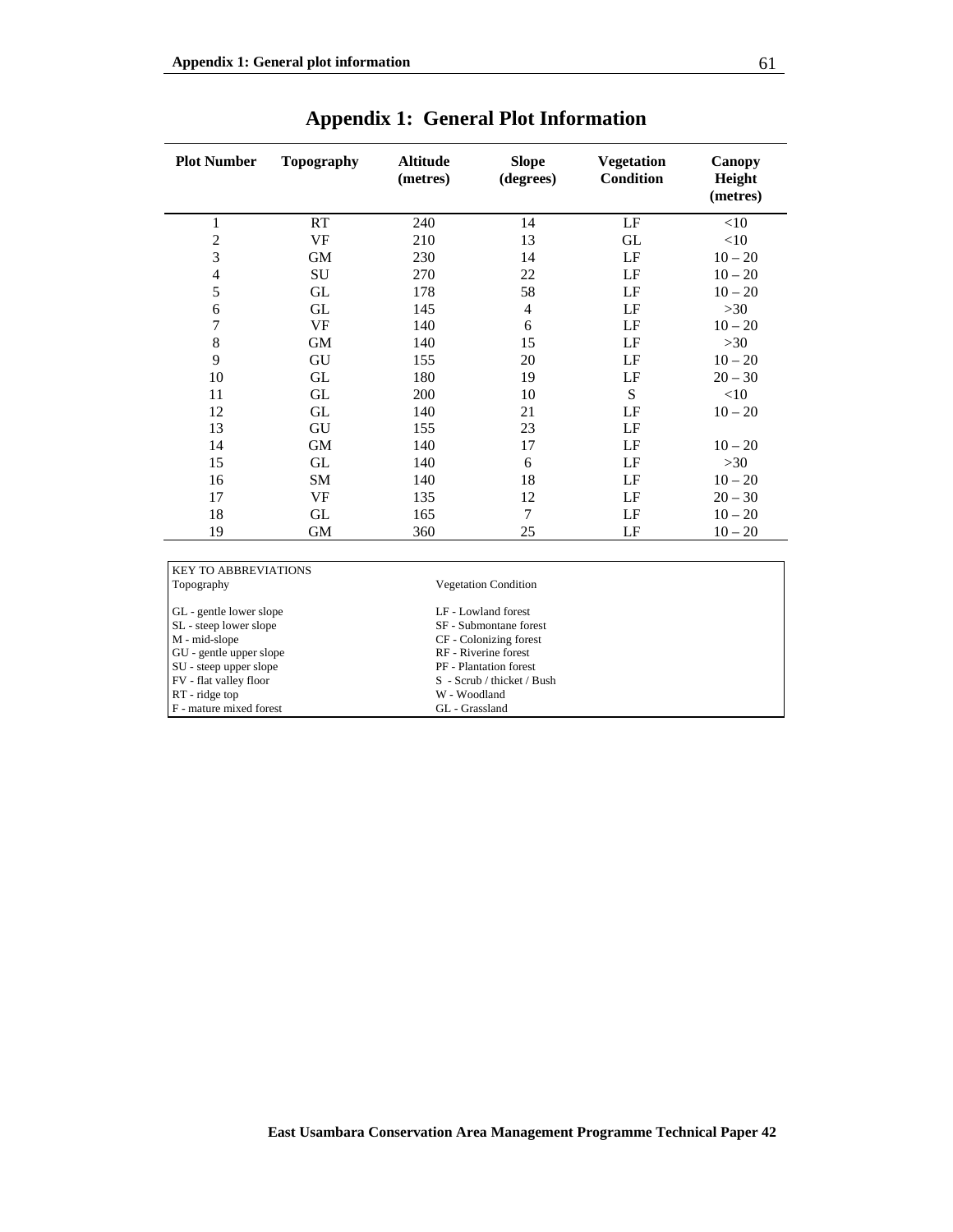# **Appendix 2: Taxonomic Verification**

| <b>BOTANY</b>                              |                                           |                                                                                                                         |  |  |
|--------------------------------------------|-------------------------------------------|-------------------------------------------------------------------------------------------------------------------------|--|--|
| Ahmed Mdolwa                               | TAFORI                                    | Silvicultural Research Centre, P.O. Box<br>95, Lushoto, Tanzania                                                        |  |  |
| <b>ZOOLOGY - VERTEBRATES</b>               |                                           |                                                                                                                         |  |  |
| <b>Bats and small mammals:</b>             |                                           |                                                                                                                         |  |  |
| Prof. K. Howell                            | Department of Zoology                     | University of Dar es Salaam, P.O. Box<br>35060, Dar es Salaam, Tanzania<br>khowell@twiga.com                            |  |  |
| Dr. D. Kock                                | Frankfurt Zoological Museum               | Saugetiere III, Senckenberg,<br>Senckenberganlage 25, 60325 Frankfurt<br>am Main, Germany<br>dkock@sng.uni-frankfurt.de |  |  |
| <b>Rodents and Shrews:</b>                 |                                           |                                                                                                                         |  |  |
| Prof. K. Howell                            | Department of Zoology                     | University of Dar es Salaam, P.O. Box<br>35060, Dar es Salaam, Tanzania<br>khowell@twiga.com                            |  |  |
| Dr. D. Kock                                | Frankfurt Zoological Museum               | Saugetiere III, Senckenberg,<br>Senckenberganlage 25, 60325 Frankfurt<br>am Main, Germany<br>dkock@sng.uni-frankfurt.de |  |  |
| Amphibians:                                |                                           |                                                                                                                         |  |  |
| Prof. K. Howell                            | Department of Zoology                     | University of Dar es Salaam, P.O. Box<br>35060, Dar es Salaam, Tanzania<br>khowell@twiga.com                            |  |  |
| Prof. J. Poynton                           | <b>British Natural History Museum</b>     | Cromwell Road, South Kensington,<br>London, UK.                                                                         |  |  |
| <b>Reptiles:</b>                           |                                           |                                                                                                                         |  |  |
| Prof. K. Howell                            | Department of Zoology                     | University of Dar es Salaam, P.O. Box<br>35060, Dar es Salaam, Tanzania<br>khowell@twiga.com                            |  |  |
| Dr. D. Broadley                            | The Natural History Museum of<br>Zimbabwe | P.O. Box 240, Bulawayo, Zimbabwe<br>bfa@collfire.dnet.co.zw                                                             |  |  |
| ZOOLOGY - INVERTEBRATES                    |                                           |                                                                                                                         |  |  |
| <b>Millipedes</b>                          |                                           |                                                                                                                         |  |  |
| Dr R. Hoffman                              | Virginia Museum of Natural<br>History     | 1001 Douglas Avenue, Martinsville,<br>Virginia 24112, USA<br>rhoffman@neocomm.net                                       |  |  |
| <b>Butterflies</b><br><b>Steve Collins</b> | African Butterfly Research<br>Institute   | P.O. Box 14308, Nairobi, Kenya<br>collinsabri@iconnect.co.ke                                                            |  |  |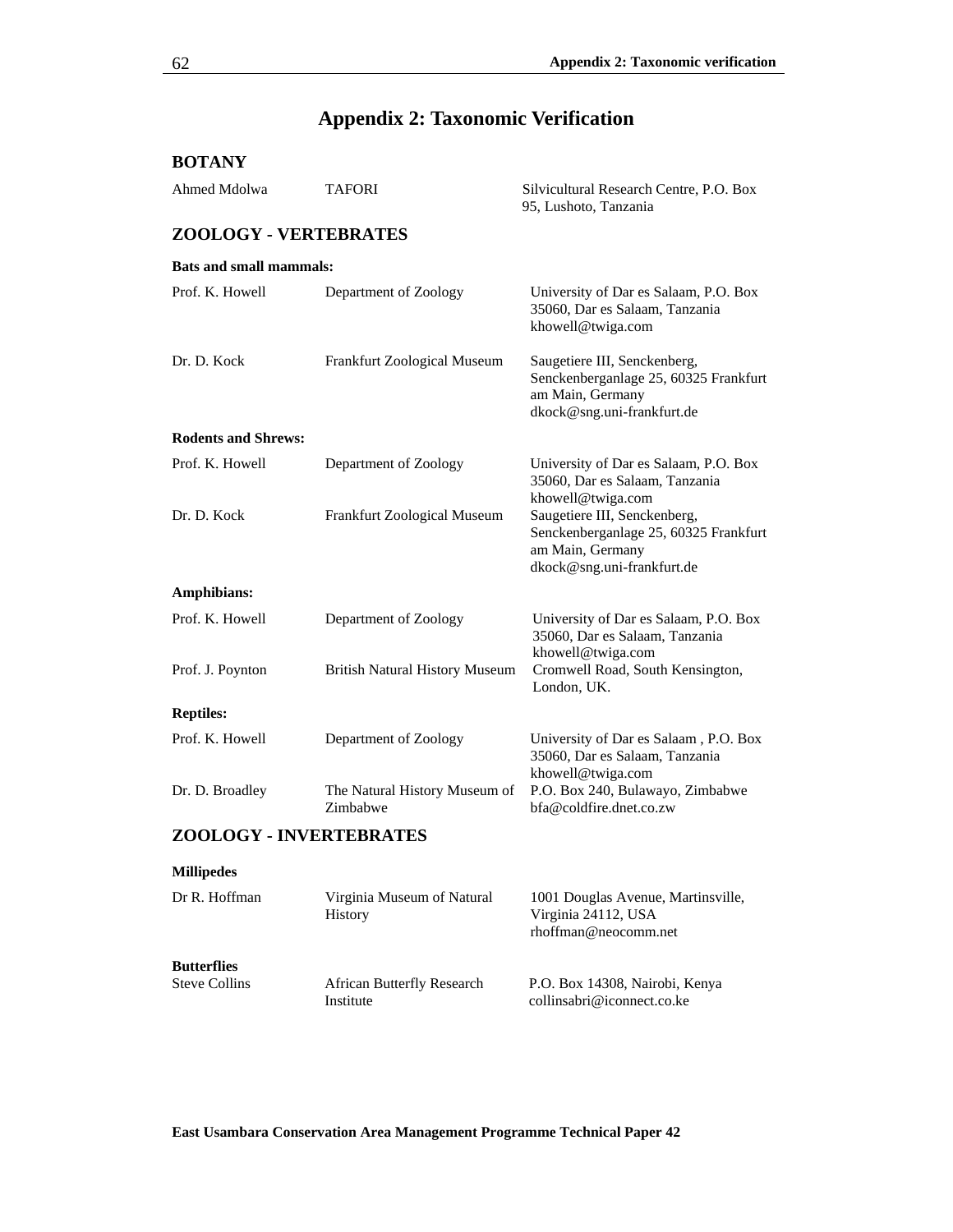## **East Usambara Conservation Area Management Programme Technical Paper Series**

## (ISSN 1236-620X)

The East Usambara Conservation Area Management Programme Technical Papers Series consists of reports on forestry issues in the East Usambara Mountains. This series started in 1991. These reports aim to make information more widely available to staff members of the East Usambara Conservation Area Management Programme, to the Forestry and Beekeeping Division, and to other institutions and individuals concerned and interested in the conservation of the East Usambara forests.

The reports are prepared by staff members of the East Usambara Conservation Area Management Programme or by other researchers, consultants and interested individuals. The views expressed in the reports are those of the author(s).

## **Current titles in the series are:**

1. Mwihomeke, S.T. 1991. Some notes to identify and discuss coopeation in forestry research in the East Usambara mountains.

## Räsänen, P.K. 1991. Outline of a research planning programme for the East Usambara Catchment Forest Project.

- 2. Hyytiäinen, K. 1992. Forest management plan for Longuza teak plantations.
- 3. Seymour, M. 1992. Manual harvesting of *Maesopsis eminii* in the East Usamaba mountains, Tanzania.
- 4. Newmark, W.D. 1992. Recommendations for wildlife corridors and the extension and management of forest reserves in the East Usambara mountains, Tanzania.
- 5. Häkkinen, I. & Wambura, M. 1992. A Frame plan for the Amani Nature Reserve.
- 6. Masilingi, W.M.K. 1992. Consultancy report on the legal establishment of the Amani Nature Reserve.
- 7. Binagi, E.R. 1992. Consolidation of environmental education for adults: critique of FINNIDAfunded forestry projects in Tanzania. A case study of the East Usambara Catchment Forest Project.
- 8. Tuominen, V. 1993. Marking of the forest reserve boundaries in the East Usambara mountains.
- 9. Pirttilä, I. 1993. The discharge of Sigi River as an indicator of water catchment value of the East Usambara mountains in Tanzania.
- 10. Hyytiäinen, K. 1993. Combined seed and timber production in Longuza Teak plantations, Tanzania.
- 11. Kajembe, G.C. & Mwaseba, D. 1994. The extension and communication programme for the East Usambara Catchment Forest Project.
- 12. Hyytiäinen, K. 1995. Land use classification and mapping for the East Usambara Mountains.
- 13. Hall, J.B. 1995. *Maesopsis eminii* and its status in the East Usambara Mountains.
- 14. Heinonen, P. 1995. PSPs in East Usambara Mountains: present findings and future recommendations.
- 15. Mnyuku, F.C.N. 1995. Report on an inventory of selected proposed forest reserves in Muheza District, Tanga Region.
- 16. Kamugisha, S.M. & Materu, E.M.A. 1995. Preliminary results from a study on water flow and in Sigi and Bombo rivers in the East Usambara mountains.
- 17. Ellman, A., Tye, A., Rwamugira, S., Mallya, B., Mahenge, F. and Mndolwa, A. 1995. Development of forest trails and drive routes in the Amani Nature Reserve.
- 18. Ellman, A.E. 1996. Handing over the stick? Report of a village forest management and farm forestry consultancy
- 19. Kigula, J.J., Kijazi, M., Nyangasa, H., Mtango, J., Mahenge, F. 1998. Local communities aspirations and needs.
- 20. Fowler, S. & Nyambo, B. 1996. Report of a short consultancy on the potential of biological control of invasive species in Amani Nature Reserve. International Institute for Biological Control & EUCFP.